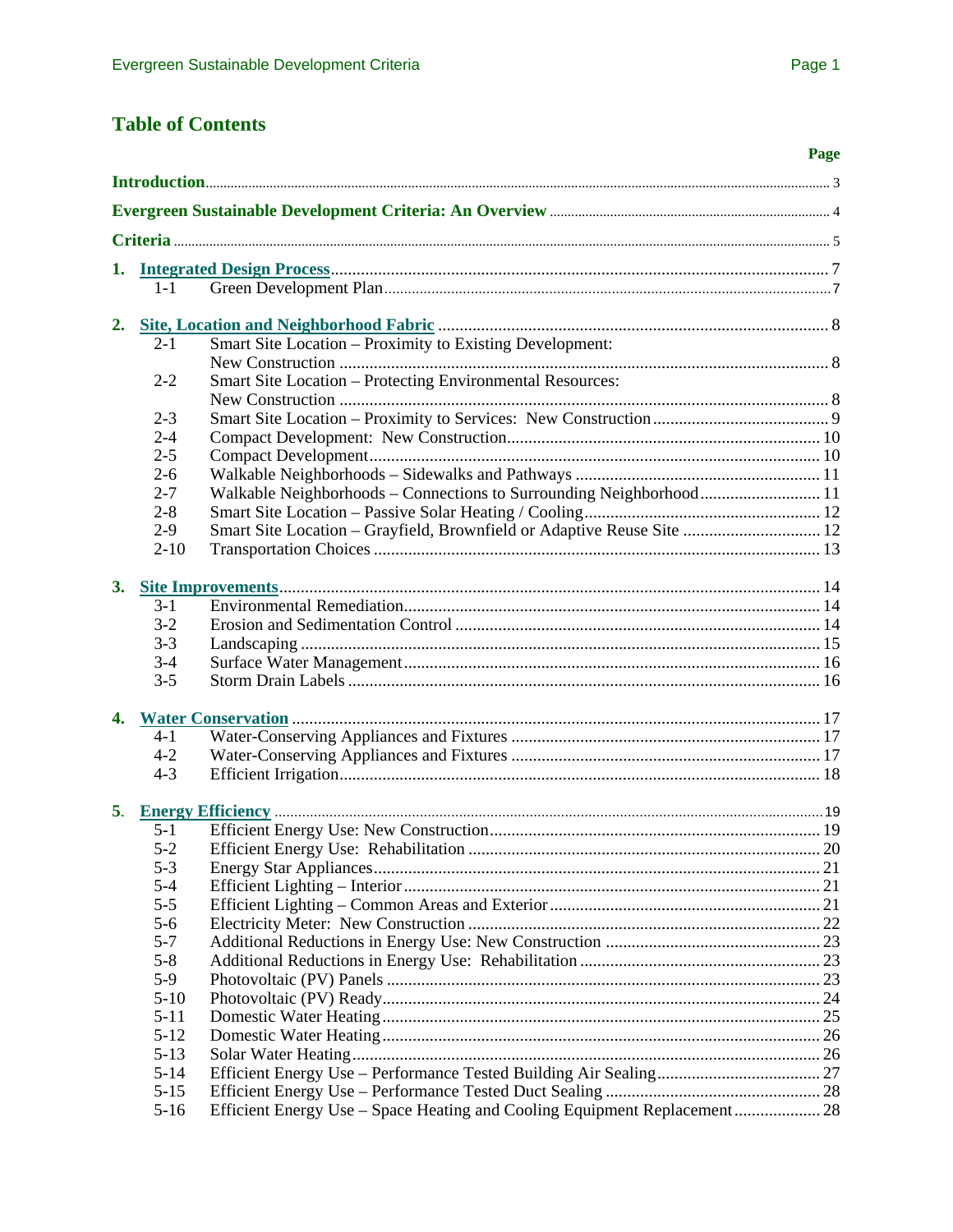| 5-17     | Efficient Energy Use – Document Space Conditioning Savings of 50 percent or |  |
|----------|-----------------------------------------------------------------------------|--|
|          |                                                                             |  |
|          |                                                                             |  |
| 6.       |                                                                             |  |
| $6-1$    |                                                                             |  |
| $6 - 2$  |                                                                             |  |
| $6 - 3$  |                                                                             |  |
| $6 - 4$  |                                                                             |  |
| $6 - 5$  |                                                                             |  |
| $6 - 6$  |                                                                             |  |
| $6 - 7$  |                                                                             |  |
|          |                                                                             |  |
| $7 - 1$  |                                                                             |  |
| $7 - 2$  |                                                                             |  |
| $7 - 3$  |                                                                             |  |
| $7 - 4$  |                                                                             |  |
| $7 - 5$  |                                                                             |  |
| $7-6$    |                                                                             |  |
| $7 - 7$  |                                                                             |  |
| $7 - 8$  |                                                                             |  |
| $7-9$    | Water Heaters, Condensing Boilers, Furnaces and Air Conditioning            |  |
|          |                                                                             |  |
| $7-10$   | Water Heaters - Minimizing Carbon Monoxide (CO) in the Living Space  41     |  |
| $7 - 11$ |                                                                             |  |
| $7 - 12$ |                                                                             |  |
| $7 - 13$ |                                                                             |  |
| $7 - 14$ |                                                                             |  |
| $7 - 15$ |                                                                             |  |
| $7-16$   |                                                                             |  |
| $7 - 17$ |                                                                             |  |
| $7 - 18$ |                                                                             |  |
| $7-19$   |                                                                             |  |
| $7 - 20$ |                                                                             |  |
| $7 - 21$ |                                                                             |  |
| $7 - 22$ |                                                                             |  |
| $7 - 23$ |                                                                             |  |
| $7 - 24$ | Whole House Vacuum - Reducing Dust                                          |  |
|          |                                                                             |  |
| 8.       |                                                                             |  |
| $8 - 1$  |                                                                             |  |
| $8 - 2$  |                                                                             |  |
| $8 - 3$  |                                                                             |  |
|          |                                                                             |  |
|          |                                                                             |  |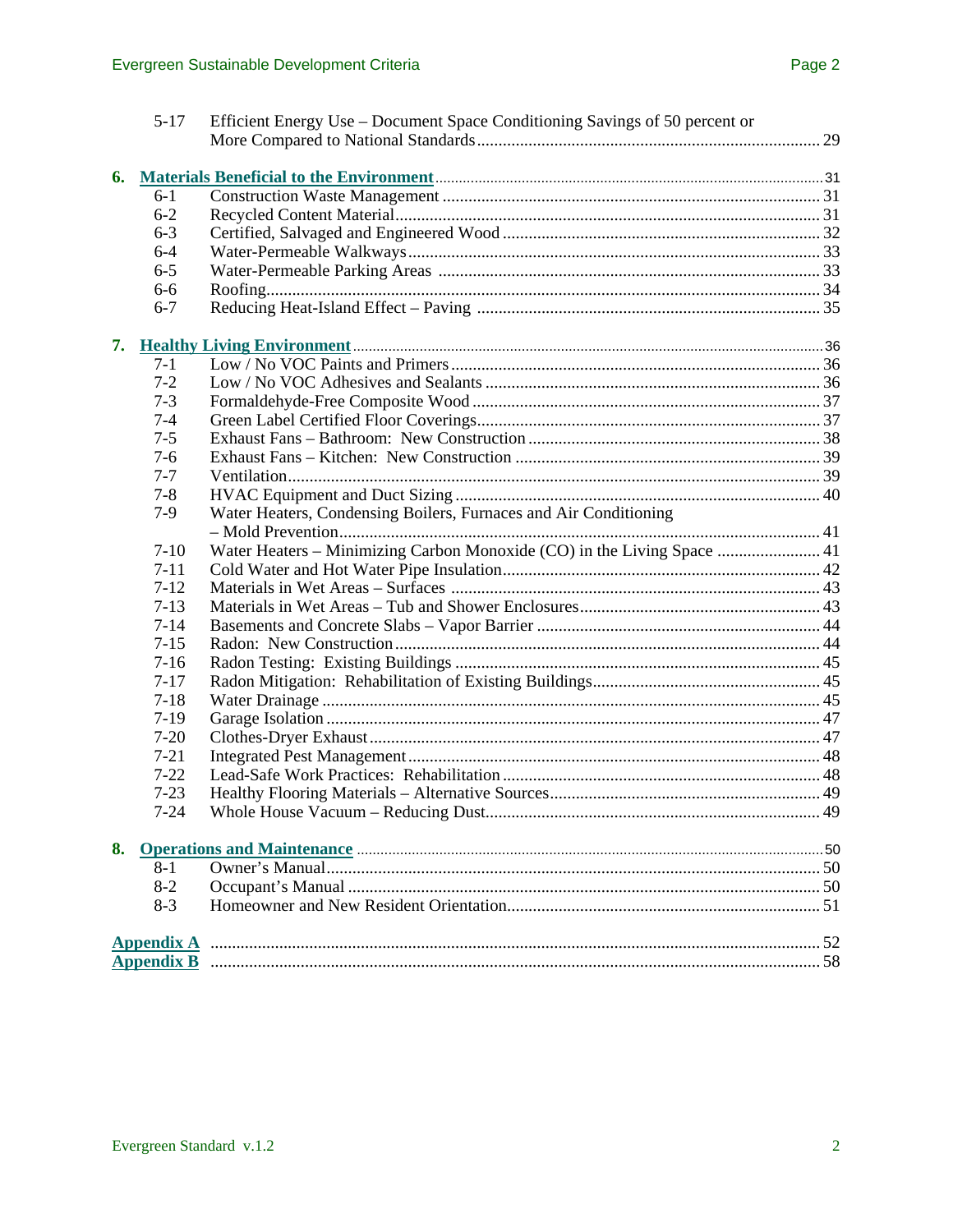# **INTRODUCTION**

The Evergreen Sustainable Development Standard has been developed to comply with Chapter 39.35D.080 RCW as follows:

"Except as provided in this section, affordable housing projects funded out of the state capital budget are exempt from the provisions of this chapter. On or before July 1, 2008, the department of community, trade, and economic development shall identify, implement, and apply a sustainable building program for affordable housing projects that receive housing trust fund (under chapter 43.185 RCW) funding in a state capital budget. The department of community, trade, and economic development shall not develop its own sustainable building standard, but shall work with stakeholders to adopt an existing sustainable building standard or criteria appropriate for affordable housing. Any application of the program to affordable housing, including any monitoring to track the performance of either sustainable features or energy standards or both, is the responsibility of the department of community, trade, and economic development. Beginning in 2009 and ending in 2016, the department of community, trade, and economic development shall report to the department as required under section 3(3)(b) of this act."

Twelve technical experts in the field of sustainable development were chosen to meet and recommend the best existing green building standard to apply to Housing Trust Fund (HTF) projects. They chose Green Communities<sup>™</sup> developed by Enterprise Community Partners. It was chosen because of its focus on direct benefit to low-income tenants, its specificity and detail about what is required, its flexibility when modified, the willingness of its creators to allow the state to own and control the standard, and its reasonable documentation and process cost. Modifications were added using this standard as a basis and the Evergreen Sustainable Development Standard emerged. Modifications were needed in order to accommodate the diversity of projects that are funded by the HTF and to focus the criteria on building practices, codes, and the climate in Washington State.

The Evergreen Sustainable Development Criteria have been reviewed by stakeholders of the HTF, and there is widespread agreement that this document is the best first step in setting a standard for affordable sustainable development in Washington State.

We would like to extend a special thank you to Enterprise Community Partners for allowing the use of Green Communities™ as the basis for Evergreen.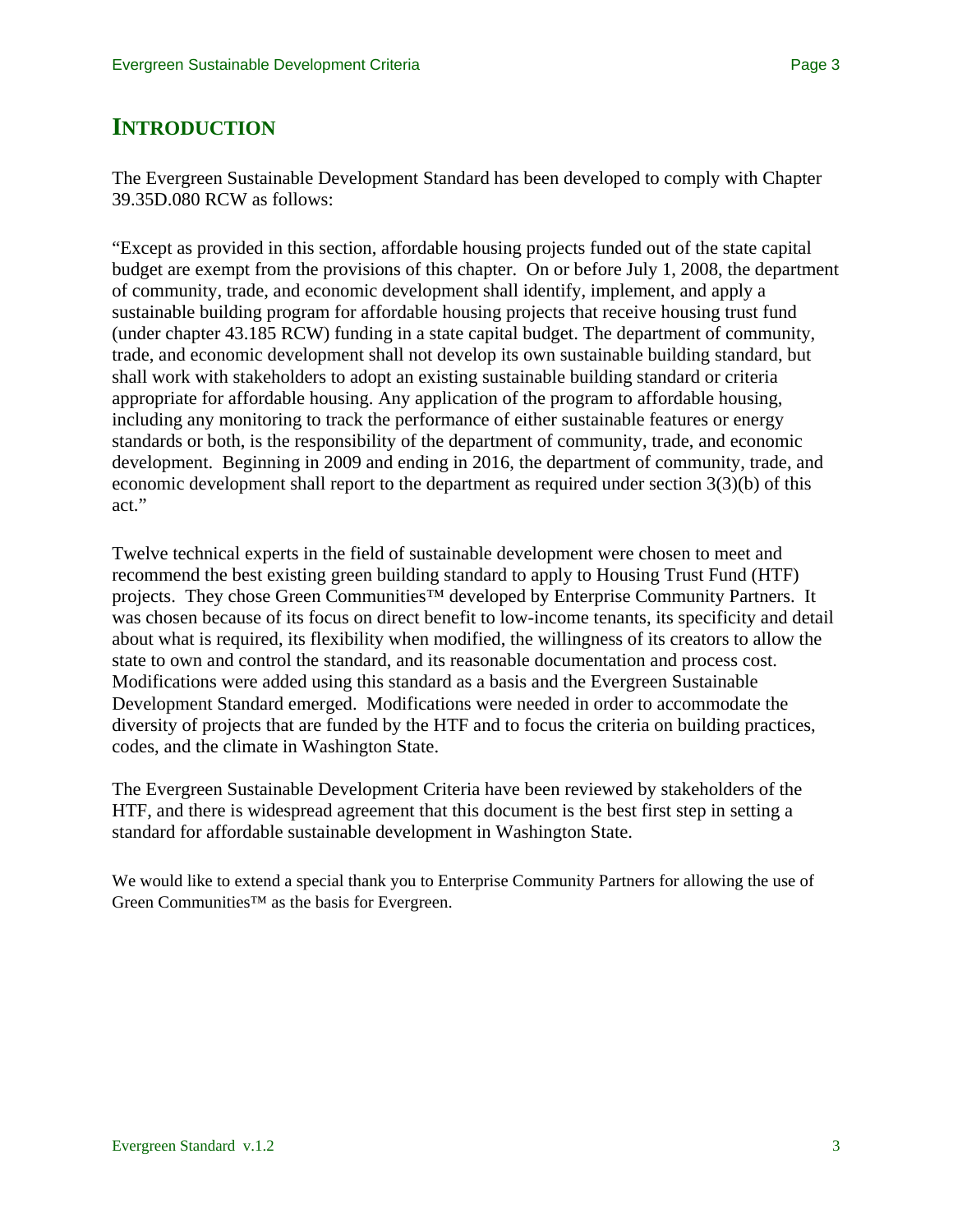# **EVERGREEN SUSTAINABLE DEVELOPMENT CRITERIA: AN OVERVIEW**

The Evergreen Sustainable Development criteria promote public health, energy conservation, operational savings and sustainable building practices in affordable housing design. The strategies in the following pages enhance affordable housing and communities as a whole.

In addition to increasing resource efficiency and reducing environmental impacts, green building strategies can yield cost savings through long-term reduction in operating expenses. The benefits include improved energy performance and thermal comfort, a healthier indoor environment, increased durability of building components, and simplified maintenance requirements that can lead to financial efficiencies for property managers and owners. Green building practices improve the economics of managing affordable housing while enhancing quality of life for residents. Green building practices inform the location of affordable housing – placing homes near community amenities such as public transportation to create walkable, livable neighborhoods. As a result, the benefits for residents and communities expand to include fewer sprawl-related transportation impacts.

The Evergreen Sustainable Development criteria guide the construction of homes that are cost effective to build and durable and practical to maintain. The principles work together to help produce green affordable housing that:

- Results in a high-quality, healthy living environment
- Lowers residents' and owners' utility costs
- Enhances residents' connection to nature
- Protects the environment by conserving energy, water, materials and other resources
- Prevents degradation of local and regional ecosystems
- Promotes the local economy

**To be eligible for grants or loans from the WA State Housing Trust Fund (HTF), a project must comply with all of the mandatory provisions of the Evergreen Sustainable Development criteria. In addition, new construction must earn 50 points from the Optional Criteria, while rehabilitation projects must earn 40 points from the Optional Criteria.** The HTF Resource Allocation Team may waive compliance with specific criteria if the applicant can demonstrate that the criterion creates a hardship or is inadvisable for a specific project and that alternative means meet the intent of the criteria.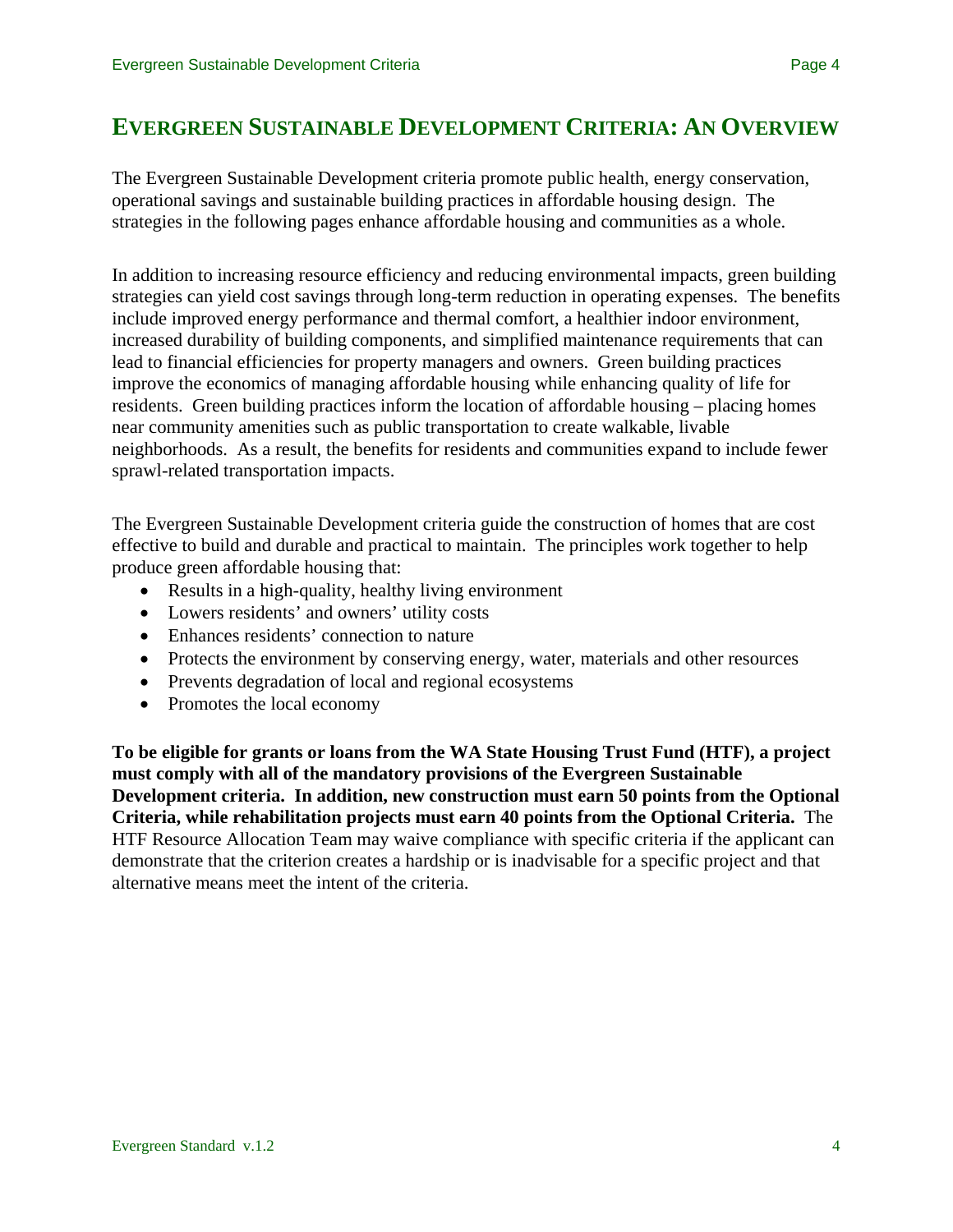# **SECTION 1: AN INTEGRATED DESIGN PROCESS**

**Integrated design is critical to achieving efficiency and sustainability.** An integrated design process incorporates sustainability in the pre-design phase, uses a multi-disciplinary, wholistic and total-systems approach to the development process, and promotes good health and livability throughout the building's life cycle. A written commitment to a sustainable development plan at the beginning of a project provides the framework for producing the project's objectives during the full design, construction, and operation.

Sustainable building strategies should be considered from the moment the developer initiates the project. The professional development team should include a developer, architect, engineer, landscape architect,  $LEED<sup>TM</sup>$  Accredited Professional or experienced green building design specialist, contractor, and asset and property management staff. Whenever possible, the team also should include maintenance staff and resident representatives. The team must be committed to environmentally responsive and healthy building principles and practices.

# **SECTION 2: SITE, LOCATION AND NEIGHBORHOOD FABRIC**

**A good site limits the development of open space.** Location within existing communities – or contiguous to existing development – helps conserve land and the spread of storm-water runoff to new watersheds. It also reduces travel distances. Proper site selection avoids development of inappropriate sites and damage to or loss of fragile, scarce environmental resources. The greatest savings come from developing in areas that already have infrastructure and civic amenities. Site selection is also an opportunity to clean up and redevelop brownfields, and restore the land and infill segmented communities.

Compact development encourages more resource-efficient development of land, reduces development costs and conserves energy. It also can contribute to creating more walkable, livable communities, while helping restore, invigorate and sustain livable development patterns. Making the streetscape safer and more inviting for walkers and bicyclists encourages alternative transportation choices to the automobile. It also promotes physical activity and public health, while creating opportunities for social interaction and increased safety by bringing more eyes on public spaces.

# **SECTION 3: SITE IMPROVEMENTS**

Sustainable site planning helps to achieve the following goals:

- minimize environmental site impacts
- enhance human health
- reduce construction costs
- maximize energy, water, and natural resource conservation
- improve operational efficiencies
- promote alternative transportation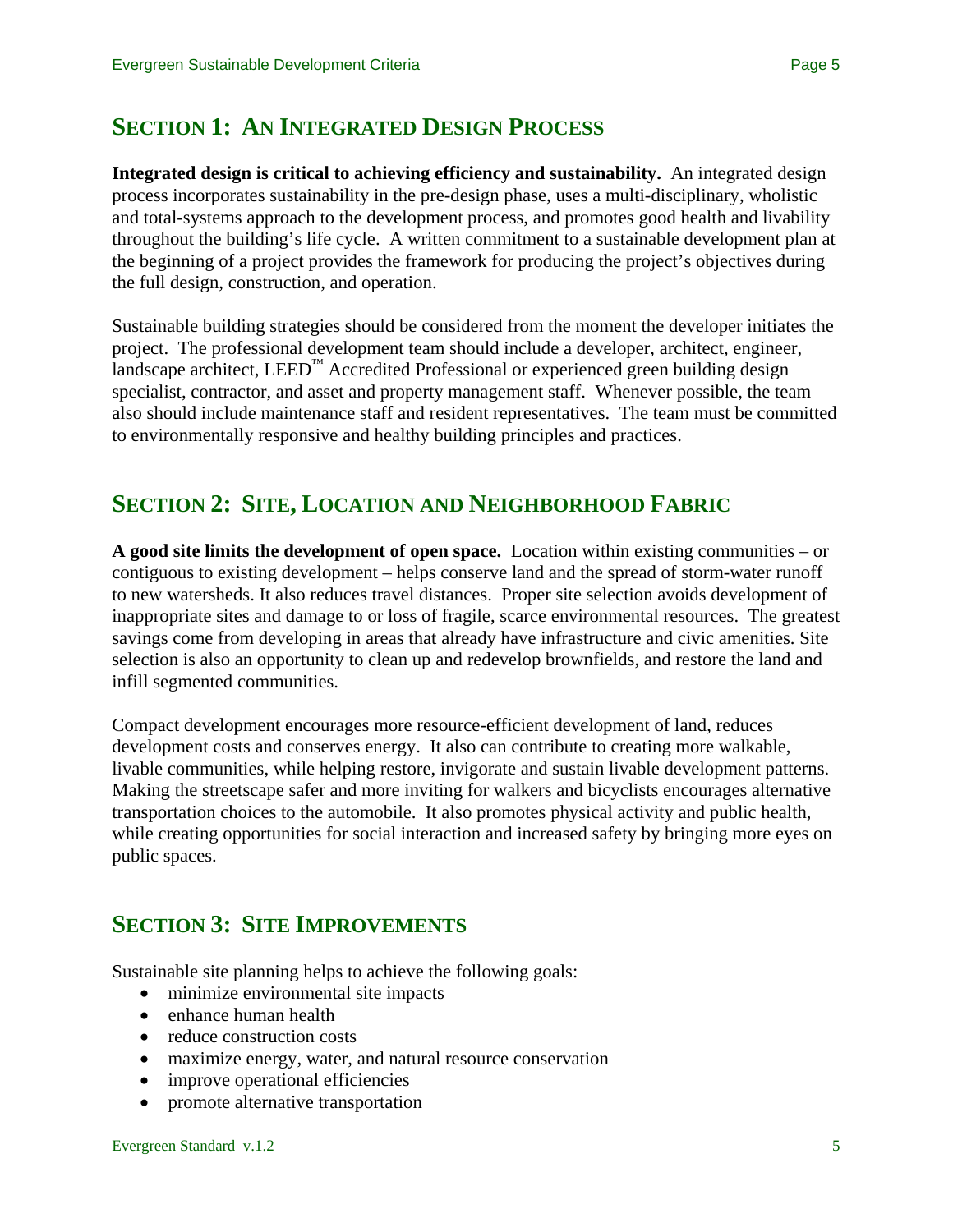Water efficiency conserves finite fresh water resources and reduces utility bills. Between 20 percent and 40 percent of the contiguous United States has experienced moderate to extreme drought in the late 20th and 21st centuries. Significant water savings can be realized by specifying and installing water-efficient appliances and plumbing fixtures, implementing lowwater landscape and irrigation strategies, and taking advantage of rainwater catchment and graywater sources.

# **SECTION 5: ENERGY EFFICIENCY**

Energy efficiency helps to maximize resident comfort and health, and reduces utility bills. Conservation measures mitigate the accumulative burdens of energy production and delivery, extraction of non-renewable natural resources, degradation of air quality, global warming and the increasing concentration of pollutants.

# **SECTION 6: MATERIALS BENEFICIAL TO THE ENVIRONMENT**

Reducing, reusing and recycling building materials conserves natural resources and reduces emissions associated with manufacturing and transporting raw materials. Many techniques and building products on the market contribute to more durable, healthy and resource-efficient buildings.

# **SECTION 7: HEALTHY LIVING ENVIRONMENT**

The importance of a healthy living environment is a significant green building issue directly affecting residents. The goal of affordable housing is to provide safe, affordable housing for low-income residents. Safety includes using materials that do not cause negative health impacts for residents, especially for more sensitive groups such as children, seniors and individuals with existing respiratory problems and compromised immune systems. Creating a healthy living environment requires minimizing residents' and workers' exposure to toxic materials, and using safe, biodegradable materials and alternatives to hazardous materials.

# **SECTION 8: OPERATIONS AND MANAGEMENT**

Operations and management (O&M) practices impact the building owner's costs and residents' health, comfort and safety. Sustainable building O&M practices enhance resident health and operational savings. The key to successful building performance is the integration of O&M plans, education and cost-effective, low-maintenance design.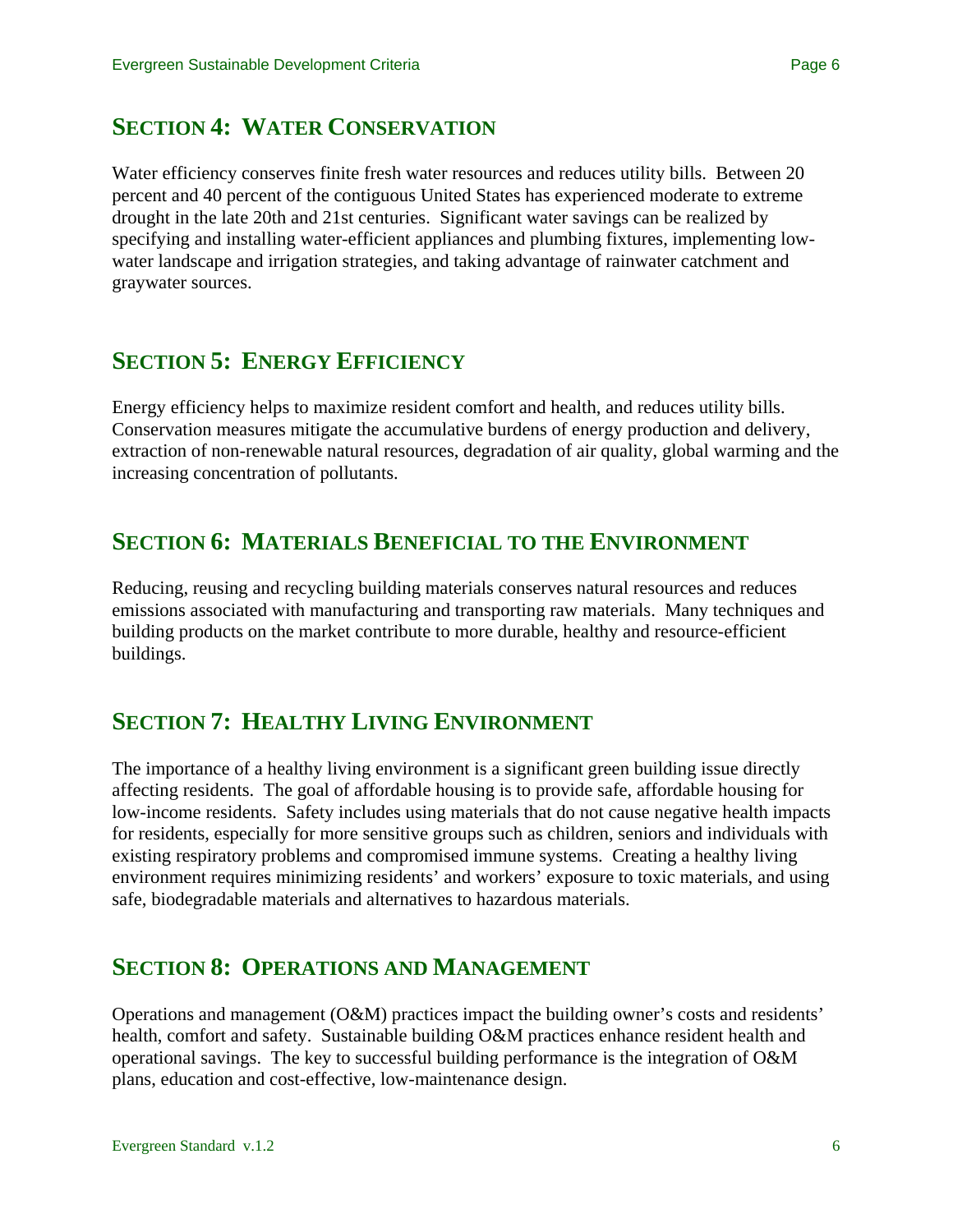# <span id="page-6-0"></span>**[SECTION 1](#page-0-0): INTEGRATED DESIGN**

# 1-1 Green Development Plan

## **MANDATORY**

#### **How**

Submit a written development plan outlining the integrated design approach taken for this development that demonstrates involvement of the entire development team.

The plan must provide the following:

- The name, role, and telephone number of each member of the professional design and development team.
- A statement of the overall green development goals of the project and the expected intended outcomes from addressing those goals.
- A description of the process that was used to select the green building strategies, systems and materials that will be incorporated into the project.
- A description of each of the mandatory and optional items to be included in the project.
- Identification of which members of the design and development team are responsible for implementing the green features and a description of how the green features will be included in the development process and correctly installed.

The plan must include meeting minutes or another type of documentation that capture and summarize components of the integrated design process that have been completed at the time of application.

### **Intent**

An integrated design process incorporates sustainability from the outset and connects the design to the regional climatic conditions. It takes into consideration the existing community context, and uses a wholistic and total-systems approach to the development process, promoting good health and livability through the building's (or development's) life cycle. The benefits of an integrated design process can include lower development costs (as compared to not having an integrated design) and greater health, economic and environmental benefits for residents, property owners and communities. It is important that the development and property management teams are committed to a written plan that they can refer to throughout the development and construction process. This plan will continue to prioritize the project's green objectives throughout the project's life cycle.

### **Things to Consider**

- Conduct a green design workshop (charrette) with the full development team.
- Check out the life cycle and maintenance of similar purpose materials and products and consider choosing the more durable less polluting ones. This will promote the increased service life of the building envelope and its components and systems while lowering maintenance and repair or replacement costs.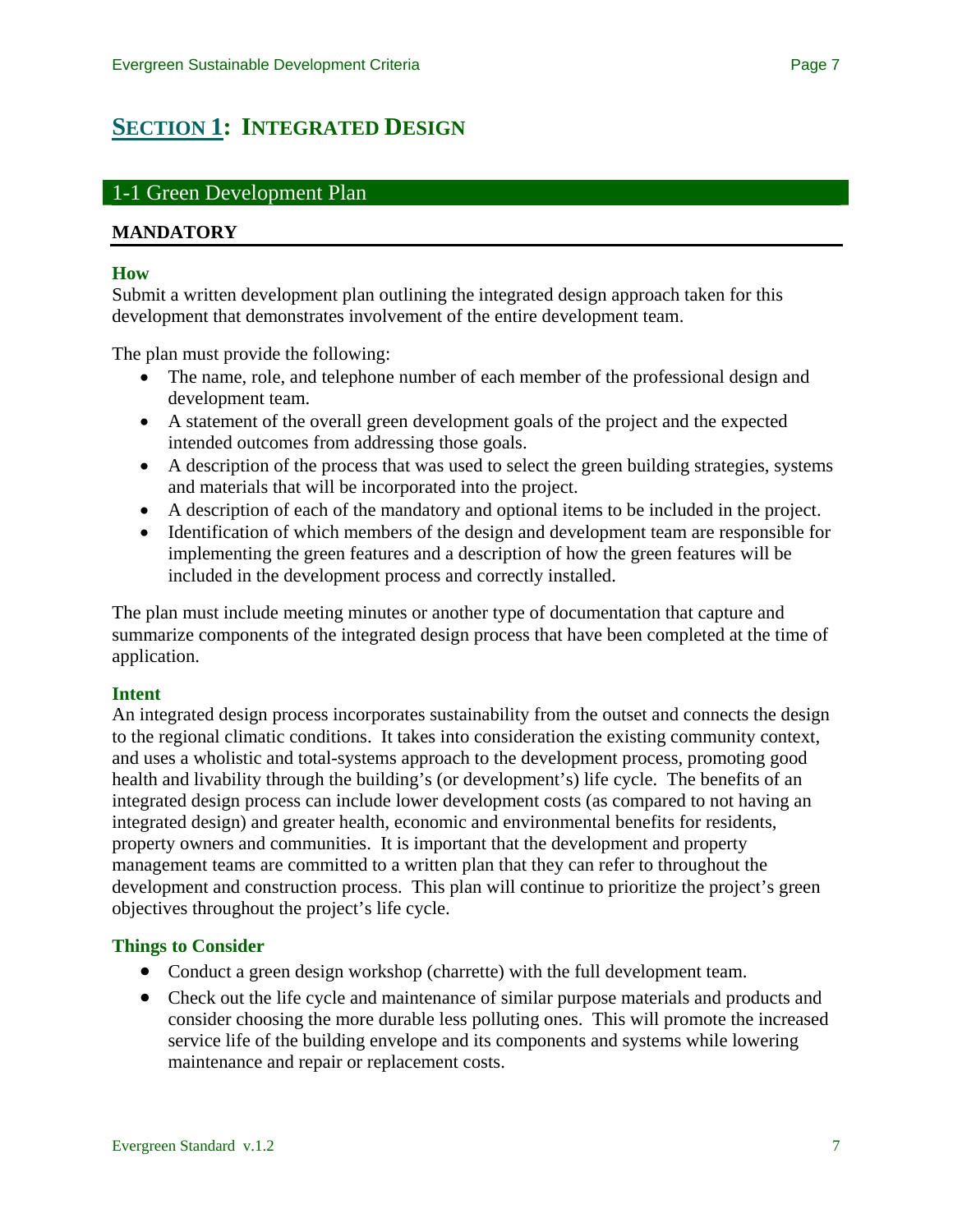# <span id="page-7-0"></span>**[SECTION 2](#page-0-0): SITE, LOCATION AND NEIGHBORHOOD FABRIC**

2-1 Smart Site Location – Proximity to Existing Development: New Construction

**OPTIONAL** – **5 Points** Except for Rehabilitation Projects

## **How**

Provide site map demonstrating that the development is located on a site:

- With access to existing roads, water, sewers and other infrastructure within or contiguous (having at least 25 percent of the perimeter bordering) to existing development, OR
- Within the Urban Growth Boundary as defined by an approved Comprehensive Plan.

Do not build on tracts of land that require installing a septic tank or a sanitary sewer line extension of 1,000 feet or greater from the property line of the tract being developed, or within critical potable watershed areas.

### **Intent**

Locations within existing communities, within or contiguous to existing development, help to conserve land and the spread of storm-water runoff to new watersheds. It also reduces travel distances. Proper site selection avoids development of inappropriate sites and damage to or loss of fragile, scarce environmental resources. The greatest savings come from developing in areas that already have infrastructure and civic amenities. Site selection is also an opportunity to clean up and redevelop brownfields and to fill in gaps within the built environment.

# 2-2 Smart Site Location – Protecting Environmental Resources: New Construction

**OPTIONAL** – **5 Points** Except for Infill Sites or Rehabilitation Projects

### **How**

Provide a site map and documentation demonstrating that the new development is not located on:

- Land within 100 feet of wetlands or wetland protection buffer zones
- Land within 100 feet of steep slopes
- Prime farmland
- Park land
- Land within 1,000 feet of a critical habitat

### **Intent**

Proper site selection avoids development of inappropriate sites and damage to or loss of fragile and scarce environmental resources.

### **Definitions**

• "Prime farmland" is defined by the U.S. Department of Agriculture (USDA) in the *U.S. Code of Federal Regulations, Title 7, Volume 6, Parts 400-699, Section 657.5*. Prime farmland is land that has the best combination of physical and chemical characteristics for producing food, feed, forage, fiber and oilseed crops, and is available for these uses.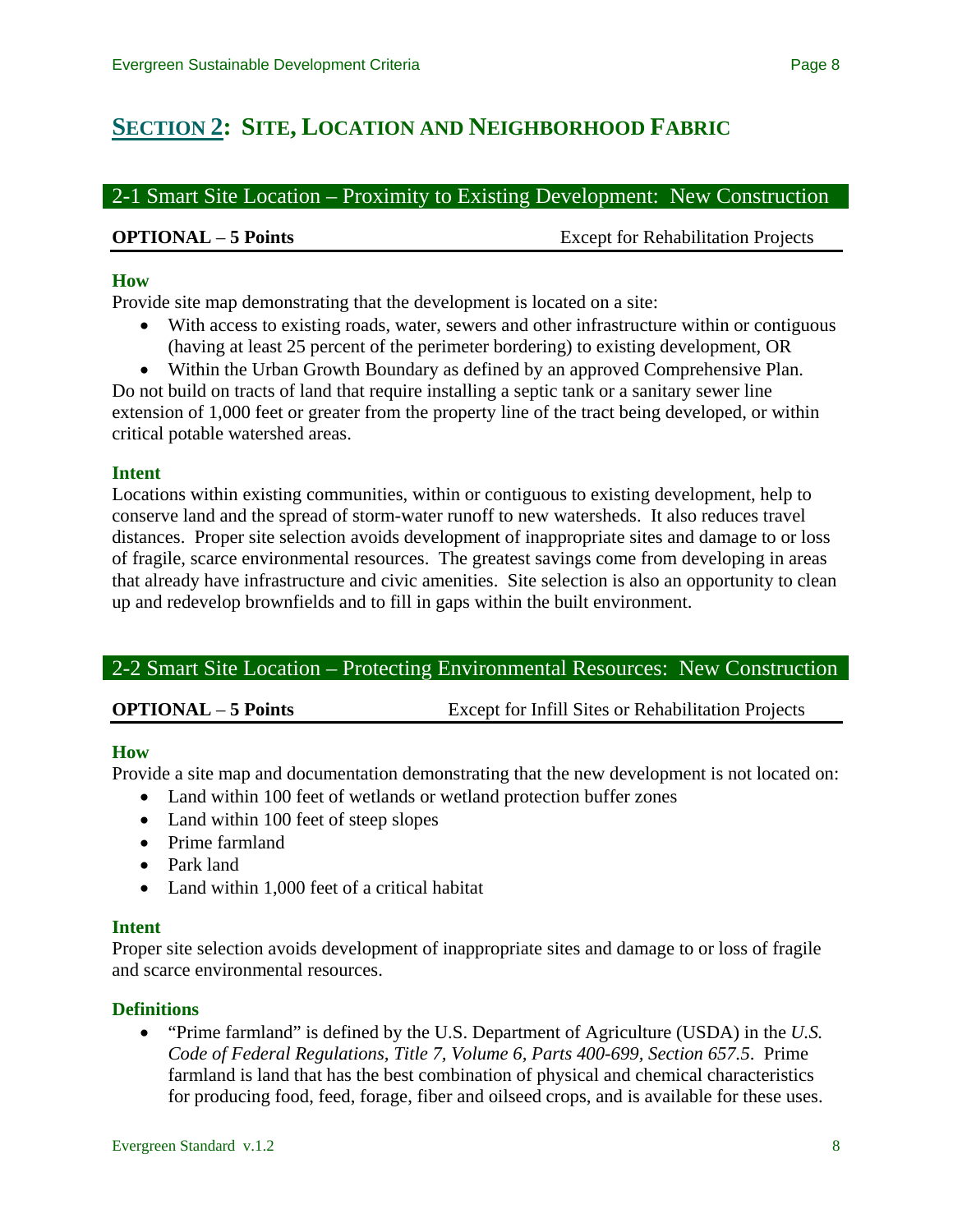This restriction covers cropland, pastureland, rangeland, forestland and other land, and excludes urban built-up land.

- "Critical habitat" is an area that the U.S. Fish and Wildlife Service or a state or tribal authority designates as occupied by a threatened or endangered species, or essential to the conservation of a threatened or endangered species. See, for example, Endangered Species Act, 16 U.S.C. 1523(5).
- "Wetlands" is defined by the *U.S. Code of Federal Regulations, 40 CFR, Parts 230-233 and Part 22*.
- "Critical slope area" is an area within a tract of land that has a greater than 15 percent change in elevation or an erodability factor of greater than 0.4 as determined by the Natural Resources Conservation Service of the USDA.

# 2-3 Smart Site Location–Proximity to Services: New Construction

# **OPTIONAL** – **5 Points** Except for Infill Sites or Rehabilitation Projects

### **How**

Provide a location map with exact distances indicating that the project is located within a <sup>1</sup>/4 mile of at least two, or ½ mile of at least four, of the following facilities: adequate (see definition below) public transportation, supermarket, public school, library, licensed child care center, usable park space, post office, convenience store, laundry/dry cleaner, pharmacy, place of worship, community or civic center that is open to residents.

### **Intent**

Locating projects in communities with services strengthens those communities and residents' ties to society. It also prevents leapfrog development, which carries numerous negative consequences, including fragmented ecosystems, the spread of polluted runoff to new watersheds, strain on municipal budgets that must stretch to accommodate longer service routes and infrastructure lines, and damage to landscapes that nourish the connection between humans and the natural world.

Pedestrian- and transit-oriented neighborhoods inspire smaller streets and less land relegated to the automobile, and create a more livable, efficient community. These neighborhoods offer residents a range of services, parks and employment opportunities within walking and biking distance. They also offer opportunities for a healthier quality of life while lowering residents' dependence on cars, thereby reducing the costs of owning a car and the need for garages and other parking areas.

# **Definitions**

Adequate transportation means at least half-hourly bus service or hourly rail, subway or ferry service during peak periods.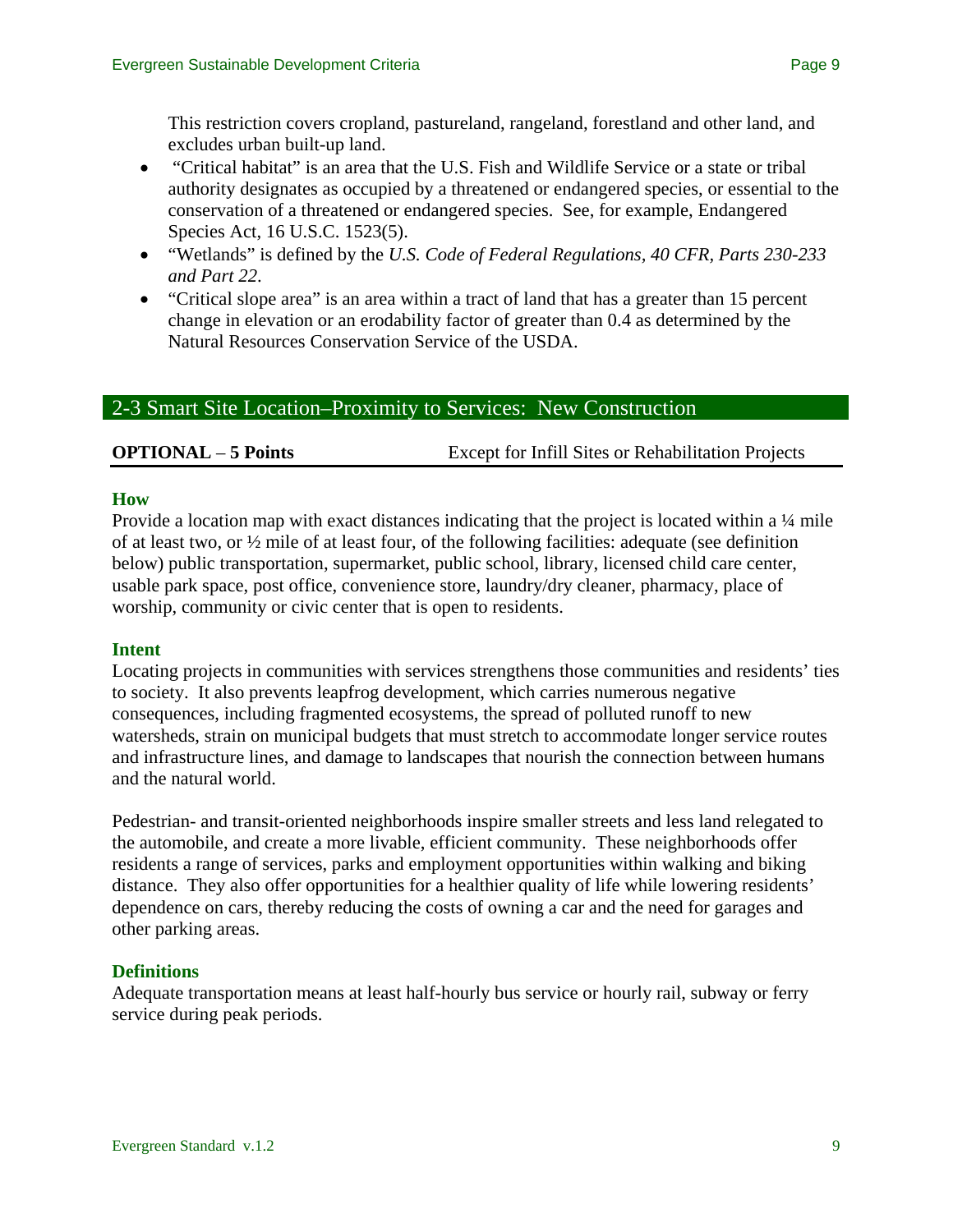# 2-4 Compact Development: New Construction

**OPTIONAL** – **5 Points** Except for Infill Sites or Rehabilitation Projects

## **How**

The project architect must complete the density calculation as defined below and certify its correctness. The minimum density for new construction must be:

- Six units per acre for detached or semi-detached houses
- Ten units per acre for town homes
- Fifteen units per acre for apartments

Density is measured by taking the total dwelling units after construction, divided by the acreage of the entire tract down to one decimal point, minus dedicated acreage of public street rights of way, buffered wetlands and open space that has been dedicated through a conservation program.

### **Intent**

Compact development encourages more resource-efficient development of land, reduces development costs, and can reduce automobile dependence. It also can contribute to creating more walkable communities, while helping restore, invigorate and sustain livable development patterns.

# 2-5 Compact Development: New Construction

**OPTIONAL** – **5 Points** (5 points for an increase over the requirements in **2-4** of at least five units per acre for multifamily buildings, at least two per acre for town homes, or at least one unit per acre for single-family houses)

### **How**

Increase average minimum density for new construction to meet or exceed the following guidelines:

- Seven units per acre for detached or semi-detached
- Twelve units per acre for town homes
- Twenty units per acre for apartments

### **Intent**

Compact development encourages more resource-efficient development of land, reduces development costs and, can reduce automobile dependence. It also can contribute to creating more walkable communities, while helping restore, invigorate and sustain livable development patterns.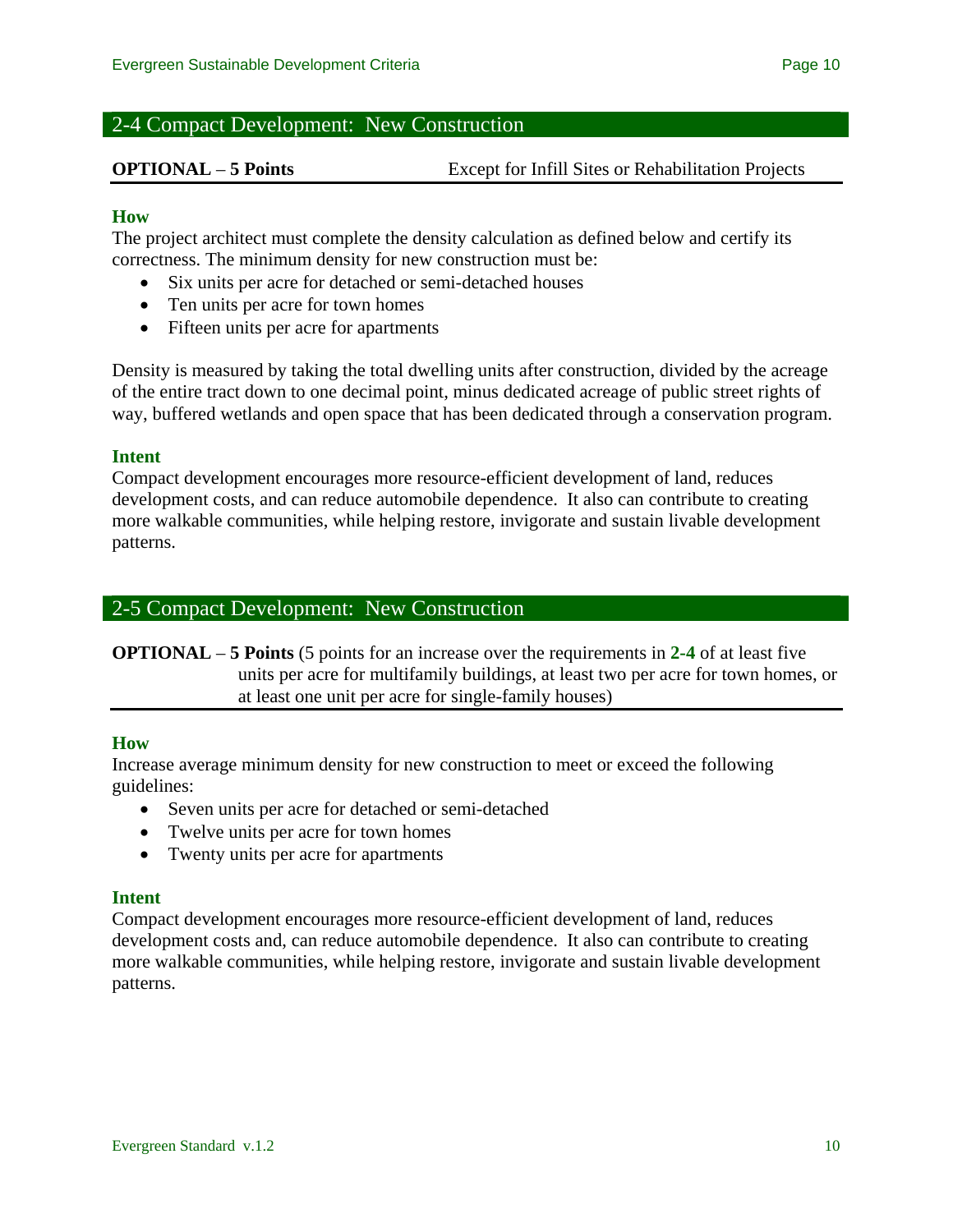# 2-6 Walkable Neighborhoods – Sidewalks and Pathways

#### **MANDATORY**

#### **How**

Provide a site map indicating that sidewalks or suitable pathways will be created or preserved within a multifamily property or single-family subdivision to link the residential development to public spaces, open spaces and adjacent development.

#### **Intent**

Making the streetscape safer and more inviting for walkers and bicyclists encourages alternative transportation choices to the automobile. It also promotes physical activity and public health, while creating opportunities for social interaction and increased safety by bringing more eyes on public spaces.

#### **Things to Consider**

Use porous pavement for sidewalks and other paved surfaces to reduce storm-water runoff and the distribution of pollutants to streams, rivers and water bodies. Design sidewalks to distribute storm water to open space for recharge and to prevent flooding.

# 2-7 Walkable Neighborhoods – Connections to Surrounding Neighborhood

### **OPTIONAL – 5 Points**

#### **How**

Provide a site map demonstrating at least three separate connections to sidewalks or pathways in surrounding neighborhoods.

#### **Intent**

Providing easy access to sidewalks or pathways promotes walking, biking and other healthier lifestyles. Walkable neighborhoods reduce dependence on automobile travel and possibly automobile ownership, while reducing auto-related emissions.

#### **Things to Consider**

- Integrate pedestrian and bicycle connections from the new development to the surrounding neighborhood through sidewalks, bike lanes or paths.
- Consider using porous pavement for sidewalks and other paved surfaces to reduce stormwater runoff and the distribution of pollutants to streams, rivers and water bodies. Design sidewalks to distribute storm water to open space for recharge and to eliminate flooding.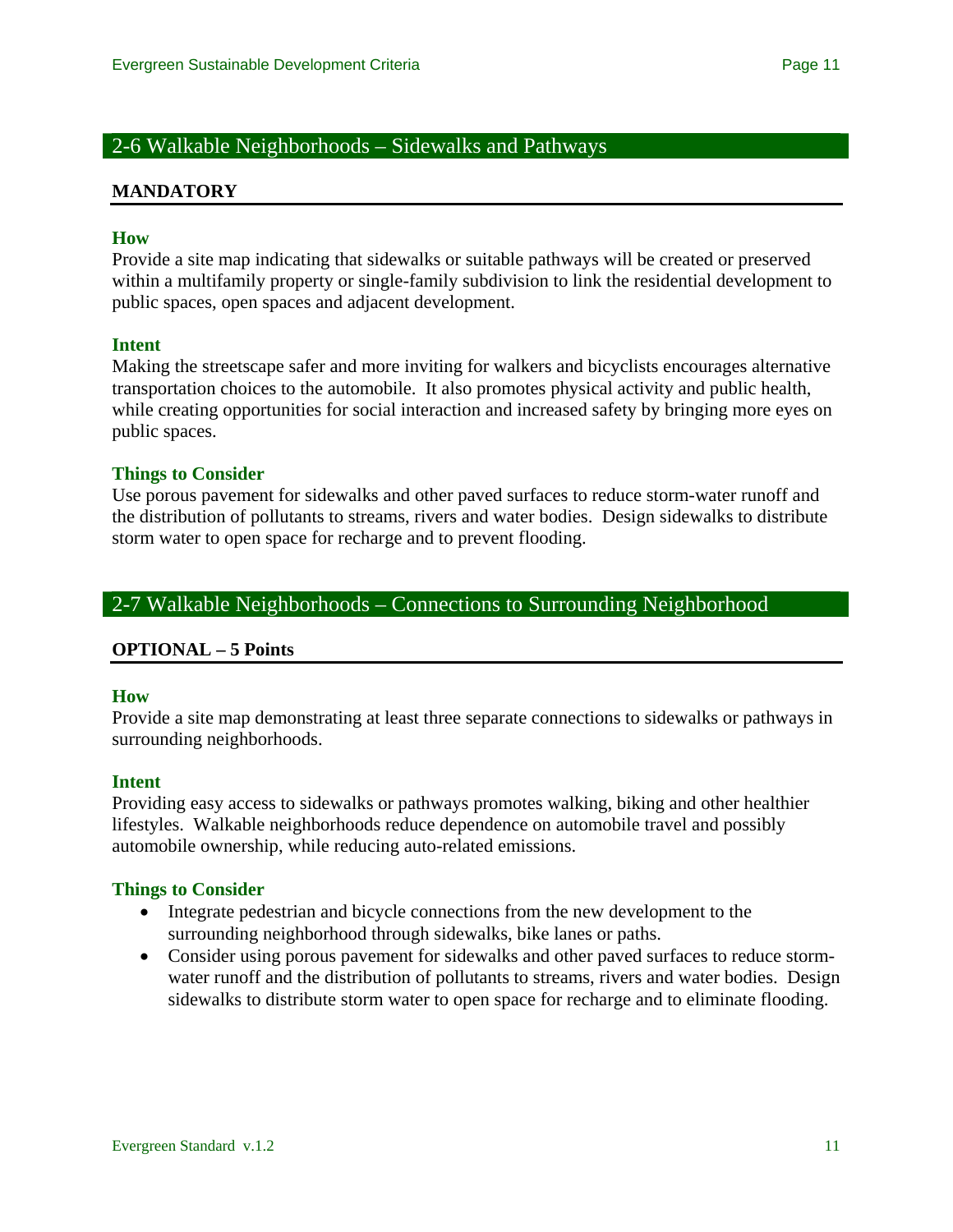# 2-8 Smart Site Location – Passive Solar Heating/Cooling

#### **OPTIONAL – 5 Points**

#### **How**

Orient building to make the greatest use of passive solar heating and cooling. Demonstrate that the design reduces space heating and space cooling energy use by comparing the space heating and cooling energy of the proposed structure to a code target design using the methodology described in Washington State Energy Code Chapter 4.

Use software capable of performing the needed calculations. Examples include:

- For single family: Energy Gauge USA.
- For multi-family: EQuest.

#### **Intent**

Solar energy is a radiant heat source that causes natural processes on which all life depends. Some of the natural processes can be managed through building design to help heat and cool the building. The basic natural processes used in passive solar energy are the thermal energy flows associated with radiation, conduction and natural convection. When sunlight strikes a building, the building materials can reflect, transmit or absorb the solar radiation. Additionally, the heat produced by the sun causes air movement that can be predictable in designed spaces. These basic responses to solar heat lead to design elements, material choices and placements that can provide heating and cooling effects in a home. Passive solar energy means that mechanical means are not employed to utilize solar energy.

#### **Things to Consider**

- Elongate building on an east-west axis.
- Interior spaces requiring the most light, heating and cooling should be along the south face of the building.
- A narrow floor plan (less than 40 feet), single-loaded corridors, and an open floor plan optimize daylight penetration and passive ventilation.
- Shading through overhangs and canopies on the south and trees on the west prevent the summer sun from entering the interior.

# 2-9 Smart Site Location – Grayfield, Brownfield or Adaptive Reuse Site

#### **OPTIONAL – 10 Points**

#### **How**

Locate the project on a grayfield, brownfield, or adaptive reuse site.

#### **Intent**

Use of previously developed sites, including those where development is complicated by real or perceived environmental contamination or physical constraints, reduces pressure on undeveloped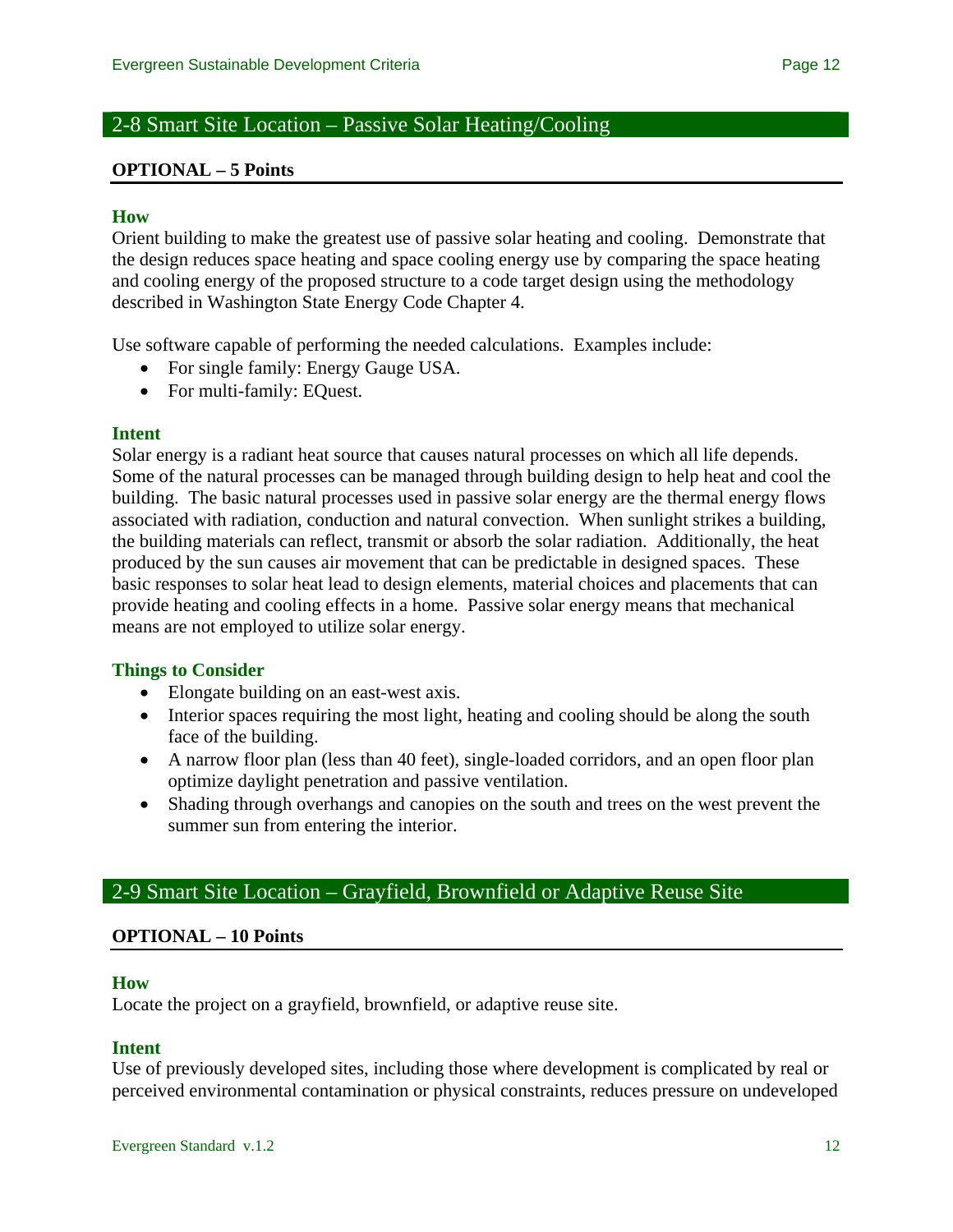land and the spread of pavement to new watersheds. Many such sites are otherwise prime locations for redevelopment and provide potential economic and location benefits to citizens, neighborhoods and regions. Reuse of existing structures reduces the need for new materials and utilizes embodied energy.

# **Definitions**

- Grayfields are previously developed abandoned sites, such as parking lots and shopping centers.
- Brownfields are real property where the expansion, redevelopment, or reuse may be complicated by the presence of a hazardous substance, pollutant, or contaminant including petroleum. These sites require a Phase II Environmental Site Assessment and a remediation plan.
- A Phase II Environmental Site Assessment is an investigation that collects original samples of soil, groundwater, or building materials to analyze for quantitative values of various contaminants and includes a report of the results.
- An adaptive reuse site is one that was previously developed for non-residential purposes, in which at least 25 percent of the proposed development will reuse existing nonresidential structures.

# 2-10 Transportation Choices

# **OPTIONAL – (Up to 10 Points)**

### **How**

- For five points, provide a context map demonstrating that the site is within one quarter mile radius of public transit service.
- For ten points, provide a context map demonstrating that the site is within one quarter mile radius of two or more public transit lines, or one half mile radius from a fixed rail or ferry station.

### **Intent**

Encouraging the use of public transportation minimizes dependence on car ownership. Transit-oriented neighborhoods reduce residents' needs to own a car, eliminating or lowering the costs of auto ownership, and controlling the area needed for car use and storage. Transit use reduces related emissions of air pollutants and climate-change gasses.

### **Definitions**

Adequate transportation means at least half-hourly bus service or hourly rail, subway or ferry service during peak periods.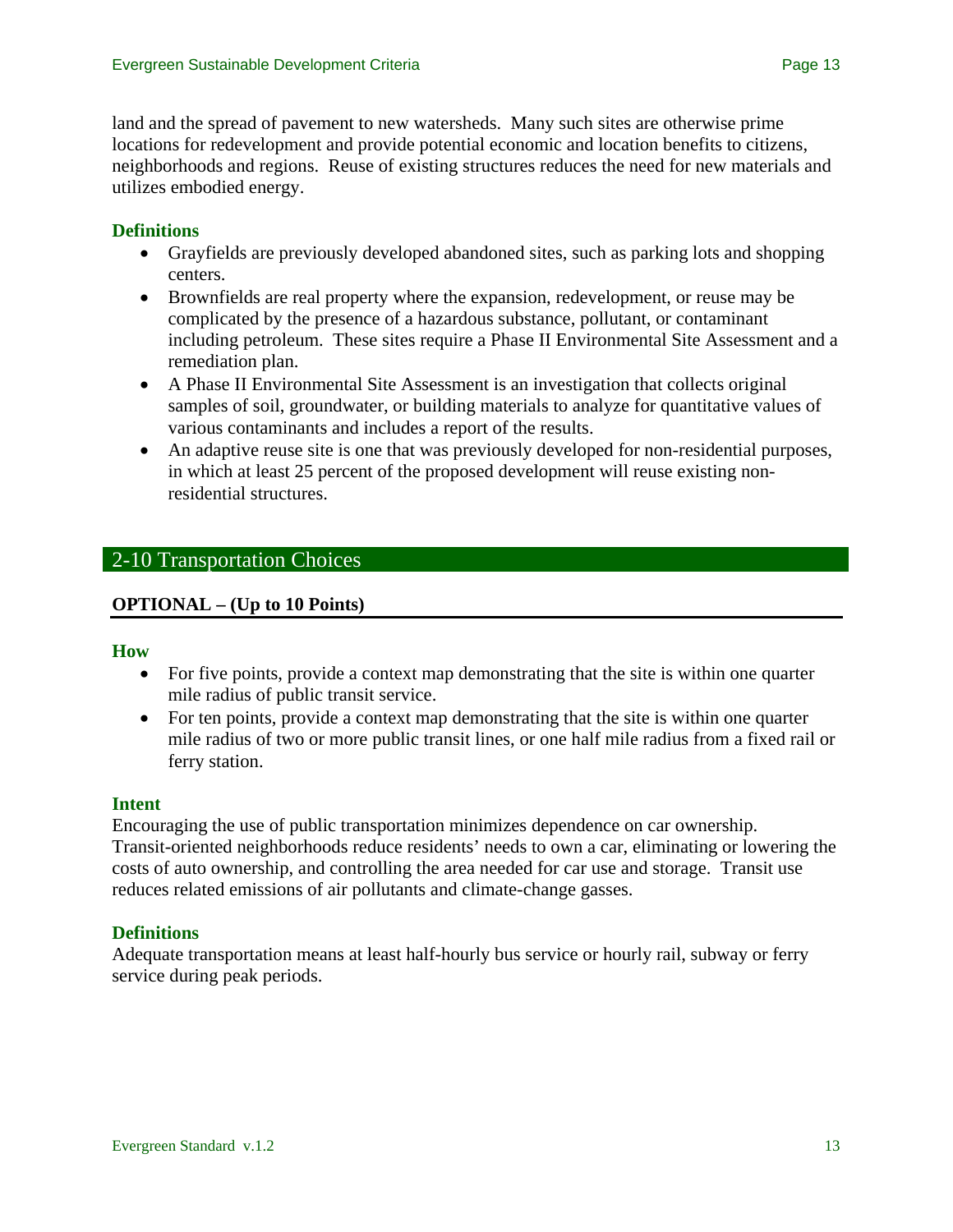# <span id="page-13-0"></span>**[SECTION 3](#page-0-0): SITE IMPROVEMENTS**

# 3-1 Environmental Remediation

# **MANDATORY**

#### **How**

- Conduct and provide a Phase I Environmental Site Assessment according to the *American Society for Testing and Materials (ASTM) E1527-2000* standard and any additional assessments required to determine whether any hazardous materials are present on site.
- If hazardous substances are considered to be present, conduct and provide a Phase II Environmental Site Assessment.
- For all existing buildings, limited surveys for asbestos, lead-based paint, and mold are required to be submitted with the application.
- For all vacant land, a limited wetland survey is required.

### **Definitions**

- A Phase I Site Assessment is an investigation and a report regarding a specific site to satisfy the due-diligence requirements of an acquisition. The site assessment identifies existing or potential environmental contamination liabilities addressing both the underlying land and any physical improvements.
- A Phase II Environmental Site Assessment is an investigation that collects original samples of soil, groundwater, or building materials to analyze for quantitative values of various contaminants and includes a report of the results.
- A Phase III Environmental Site Assessment is an investigation regarding the remediation of a contaminated site including a report that documents the steps in the cleanup and the monitoring of residual hazardous substances.

# 3-2 Erosion and Sedimentation Control

### **MANDATORY**

#### **How**

Implement EPA's Best Management Practices (BMP) for erosion and sedimentation control during construction, referring to the EPA document, *Storm Water Management for Construction Activities (EPA 832-R-92-005).*

Or, comply with local erosion and sedimentation control standards if the local standards are more stringent than EPA.

Clearly state which BMP or local controls are or will be incorporated into construction and site development plans and contracts.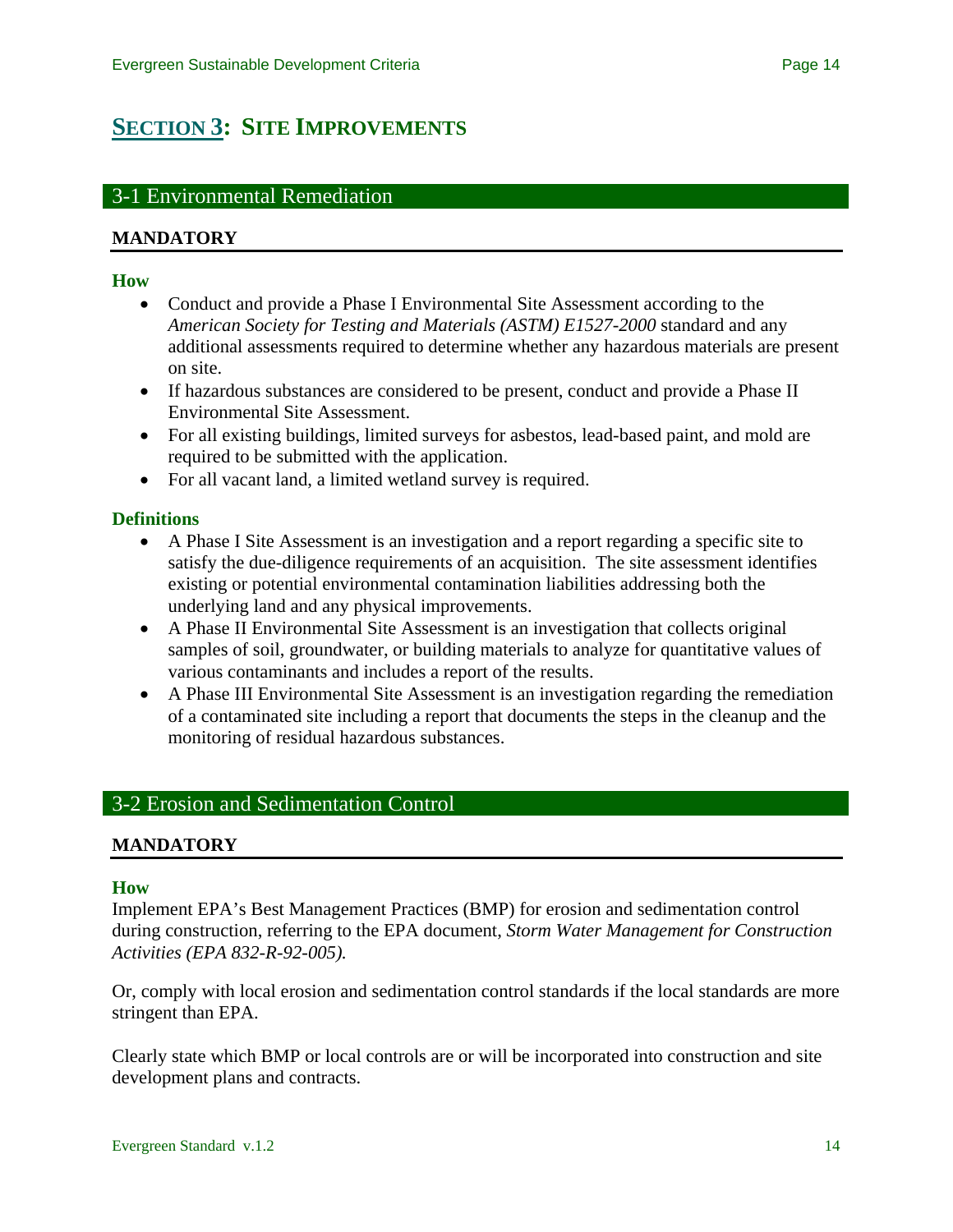#### **Intent**

Erosion and sedimentation control during site development keeps valuable top soils on site and reduces pollution, storm-water runoff and sediment runoff associated with construction activities into local waterways. Compacted soils resulting from construction are less able to absorb water and resist plant root penetration, and lack the porosity needed for adequate aeration. Erosion and sedimentation control helps to avoid storm-water-related problems that can delay construction, cause environmental degradation (to creeks, streams and coastal waters) and damage public and private properties downstream.

### **Things to Consider**

The EPA's document, *Storm Water Management for Construction Activities*, may be purchased as item PB 922 359 51 from the National Technical Information Service at [www.ntis.gov.](http://www.ntis.gov/)

#### 3-3 Landscaping

**OPTIONAL – 5 Points If Providing Landscaping** 

#### **How**

Provide a landscape plan showing that the selection of new trees and plants are native species appropriate to the site's soils and microclimate, and how newly planted trees are located to provide shading in the summer and allow for heat gain in the winter. Do not install an irrigation system.

#### **Intent**

Native vegetation is well adapted to the climate and provides excellent erosion, sediment, dust and pollution control. Native plants are more resistant to naturally occurring disease, insects and low levels of nutrients, thereby reducing the need for fertilizers, pesticides or herbicides. Native vegetation is likely to need little to no irrigation, thereby reducing maintenance and water usage.

#### **Things to Consider**

- Consult a local arborist and involve a landscape architect in the architectural design process to identify appropriate areas for landscaping including energy and water savings.
- Combine landscape plan with storm-water management to provide surface water filtration and aesthetic benefits.
- Non-native turf needs about 35 inches of water per year to thrive, whereas native turf needs much less water per year.
- While lawns are appropriate for some landscaping, such as for play areas, they should be minimized wherever possible, except in climates where they need no irrigation.
- In areas where water shortages are common, xeriscape (a landscaping method that uses drought-resistant plants to conserve resources, especially water) should be considered.
- With native vegetation, the installation of an irrigation system is not needed.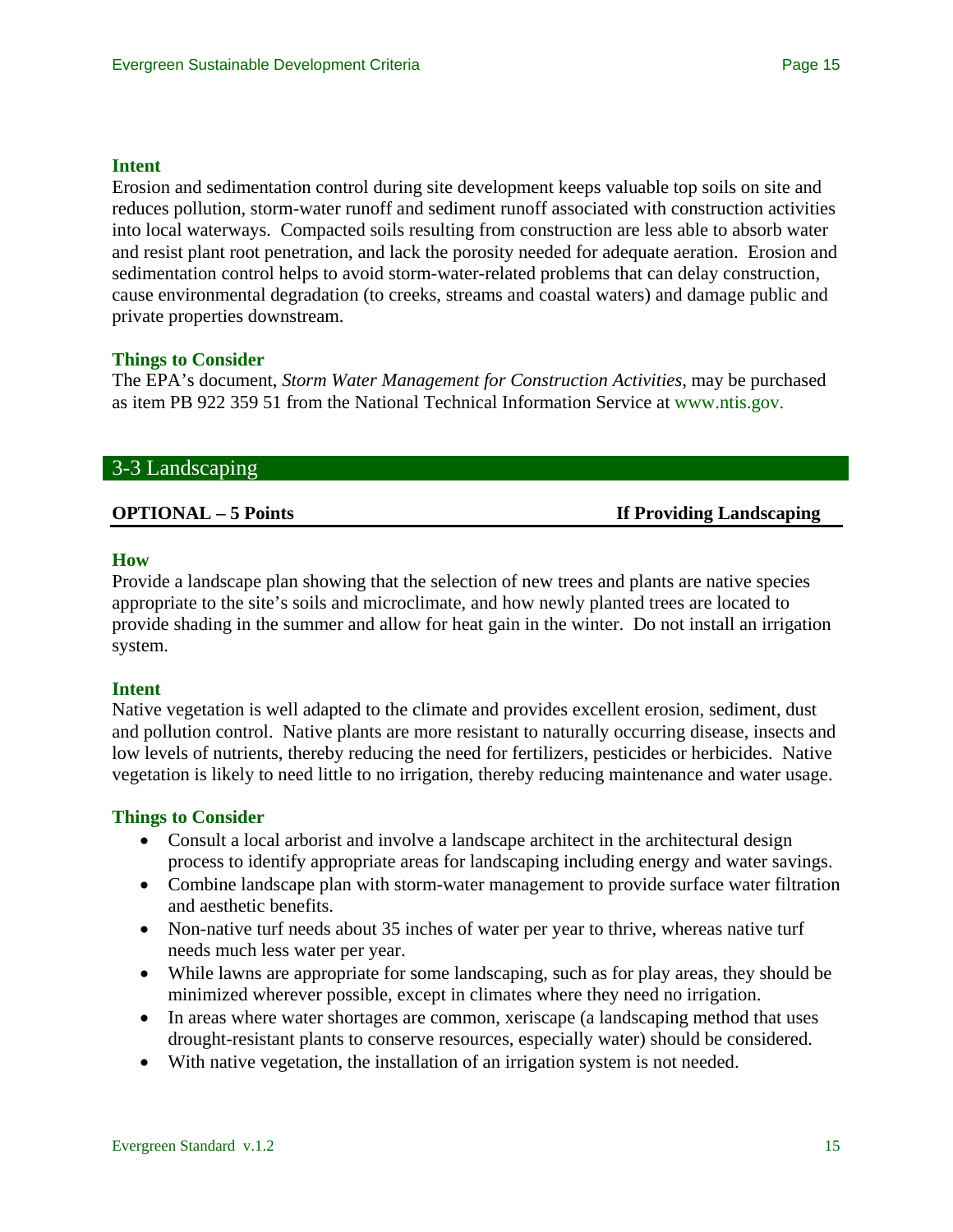# 3-4 Surface Water Management

#### **OPTIONAL – 5 Points**

#### **How**

Capture the first ½ inch of rainfall that falls in a 24-hour period.

#### **Intent**

Reducing storm-water runoff through design and management techniques increases on-site filtration, prevents pollutants from entering waterways and reduces soil erosion. Water storage and nutrient collection processes reduce the need for irrigation and contribute to forming a healthier ecological community within the landscape.

### **Things to Consider**

- Make use of low-impact techniques such as rain gardens, green roofs, rain barrels and cisterns to capture and re-use storm water.
- Minimize impervious areas (surfaces that do not allow storm-water infiltration), including roofs, driveways, sidewalks and streets, or use porous materials for such areas.

# 3-5 Storm Drain Labels

### **OPTIONAL – 2 Points**

#### **How**

Assure that the project plans and specifications call for labeling of all storm drains or storm inlets to clearly indicate where the drain or inlet leads.

#### **Intent**

Provide a visual reminder that storm sewer inlets connect to area waterways and groundwater storages, and should not be used to dump garbage of any kind.

#### **Things to Consider**

Use a simple painted stencil that reads: "Caution – leads to [name of body of water]!"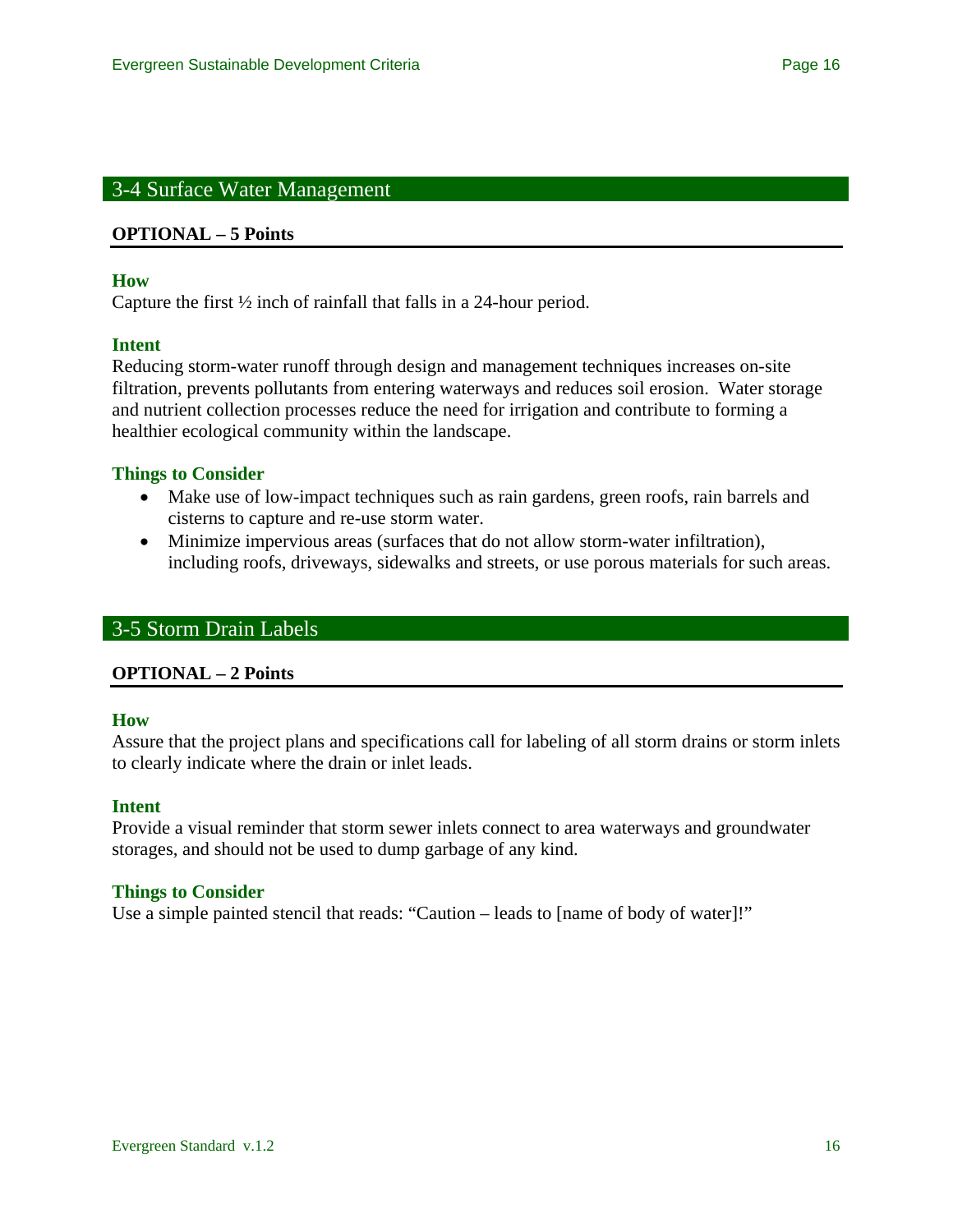# <span id="page-16-0"></span>**[SECTION 4](#page-0-0): WATER CONSERVATION**

# 4-1 Water-Conserving Appliances and Fixtures

#### **MANDATORY**

#### **How**

In new construction and when fixtures are replaced in rehabilitation, install water-conserving fixtures with the following specifications:

Toilets – 1.6 GPF (gallons per flush) or less Showerheads  $-2.0$  GPM (gallons per minute) or less Kitchen faucets – 2.0 GPM or less Bathroom faucets – 1.5 GPM or less

#### **Intent**

Showers and faucets account for approximately 25 percent of indoor water use. Toilets account for approximately 30 percent of indoor water use. Saving water translates into utility savings, both by conserving water and reducing the energy required for water heating. Compared with pre-1992 fixtures, water-conserving fixtures can reduce the amount of water used in showers and sinks by 75 percent and 50 percent, respectively.

*Reference: Code of Federal Regulations, March 18, 1998, Page 13307*

# 4-2 Water Conserving Appliances and Fixtures

### **OPTIONAL – 2 Points (for each of the fixtures listed)**

#### **How**

Install water-conserving fixtures with the following specifications:

Toilets – 1.3 GPF (maximum gallons per flush) or less, or a toilet with dual flush, one of the options being less than 1 GPF Showerheads – 1.75 GPM (gallons per minute) or less Kitchen faucets – 1.5 GPM or less Bathroom faucets – 1.0 GPM or less

### **Intent**

Showers and faucets account for approximately 25 percent of indoor water use. Toilets account for approximately 30 percent of indoor water use. Saving water translates into utility savings, both by conserving water and reducing the energy required for water heating. Compared with pre-1992 fixtures, water-conserving fixtures can reduce the amount of water used in showers and sinks by 75 percent and 50 percent, respectively.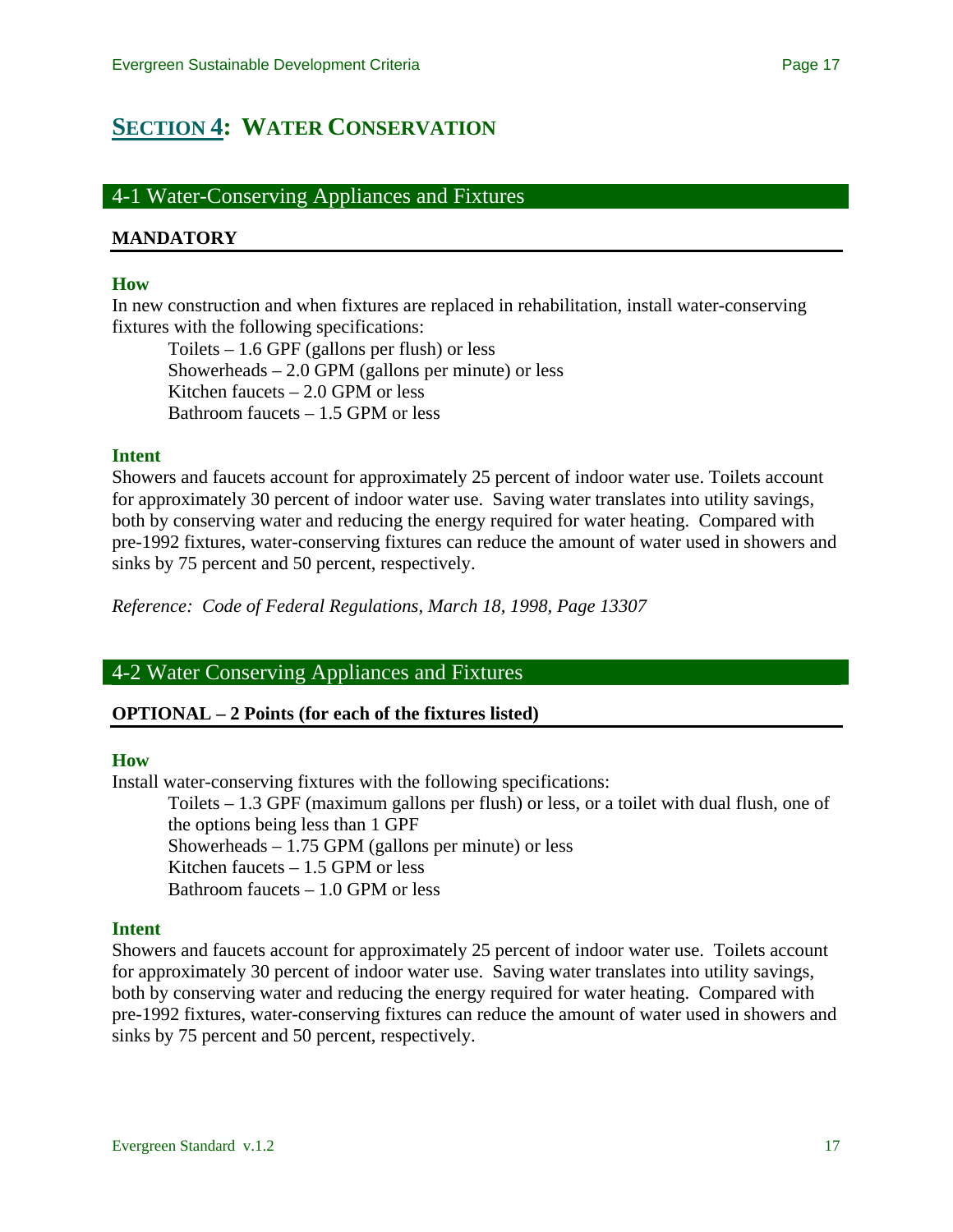#### **Things to Consider**

High Efficiency Toilets (HETs) are toilets that use 1.3 GPF or less. These include dual flush toilets that are rated based on the average flush volume of the two settings. Both single and dual flush toilets are now available with flush volumes as low as 1 GPF. The WaterSense label will be on HETs that are certified by independent laboratory testing to meet rigorous criteria for both performance and efficiency. See [http://www.epa.gov/owm/water-efficiency/pubs/het.htm.](http://www.epa.gov/owm/water-efficiency/pubs/het.htm)

## 4-3 Efficient Irrigation

### **OPTIONAL – 5 Points (if irrigation is necessary)**

#### **How**

If irrigation is necessary, use recycled gray water, roof water, collected site run-off or an efficient irrigation system that will deliver the water only to the plants needing it, like drip irrigation, and not in the air with sprinklers.

#### **Intent**

On average, outdoor water use accounts for about 40 percent of residential water use. Native landscapes or carefully selected plantings can tolerate no irrigation once they have been established, even in dry periods. Accurate delivery of water reduces evaporation and eliminates overspray. Proper scheduling eliminates wet/dry fluctuations that stress plants.

#### **Things to Consider**

Watering tubes may be used to water trees for the first few years if necessary.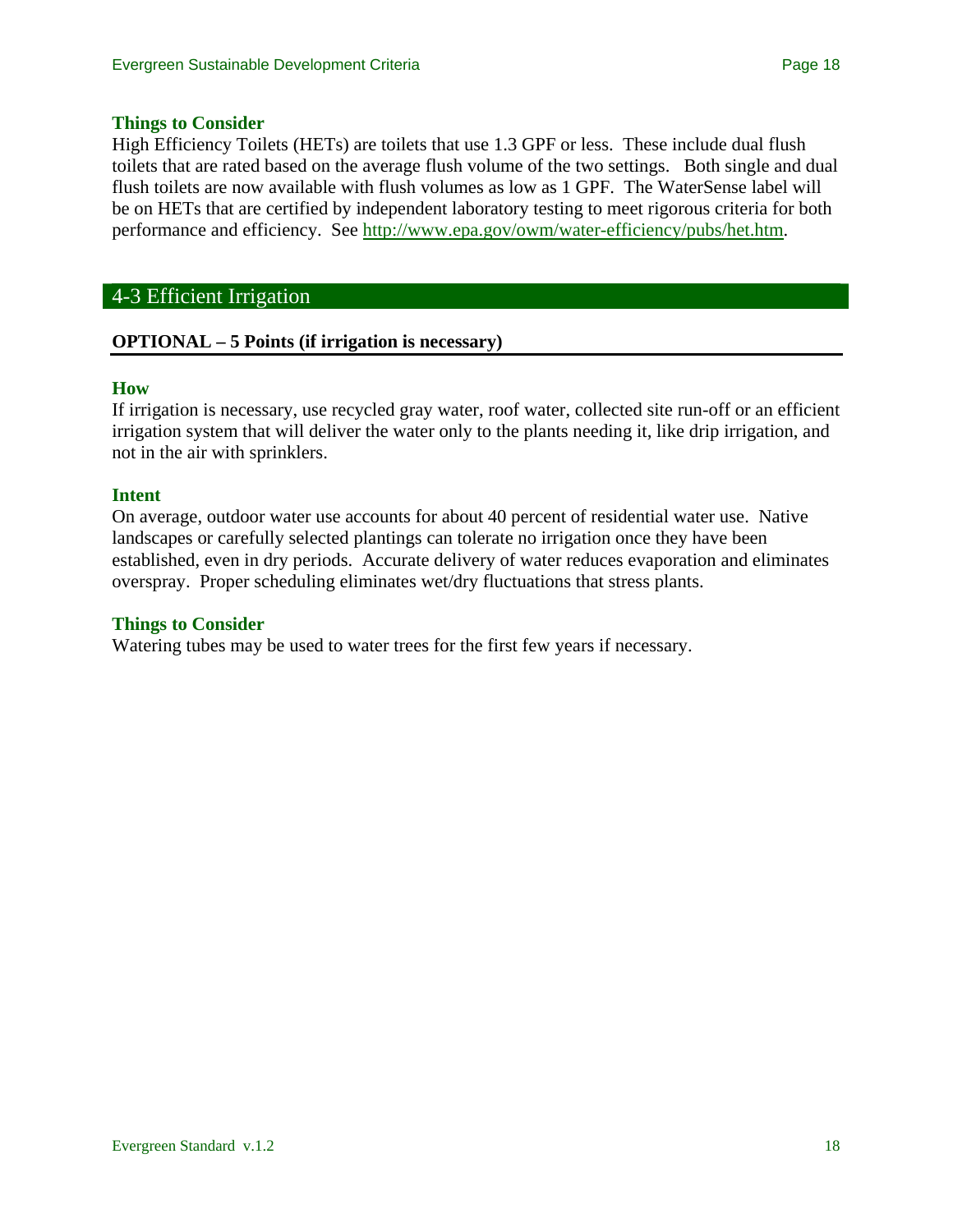# <span id="page-18-0"></span>**[SECTION 5](#page-0-0): ENERGY EFFICIENCY**

# 5-1 Efficient Energy Use: New Construction

## **MANDATORY**

#### **How**

Provide verification demonstrating energy efficiency by meeting or exceeding one of the following:

- Energy Star Homes Northwest standards for single family homes, including duplexes, townhouses, and condominiums Use the Energy Star Northwest Builder Options Packages.
- 15% above the Washington State Energy Code (WSEC) for multi-family units Use the prescriptive or performance options identified in **Appendix A**, page 52, or the systems analysis approach.

#### **Intent**

In 1992, the EPA introduced Energy Star as a voluntary labeling program designed to identify and promote energy-efficient products to reduce greenhouse gas emissions. Energy Star is an accepted standard for single-family residential new construction projects.

Energy Star-qualified homes are independently verified to be energy efficient. These savings are based on heating, cooling and hot water energy use and are typically achieved through a combination of building-envelope upgrades, high-performance windows, controlled air infiltration, upgraded heating and air conditioning systems, tight duct systems and upgraded water-heating equipment. These features contribute to improved home quality and homeowner comfort, and to lower energy demand and reduced air pollution.

The Energy Star Homes Northwest Builder Option Packages (NWBOP1 and NWBOP2) are used to determine components of an Energy Star-qualified new home. BOPs represent sets of construction specifications for a particular climate zone, measuring performance levels for the thermal envelope, insulation, windows, orientation, HVAC system and water-heating efficiency.

All new multi-family buildings need to exceed the current Washington State Energy Code by at least 15 percent.

### **Things to Consider**

Energy Star for New Single Family Homes

Specific prescriptive options for Energy Star compliance have been developed for the Pacific Northwest climate. These have been accepted as equivalent to the national Energy Star standard. The Northwest options are based on this region's State energy codes, with additional upgrades specified to meet the Energy Star goals. Prescriptive builder option packages are detailed on the web site listed below. The builder will also want to identify a Participating Verifier who will provide required third party certification.

• [http://www.northwestenergystar.com/index.php?cID=119](http://www.northwestenergystar.com/index.php?cID=110)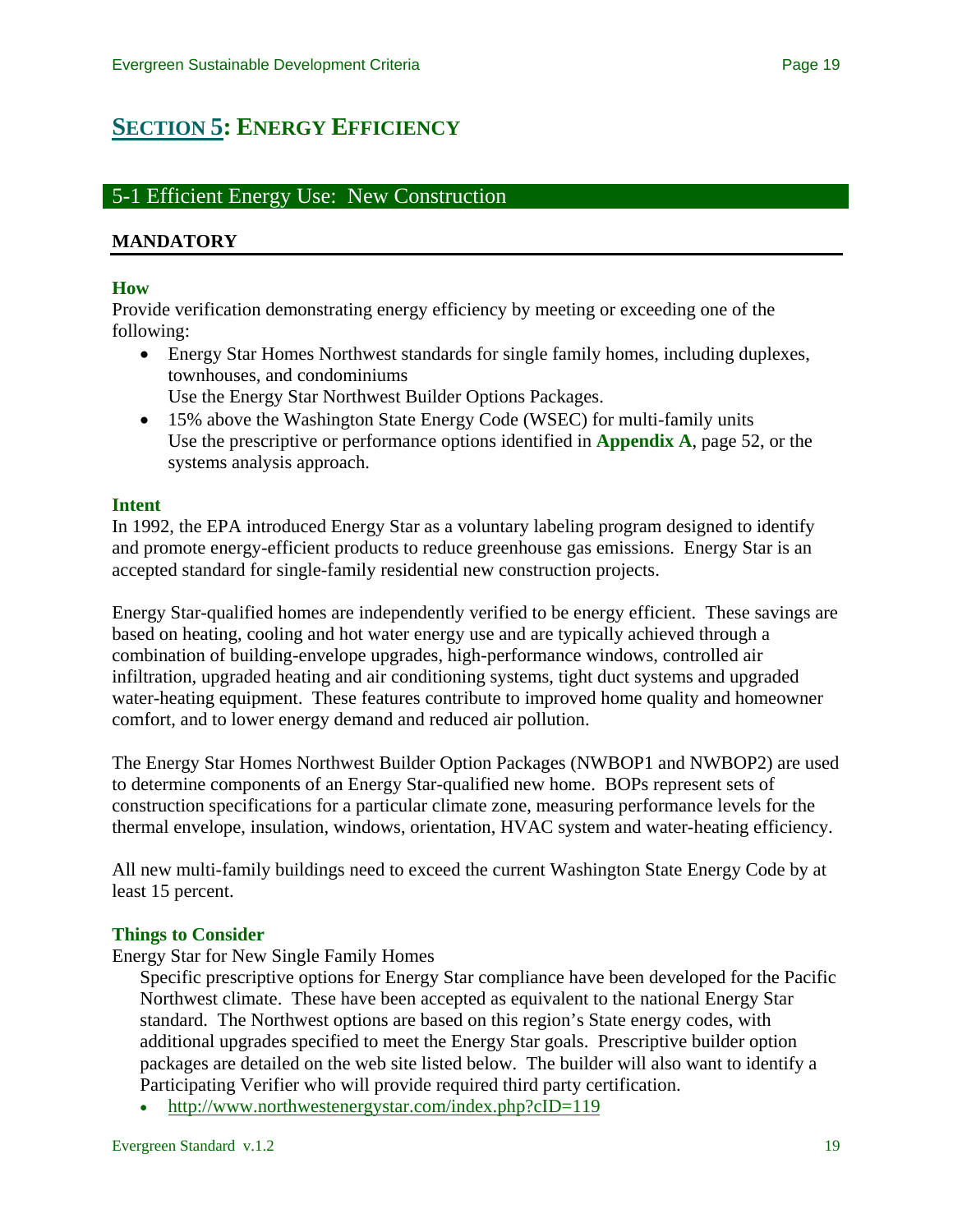- Use Energy Star Northwest Specifications.
- Use or sign up as an Energy Star Builder.
- Identify and use an Energy Star Homes Northwest Performance Contractor.
- Describe the Energy Star Qualification Method.
- Complete construction, testing, verification, and certification.

## New Multi-Family Construction: **Appendix A**, page 50

Appendix A has been developed to streamline the 15% requirement for multi-family construction. Appendix A includes methodology to demonstrate compliance using either the prescriptive, component performance, or systems analysis approach available through the WSEC.

Basic Steps:

- Review **Appendix A** and identify the selected compliance option.
- Develop and provide associated documentation.
- Facilitate verification of insulation, windows, and air sealing during construction.

# 5-2 Efficient Energy Use: Rehabilitation

### **MANDATORY**

#### **How**

Provide insulation and air sealing improvements as prescribed in **Appendix B**.

Three methods for addressing a successful energy efficiency strategy for rehabilitation are detailed in Appendix B. This includes a prescriptive list of measures, a method for calculating a simple 10-year payback, and a more complex savings-to-investment ratio (SIR) calculation. It is worth noting that all three methods tend to result in a similar if not identical list of energy efficiency measures. Unless there are special conditions in the existing building, it is likely that conducting a simple payback or SIR calculation will not be needed.

A typical set of improvements will include:

- Air sealing
- Wall, floor, and ceiling insulation
- Duct sealing

#### **Intent**

Implementing air sealing and insulation measures to existing buildings improves occupant comfort, reduces life cycle costs, lowers utility bills, and helps meet the basic objectives of Washington State's green building legislation. In almost all cases, implementation of a basic air sealing and insulation package is cost effective in the Pacific Northwest climate. Other than new construction, the prime opportunity to accomplish this is during a building rehabilitation project. Integrating insulation and air sealing projects during rehabilitation achieves the objectives at the lowest cost possible.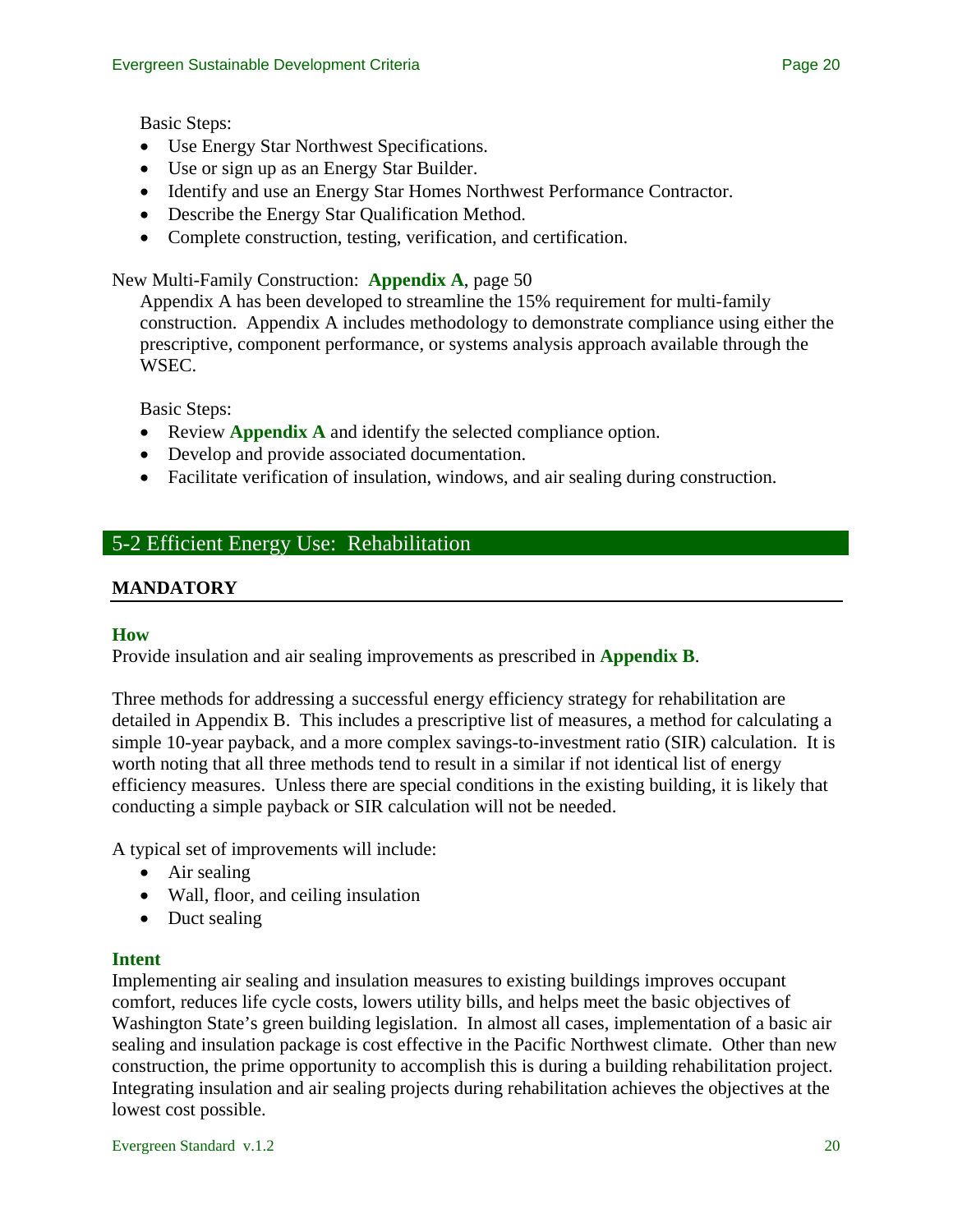# 5-3 Energy Star Appliances

### **OPTIONAL – 3 Points for clothes washers, 1 Point for dishwashers, 1 Point for refrigerators, if providing appliances.**

#### **How**

If providing appliances, install Energy Star appliances.

- Install Energy Star clothes washers and claim three points.
- Install Energy Star dishwashers and claim one point.
- Install Energy Star refrigerators and claim one point.

#### **Intent**

In 1992, EPA introduced Energy Star, a voluntary labeling program designed to identify and promote energy-efficient products to reduce greenhouse gas emissions. Energy Star products must meet strict energy efficiency criteria set by EPA. These products reduce utility costs and greenhouse gas emissions.

#### **Things to Consider**

For more information on Energy Star labeled appliances go to:

- Products section of the Energy Star homepage, [http://energystar.gov/,](http://energystar.gov/)
- Appliances section of [www.northwestenergystar.com.](http://www.northwestenergystar.com/)

### 5-4 Efficient Lighting – Interior

**OPTIONAL – 5 Points** Except for single family new construction

#### **How**

Install Energy Star-labeled lighting fixtures or the Energy Star Advanced Lighting Package in all interior units.

#### **Intent**

Energy Star-qualified lighting uses 2/3 less energy and lasts six to 10 times longer than traditional lighting. Reduced energy use lowers utility costs and greenhouse gas emissions.

#### **Things to Consider**

For more information on lighting, go to

- Products section of the Energy Star homepage, www.energystar.gov
- Lighting section of Northwest Energy Star, <http://www.northwestenergystar.com/index.php?cID=136>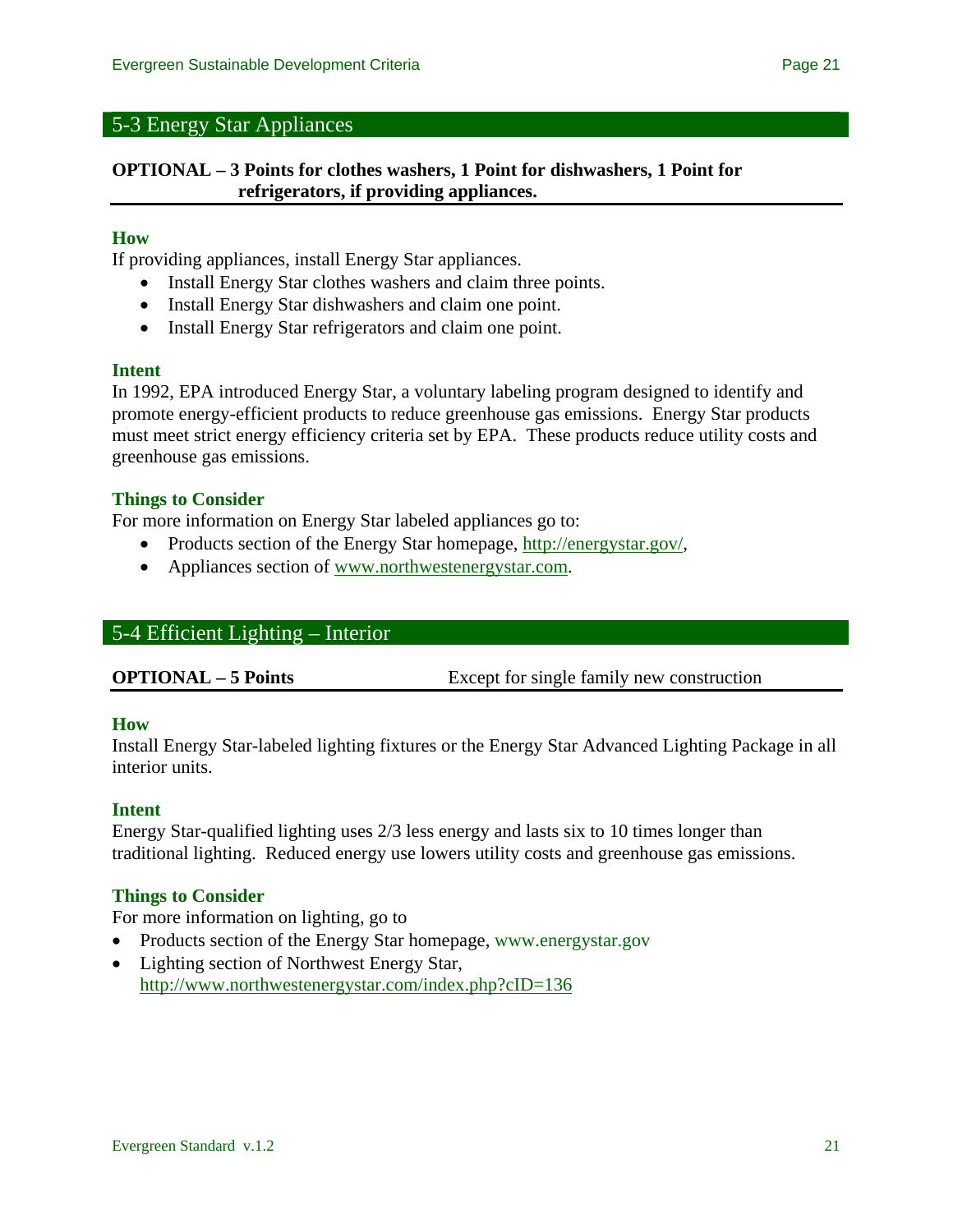# 5-5 Efficient Lighting – Common Areas and Exterior

#### **MANDATORY**

#### **How**

Use Energy Star or high-efficiency commercial grade fixtures in all common areas and outdoors. Install daylight sensors or timers on all outdoor lighting.

#### **Intent**

Daylight sensors or properly programmed lighting timers automatically turn off the exterior lighting when sufficient day lighting is available or lighting is otherwise not required. Occupancy sensors will turn off lights when rooms are no longer occupied. Proper aiming of exterior fixtures, cut-off fixtures, and the use of shade trees and plants help prevent unwanted glare (light trespass) into neighboring buildings and natural areas, and limit disturbance of the night sky (light pollution).

#### **Things to Consider**

- Design outdoor lighting to eliminate light trespass from the building and site, and to minimize impact on nocturnal environments.
- Use downlighting instead of uplighting outside to minimize light pollution.
- Consult the Illuminating Engineering Society of North America's Recommended Practice Manual: Lighting for Exterior Environments.

#### *Requirements of the Washington State Energy Code (2006)*

*HIGH EFFICACY LUMINAIRE: A lighting fixture that does not contain a medium screw base socket* 

*(E24/E26) and whose lamps have a minimum efficiency of:* 

*a. 60 lumens per watt for lamps over 40 watts;* 

*b. 50 lumens per watt for lamps over 15 watts to 40 watts;* 

*c. 40 lumens per watt for lamps 15 watts or less.*

*505.3 Outdoor Lighting: Luminaires providing outdoor lighting and permanently mounted to a residential building or to other buildings on the same lot shall be high efficacy luminaires.*

# 5-6 Electricity Meter: New Construction

**MANDATORY** Except for Shelters

#### **How**

Install an individual or a sub-metered electric meter for each individual unit.

#### **Intent**

This makes each household responsible for its own energy use and raises residents' awareness of the cost associated with electricity consumption, which may reduce energy use.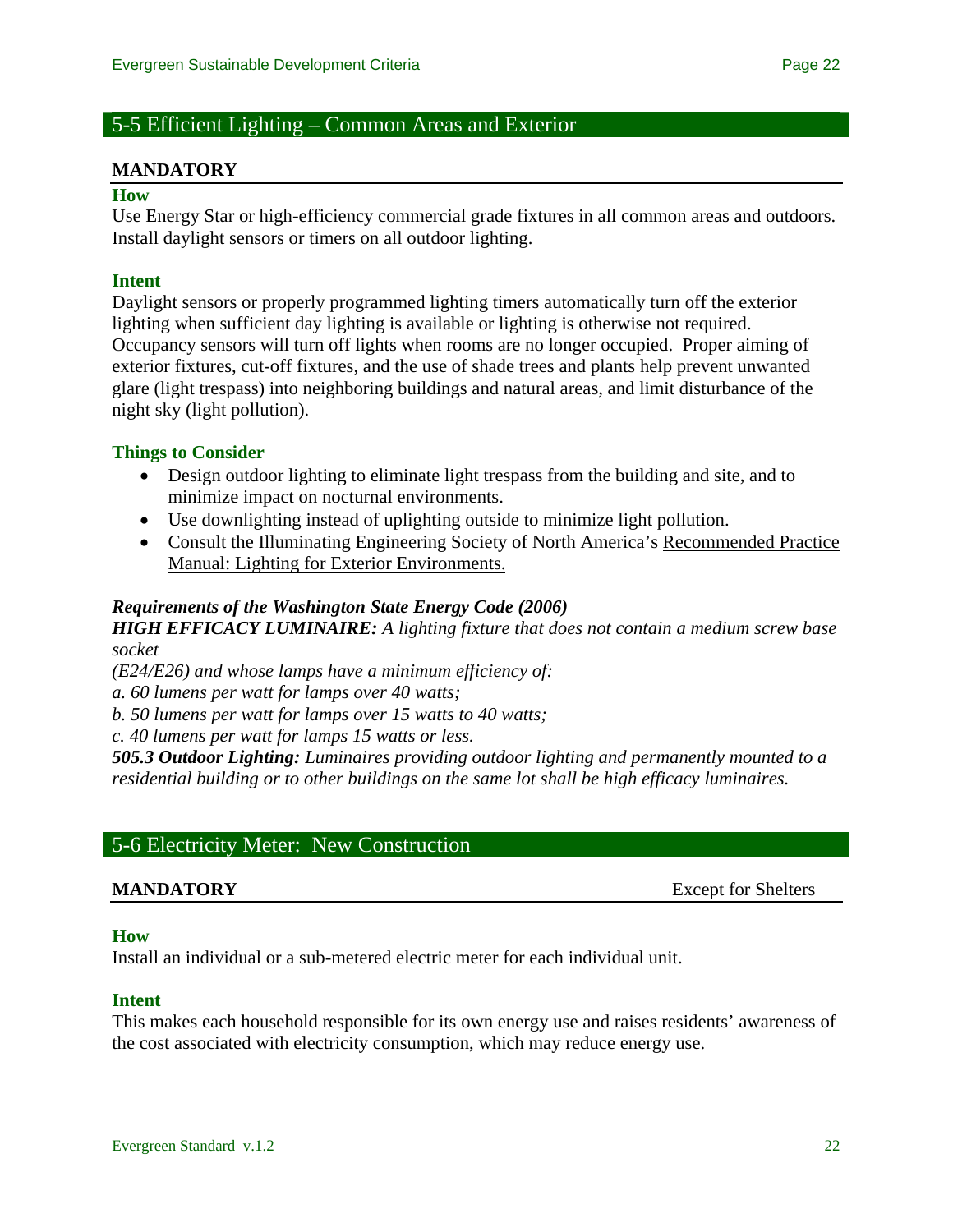# 5-7 Additional Reductions in Energy Use: New Construction

## **OPTIONAL – 5 Points (for each 5 percent change in energy efficiency)**

### **How**

Basic steps:

- Forecast the annual energy efficiency of the entire project to meet Energy Star standards for single family homes or to exceed the Washington State Energy Code (2006) by 15% for multi-family units.
- Analyze and assess additional energy improvements.
- Reforecast annual energy usage with additional improvements. Use that figure to determine the percentage of energy savings over the Washington State Energy Code (2006).
- Claim 5 points starting at 20% over the Washington State Energy Code (2006) and an additional 5 points for each 5% increment over that.
- Specify those improvements in the design and construct those improvements.
- Facilitate verification during the construction process.

### **Intent**

For new construction, adding incremental improvements will improve energy efficiency while reducing utility and operating costs for residents and building owners. Energy conservation lessens smog, acid rain and greenhouse gas emissions.

### **NOTE: If this option is chosen, option 5-17 cannot also be claimed.**

# 5-8 Additional Reductions in Energy Use: Rehabilitation

# **OPTIONAL – 10 Points for adopting additional improvements that extend the simple payback period to at least 14 years.**

### **How**

Use the method in **Appendix B** for the simple 10-year payback except extend the payback period to at least 14 years.

- Include the energy improvement report done by the qualified engineer identifying energy efficiency improvements meeting the 14-year simple payback and that provide greater energy efficiency than the prescriptive measures listed in Appendix B.
- Specify those measures in the design and install those improvements.
- Facilitate verification during the construction process.

### **Intent**

All mandatory measures included in **5-2** must be implemented. If new construction standards can be achieved, use the same calculation and documentation methods noted for new construction in **5-7**.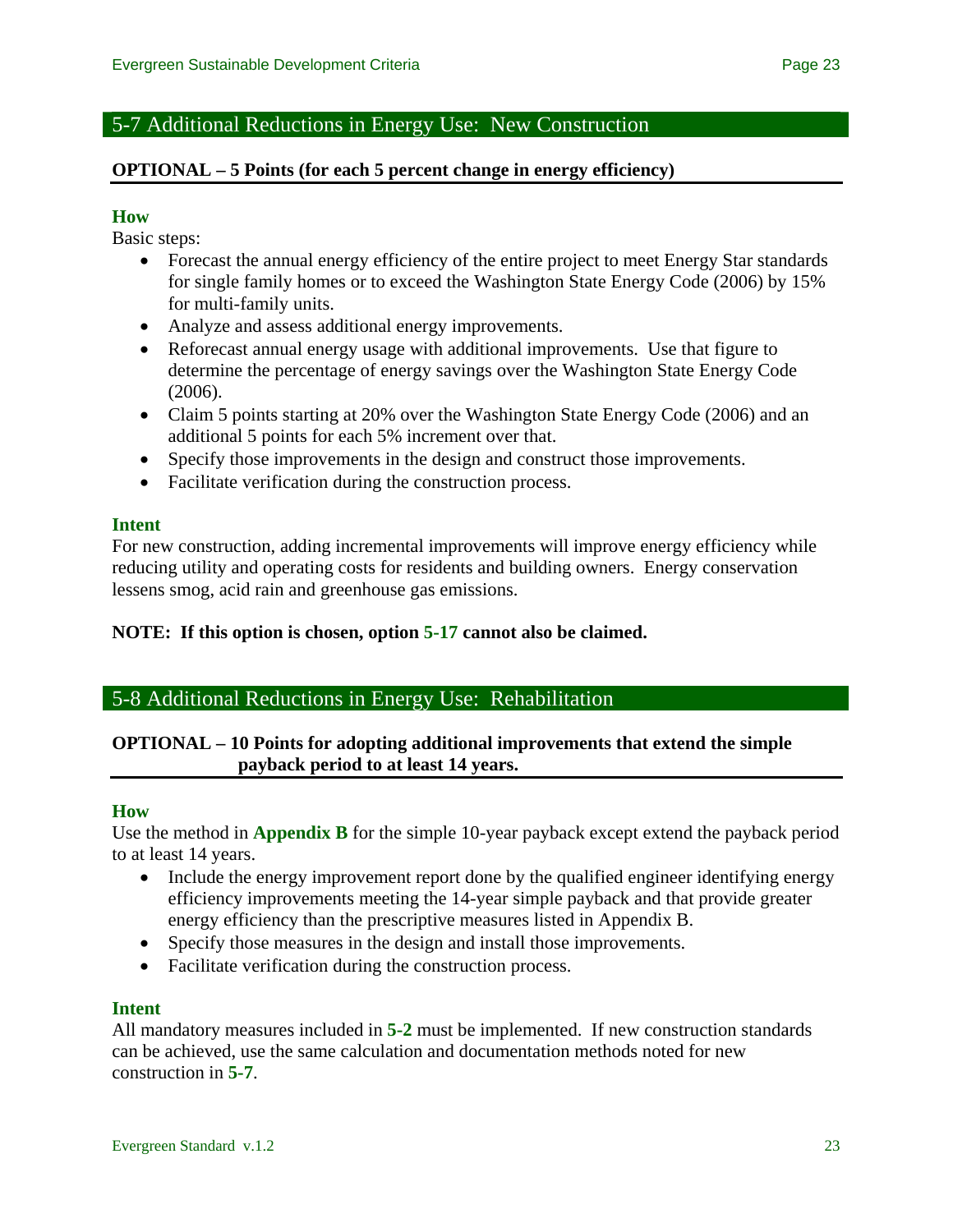**NOTE: If this option is chosen and measures contained in options 5-14, 5-15, or 5-16 are included, double counting of those points will not be allowed.** 

#### 5-9 Photovoltaic (PV) Panels

## **OPTIONAL – 5 Points, for the first 1000-Watt PV array per housing unit, 3 points for each additional 500 Watts of installed PV per housing unit, up to a maximum of 3500 Watts or 20 points**

#### **How**

Install PV panels to provide approximately 10 percent of the project's estimated electricity demand.

In practice this is approximately equivalent to a 1000-Watt array per housing unit. Add additional PV up to 3500 Watts per housing unit to optimize return on investment under Washington State's Renewable Energy System Cost Recovery program.

#### **Intent**

Use of renewable energy reduces environmental impacts associated with utility energy production and use. These impacts include natural resource destruction, air pollution, greenhouse gas emissions and water pollution. Use of onsite renewable energy technologies, such as PV panels, can also result in energy cost savings. PVs are composite materials that convert sunlight directly into electrical power.

#### **Things to Consider**

In May 2005, Washington enacted Senate Bill 5101, establishing production incentives of  $15¢$ per kilowatt-hour (capped at \$2,000 per year) for individuals, businesses, or local governments that generate electricity from solar power, wind power or anaerobic digesters. The incentive amount paid to the producer is adjusted according to how the electricity was generated by multiplying the incentive by the following factors:

- For electricity produced using solar modules manufactured in Washington state: 2.4
- For electricity produced using a solar or wind generator equipped with an inverter manufactured in Washington state: 1.2
- For electricity produced using an anaerobic digester, by other solar equipment, or using a wind generator equipped with blades manufactured in Washington state: 1.0
- For all other electricity produced by wind: 0.8

Check with your local utility because power companies are not required to participate. Application for cost recovery may be made to the Department of Revenue and the local electric utility. Reference WAC 458-20-274, and see the following document:

[http://dor.wa.gov/Docs/Pubs/SpecialNotices/2005/sn\\_05\\_solar.pdf](http://dor.wa.gov/Docs/Pubs/SpecialNotices/2005/sn_05_solar.pdf)

In addition, there are Federal income tax credits currently authorized through 2008. Also, some Washington utilities provide rebates on installed systems.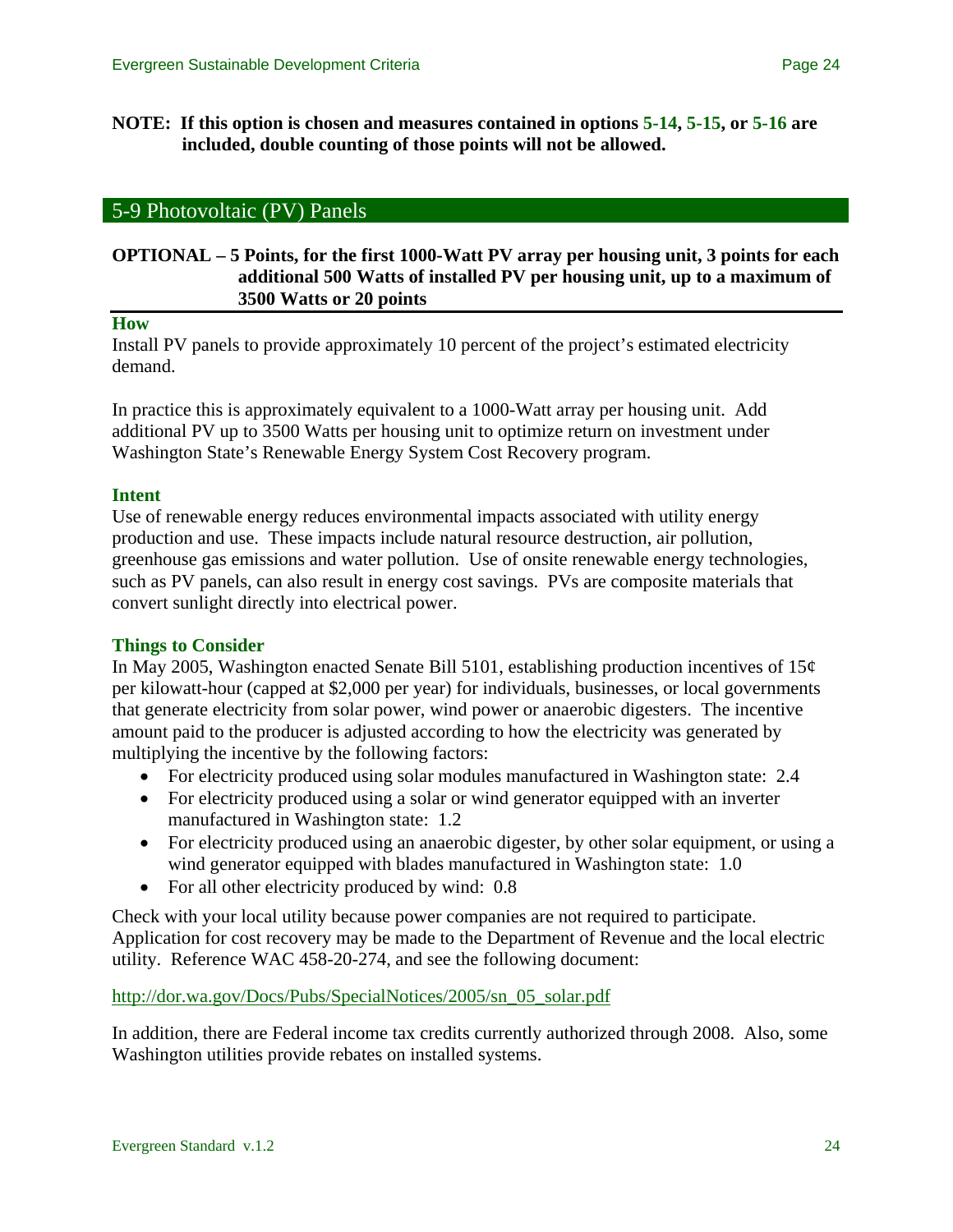# 5-10 Photovoltaic (PV) Ready

#### **OPTIONAL – 2 Points**

#### **How**

Site, design, engineer and wire the development to accommodate installation of PV in the future. Provide the design and engineering analysis that establishes the parameters of the installation and submit photos that demonstrate the following:

- Orient buildings to permit access to sunlight.
- Design and include south facing architectural elements on the roof for PV
- Reserve unobstructed roof areas where panels can be placed
- Run wiring from the prospective PV location to a central panel, as part of the general electrical work.

#### **Intent**

Photovoltaics are composite materials that convert sunlight directly into electrical power and are the easiest renewable energy source to use in affordable housing.

Generating and using renewable energy in a development is a hedge against rising costs for purchased energy. Further, it avoids the environmental impacts associated with conventional power generation: natural resource destruction, air and water pollution, and greenhouse gas production.

### **Things to Consider**

Building "PV Readiness" into a project reserves the opportunity to install a system later when resources become available.

# 5-11 Domestic Water Heating

#### **MANDATORY**

**How** 

• Tank water heaters must meet the following minimum performance factors.

|                    | Tank Size/ Gallons | <b>Energy Factor</b> |
|--------------------|--------------------|----------------------|
| <b>Gas Propane</b> | <60                | .0.                  |
|                    |                    | .ou                  |
| Electric           | ะ60                | 9                    |
|                    |                    |                      |

Gas commercial tank water heaters may be used if they have standby losses that do not exceed the following (Bu/hr):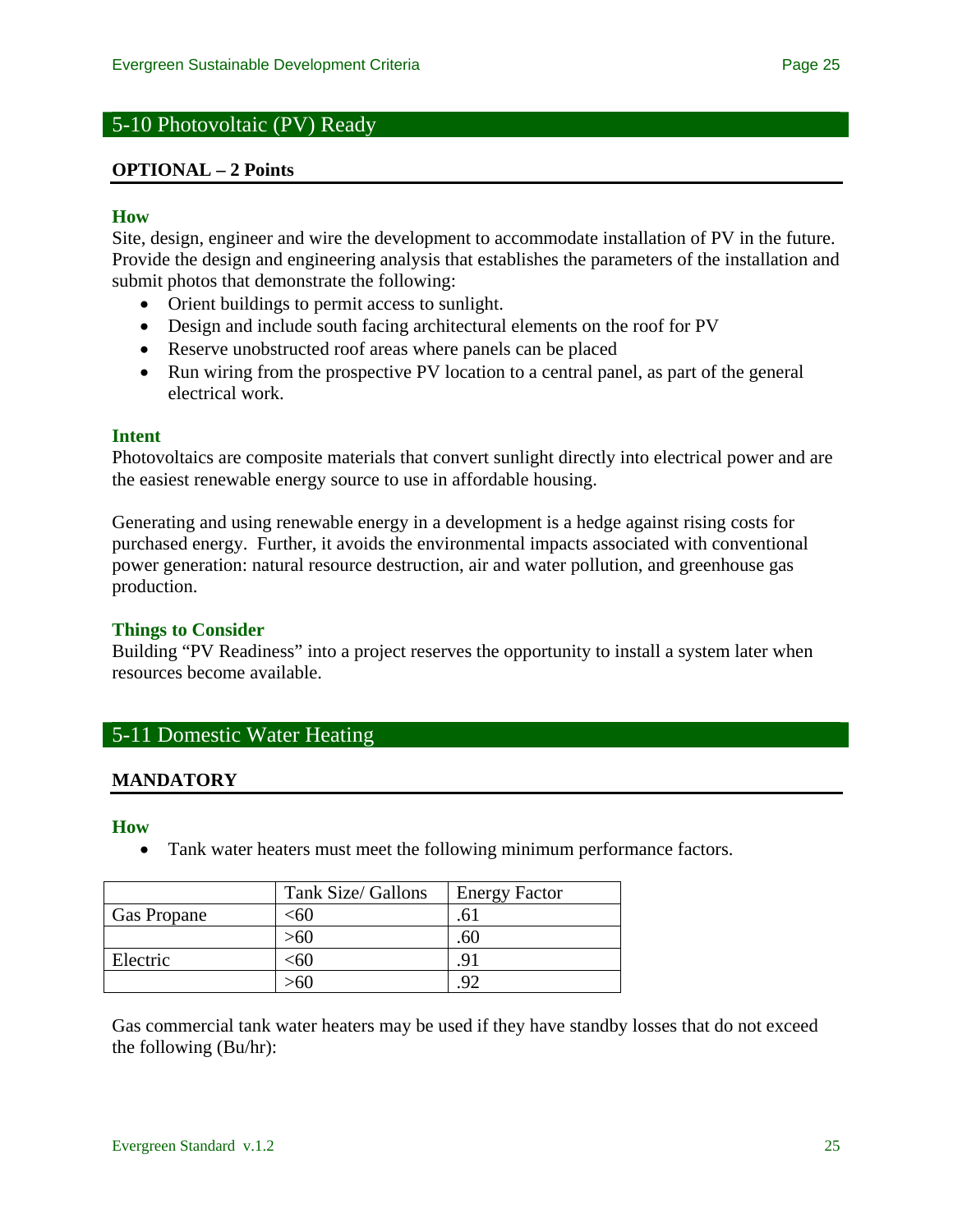| Gallons             | $70-$<br>74 | $75-$<br>79 | $80-$<br>84 | $85 -$<br>89 | $90 -$<br>94 | $95 -$<br>99 | 10 |
|---------------------|-------------|-------------|-------------|--------------|--------------|--------------|----|
| Max Standby<br>Loss | 930         | 960         | 980         | 101          | 103          | 106          | 10 |

Improving the efficiency of the water heating equipment either by improving the combustion efficiency or by reducing standby losses will result in significant energy savings. The equipment selected here is mandatory to comply with the Northwest Energy Star program.

# 5-12 Domestic Water Heating

# **OPTIONAL – 3 to 7 Points**

#### **How**

Water heating equipment meeting the following requirements:

|                     | Type                     |                       | Points |
|---------------------|--------------------------|-----------------------|--------|
| Gas / Propane / Oil | On Demand                | $> 80$ Energy Factor  |        |
| Gas / Propane / Oil | <b>Condensing Boiler</b> | $>95$ AFUE            |        |
| Electric            | Heat pump                | $>$ 2.0 Energy Factor |        |

Equipment that provides superior performance above the mandatory requirements is readily available.

- For individual housing units with gas/propane/oil, the on-demand water heaters are recommended.
- Large central water heating systems should choose condensing boiler equipment.
- For homes with only electric energy, heat pump water heaters are available.
	- o **Caution:** heat pump water heaters should not be installed in the conditioned living space or in confined spaces. This type of water heater extracts heat from the surrounding air, cooling the space. They should be installed in spaces that communicate with the outdoor air. As an alternative, they may be integrated with supply and exhaust ventilation systems designed to optimize energy savings and utility.
- Tax Credits for the listed equipment are available at least through 2007 for qualifying individuals/businesses.
- Check the following website: [http://gamanet.org/gama/inforesources.nsf/vContentEntries/Product+Directories?OpenDo](http://gamanet.org/gama/inforesources.nsf/vContentEntries/Product+Directories?OpenDocument) [cument](http://gamanet.org/gama/inforesources.nsf/vContentEntries/Product+Directories?OpenDocument)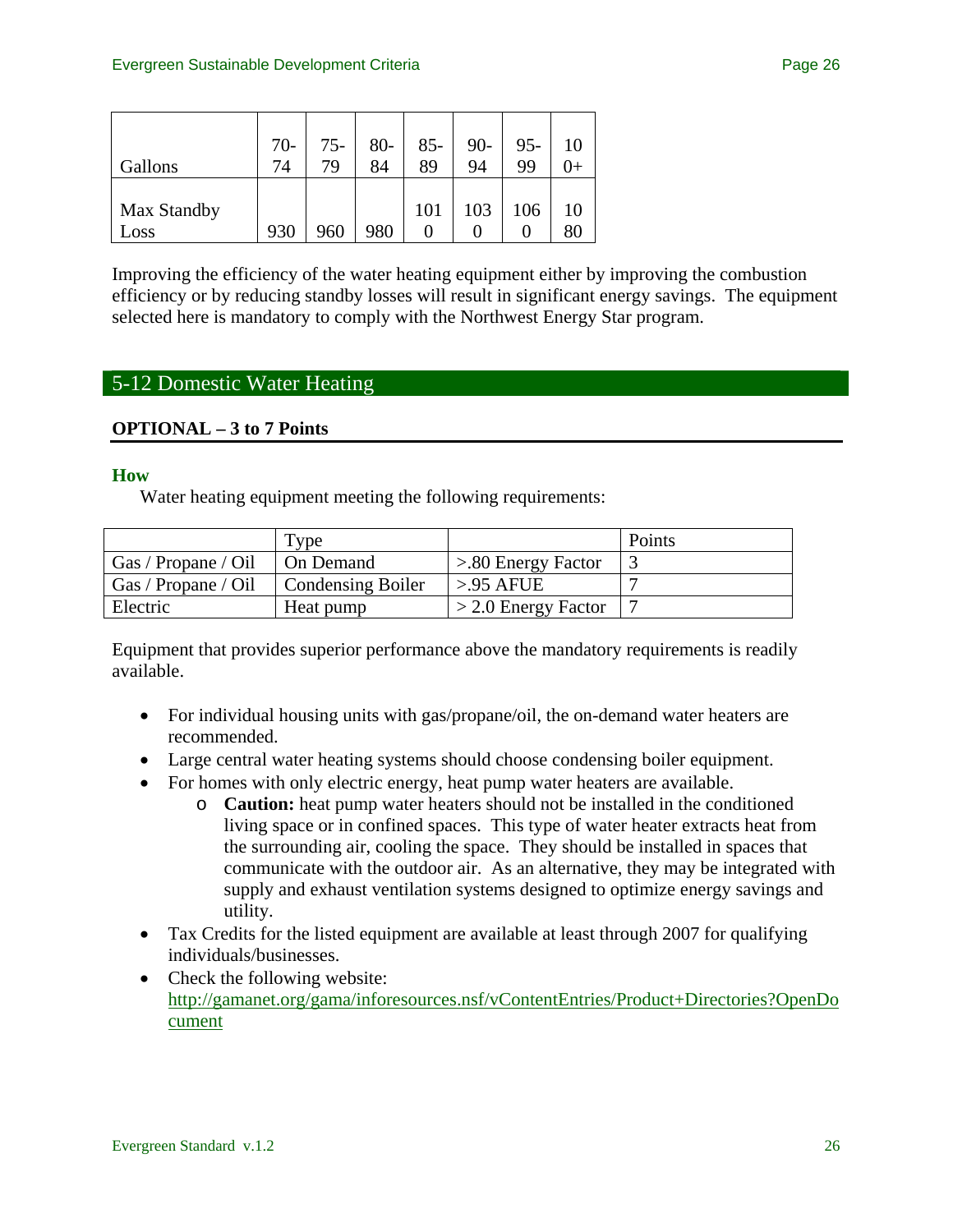# 5-13 Solar Water Heating

### **OPTIONAL – 10 Points**

### **How**

- Provide at least 50% of the domestic water heating requirement using solar collectors. 50% is equivalent to about 2600 kWh of electricity or 125 therms of gas.
- The system must be certified by the Solar Rating and Certification Corporation (SRCC). <http://www.solar-rating.org/>
- Determine annual performance using the SRCC document OG 300 Rated Systems in Seattle Washington.
	- o For locations in western Washington, use the Seattle sizing data.
	- o For eastern Washington north of I-90, multiply the Seattle rated energy savings by 1.18.
	- o For eastern Washington south of I-90, multiply the Seattle rated energy savings by 1.25.
	- o Mount the system facing within 25 degrees of south at a 15-45 degree angle.
- If the system can not be mounted as prescribed, provide engineering documentation that the loads will be met through alternative methods.

### **Things to Consider**

Federal Tax Credits (30% up to \$2000) for the listed equipment are available at least through 2008 for qualifying individuals/businesses that produce 50% of their domestic hot water load. This is about 2400 kWh of electricity or 120 therms of gas.

# 5-14 Efficient Energy Use – Performance Tested Building Air Sealing

### **OPTIONAL – 3 to 7 Points** Rehabilitation

### **How**

Performance Tested Building Sealing**:** In addition to the prescriptive air sealing measures (see Appendix B, page 57), conduct a blower door air sealing protocol that achieves the following performance objectives.

• Use the test method detailed in ENERGY STAR® Homes Northwest Specifications and Technical Reference for Site-Built single family Housing Section 1. Blower Door Air Leakage. See

[http://www.northwestenergystar.com/files/6498Technical\\_Spcs\\_Aug\\_06.pdf](http://www.northwestenergystar.com/files/6498Technical_Spcs_Aug_06.pdf)

- For single family homes, the test will be conducted on the entire building.
- For multi-family buildings, the test will be conducted on individual dwelling units. At a minimum a sample of units shall be selected to represent both corner and central dwelling units on each floor. All tested units need to meet the minimum standard.

Through performance testing, document that the unit air tightness level is less than 7 ACH 50. (3 points)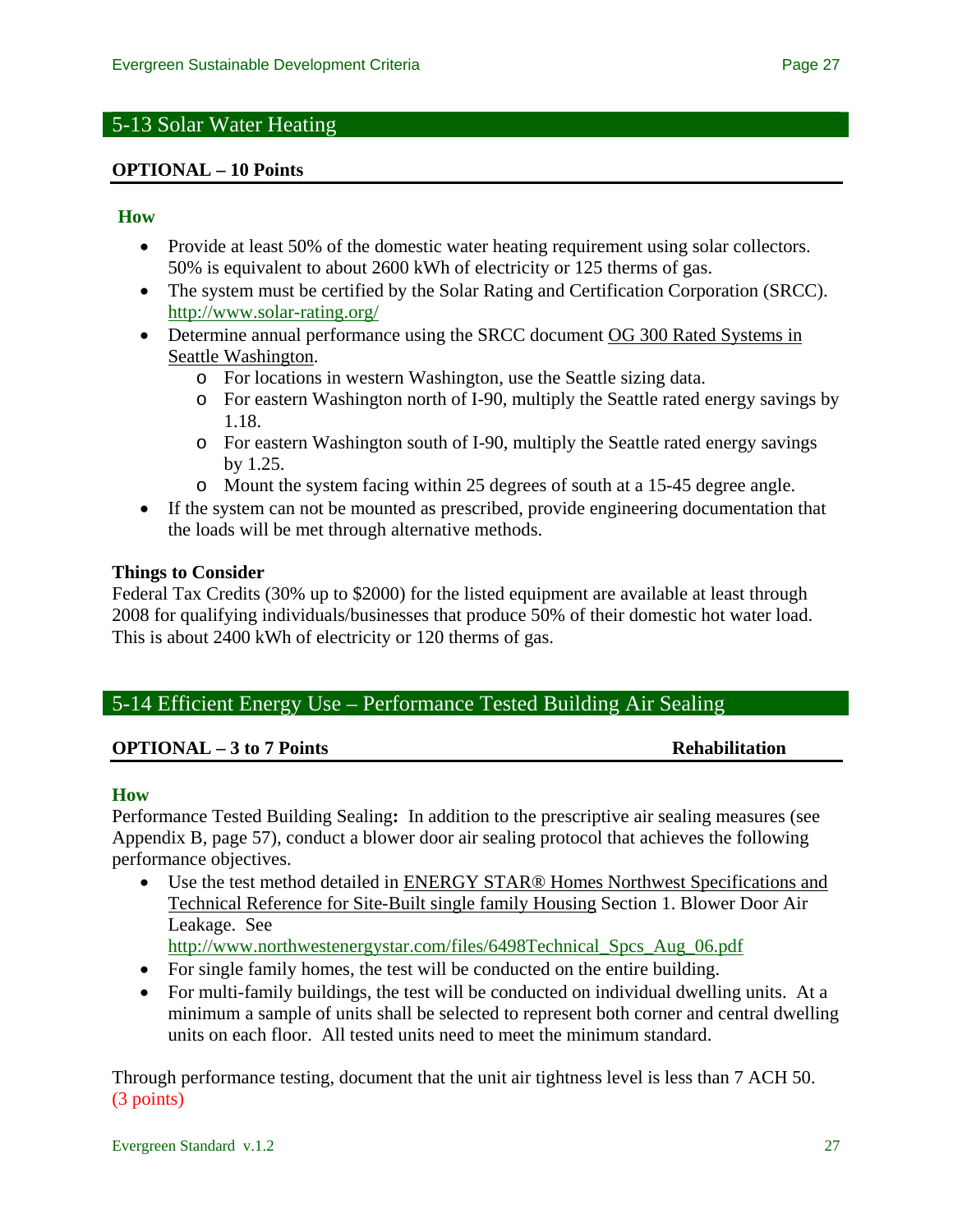Through performance testing, document that the unit air tightness level is less than 5 ACH 50. (7 additional points)

## **Intent**

This section provides credit for the verification of intent. The required prescriptive air sealing and duct sealing should have resulted in an air leakage rate of 7 ACH50 or less.

5 ACH50 is an air leakage rate similar to new construction. Additional points are granted for achieving this level of savings in a rehabilitation project.

# **Things to Consider**

For guidance on air leakage control and possible testing equipment, see the following links:

- A Do-it Yourself Guide to Energy Star® Home Sealing: [http://www.energystar.gov/ia/partners/manuf\\_res/salestraining\\_res/HS\\_diy\\_guide.pdf](http://www.energystar.gov/ia/partners/manuf_res/salestraining_res/HS_diy_guide.pdf)
- Infiltec Test Equipment: http://www.infiltec.com/inf-catb.htm
- The Energy Conservatory Test Equipment: <http://www.energyconservatory.com/>

# 5-15 Efficient Energy Use – Performance Tested Duct Sealing

# **OPTIONAL – 10 Points Rehabilitation**

### **How**

Performance Tested Duct Sealing (10 points)

- Test is to be conducted by an Energy Star, Climate Crafters, or equivalent independent third party organization Certified Technician or Inspector.
- Duct leakage shall not to exceed 0.10 CFM50 x floor area (in square feet) served by the system,

- OR -

It shall be reduced by 50% by comparing leakage to the outside before and after sealing.

- Based on the protocol for "Combustion Appliance Zone Pressure Testing" forced air system operation shall not depressurize a combustion appliance zone by more than 3 Pascals.
- When combustion appliances are located within a conditioned space, a UL listed carbon monoxide alarm must be installed unless the appliance has a type IV venting system.

### **Intent**

This section sets performance goals listed for duct sealing beyond the prescriptive requirements.

### **Things to Consider**

For guidance on duct sealing and possible testing equipment, see the following links:

- Thermal Energy Distribution: http://ducts.lbl.gov/
- Infiltec Test Equipment: http://www.infiltec.com/inf-catb.htm
- The Energy Conservatory Test Equipment: <http://www.energyconservatory.com/>

# 5-16 Efficient Energy Use – Space Heating and Cooling Equipment Replacement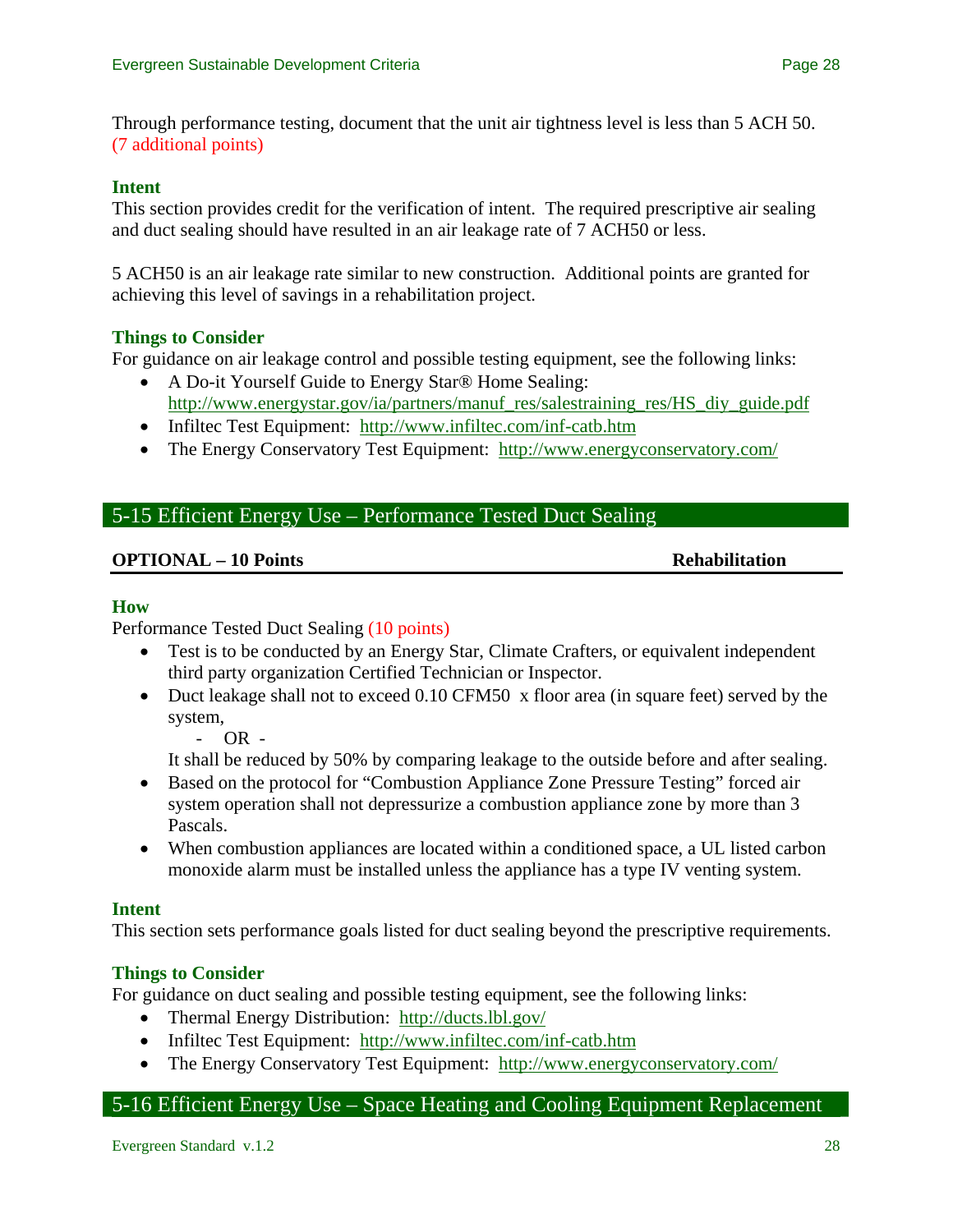## **How**

To claim these points, all ducts must be mechanically fastened, sealed with mastic, and insulated. Space Heating and Cooling Equipment Replacement**:** 

Electric Resistance Heating, Forced Air Furnace (7 points)

• Upgrade electric forced air furnace to Energy Star compliant furnace or heat pump.

Other Central Heating Equipment: (5 points)

• During equipment replacement, choose Energy Star central heating equipment, including boilers, furnace or heat pumps.

Heat Pump Performance Testing: (2 points)

- The air distribution system design and installation shall be such that air flow across the indoor coil is as specified in the heat pump manufacturer's literature, or is between 350 and 425 cubic feet per minute (CFM) per 12000 BTU/hr output at ARI rating conditions.
- Use the test specifications from ENERGY STAR® Homes Northwest Specifications and Technical Reference for Site-Built Single Family Housing, Section 2., Air Handler Flow Measurement.

### **Intent**

Improving equipment efficiency at time of equipment replacement is very cost effective for all but a few applications. This section provides points for increasing the energy efficiency in existing housing using equipment upgrades.

### **Things to Consider**

- Always size the equipment as to meet the design heating and cooling loads as noted in the **7-8 HVAC Equipment and Duct Sizing** criteria.
- For combustion appliances, examine combustion venting needs before selecting equipment.
- For heat pumps, make sure the existing duct work has enough cross sectional area for the equipment.

# 5-17 Efficient Energy Use – Document Space Conditioning Savings of 50 percent or More Compared to National Standards

### **OPTIONAL – 17 Points** New Construction

### **How**

In addition to meeting the mandatory requirements for energy efficient new construction as specified in **5-1**, demonstrate that space conditioning energy use is reduced by 50 percent when compared to the 2004 International Energy Conservation Code Supplement.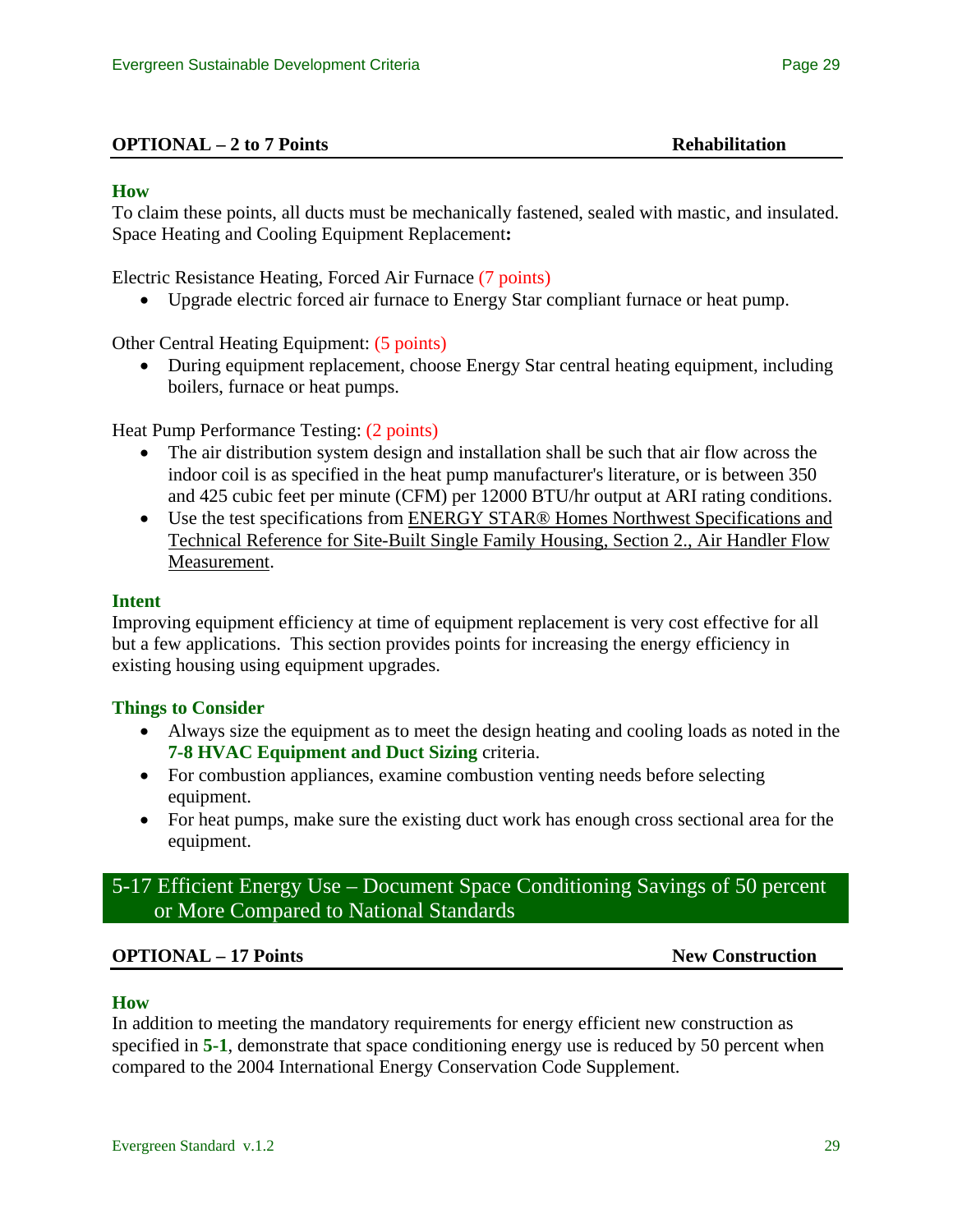Documentation is provided by Home Energy Raters certified in the region to provide the Northwest Energy Star support or by a qualified architect or engineer.

## **Intent**

The Federal Government has implemented an efficiency program that provides a \$2000 per unit tax credit for the construction of energy efficient homes. This criterion encourages developers and builders to participate in this program and achieve the target energy savings.

# **Things to Consider**

As of the writing of this section, qualification is typically provided using energy simulation software designed to provide the required documentation. Prescriptive options are being developed and will be provided when they are finished.

In addition to meeting the Energy Star Northwest requirements, or the requirements for multifamily construction outlined in **5-1** and **Appendix A**, the following measures will likely be included:

- Glazing area limited to 13-15 percent of floor area
- U-0.30 glazing standard
- All of the heating and cooling system components are installed inside the heated space
- Air leakage of the building is limited to 3.7 ACH 50
- Furnace Efficiency of 94 percent AFUE

Contact WSU Extension Energy Program for more information at 360-956-2042.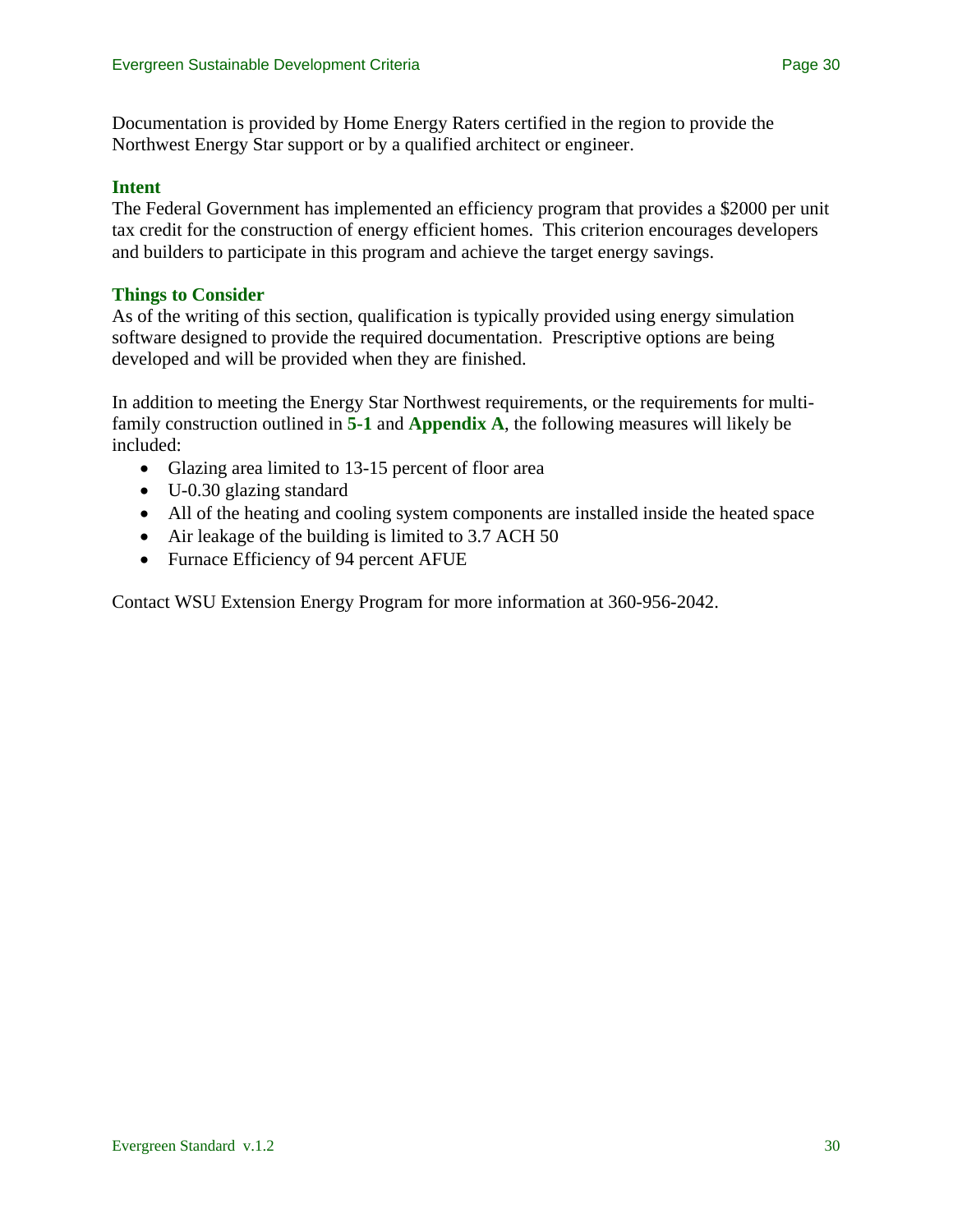# <span id="page-30-0"></span>**[SECTION 6](#page-0-0): MATERIALS BENEFICIAL TO THE ENVIRONMENT (ALL ITEMS ARE OPTIONAL)**

# 6-1 Construction Waste Management

## **OPTIONAL – up to 5 Points**

### **How**

Reduce the amount of construction waste sent to the landfill.

- Provide a job site waste plan that diverts 50% of the construction waste from the landfill. (2 Points)
- Provide a job site waste plan that diverts 75% of the construction waste from the landfill. (5 Points)

Other Alternatives (1 Point each up to a maximum of 5 Points)

- Recycle all cardboard
- Recycle all wood
- Recycle all drywall
- Recycle all metals
- Recycle all concrete, brick, and asphalt
- Develop and implement a comprehensive efficient framing plan that minimizes all waste by design

#### **Intent**

The amount of job-site waste resulting from construction of the average U.S. home is 4 pounds per square foot of conditioned space, totaling about 8,000 pounds and taking up 50 cubic yards of landfill space. To the extent possible, waste should be avoided because 1) landfill space is rapidly diminishing, 2) incineration produces pollutants, 3) waste of materials is in itself a negative environmental impact. Source: National Association of Home Builders Research Center, 2001,

<http://www.toolbase.org/ToolbaseResources/level3.aspx?BucketID=5&CategoryID=26>

See the following for more information on advanced framing: <http://www.eere.energy.gov/buildings/info/documents/pdfs/26449.pdf>

### 6-2 Recycled Content Material

## **OPTIONAL – 2 Points for the first 5 percent, plus 2 points for each additional 5 percent increment, not to exceed 14 points.**

#### **How**

The percentage of recycled content material is based on cost or value and does not include mechanical and electrical equipment. Provide calculations for recycled content percentage as follows: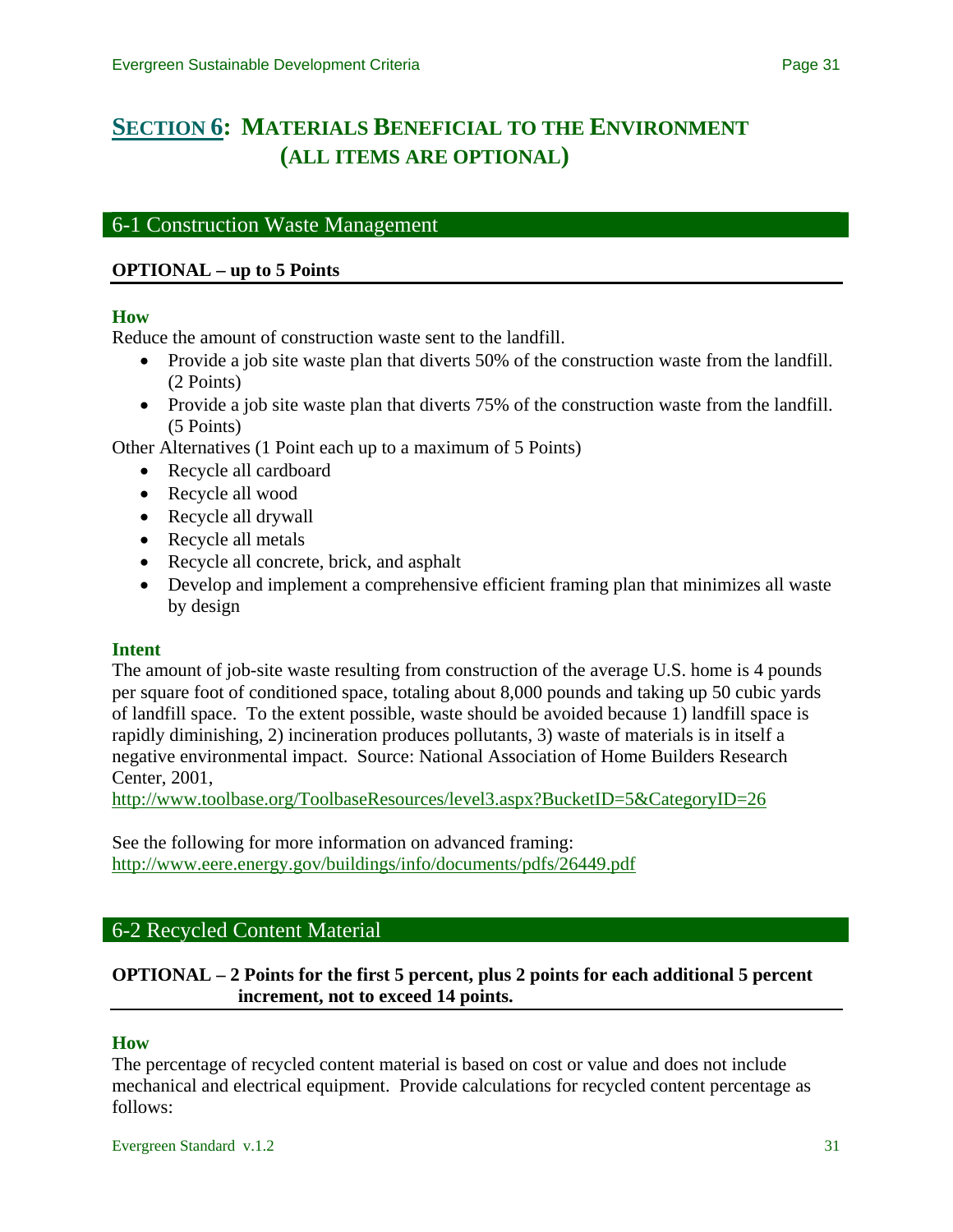- Add up the values of the recycled content of all the materials and furnishings.
- Divide this sum by the total value of the materials for the project.

## **Intent**

Recycled materials have been recovered or otherwise diverted from the solid waste stream either during the manufacturing process or after consumer use. Use of recycled content materials reduces the negative impact resulting from extraction and processing of virgin materials. Many recycled content materials have additional benefits, which yield better results and a stronger final product.

# **Things to Consider**

- Consider the incorporation of recycled content building materials from the early stages of project design.
- Many commonly used products, such as metals, concrete, masonry, acoustic tile, drywall, carpet, ceramic tile and insulation, are now available with recycled content. For guidance, see the Federal Trade Commission document, *Guides for the Use of Environmental Marketing Claims,* 16 CFR 260.7(e).

# 6-3 Certified, Salvaged and Engineered Wood

### **OPTIONAL – 10 Points**

### **How**

Use at least 50 percent (by cost) wood products and materials that are certified in accordance with the Forest Stewardship Council, salvaged wood, or engineered framing materials. The percentage of certified, salvaged and engineered wood products is based on cost or value. The project architect must complete and submit the following calculation: divide the sum of the value of all certified, salvaged or engineered wood products by the value of all wood products.

### **Intent**

Less than 10 percent of the old growth forest remains in the United States. The use of Forest Stewardship Council-certified wood encourages forestry practices that are environmentally responsible, socially beneficial and economically viable. The use of salvaged wood and engineered wood products precludes the need to use old-growth lumber.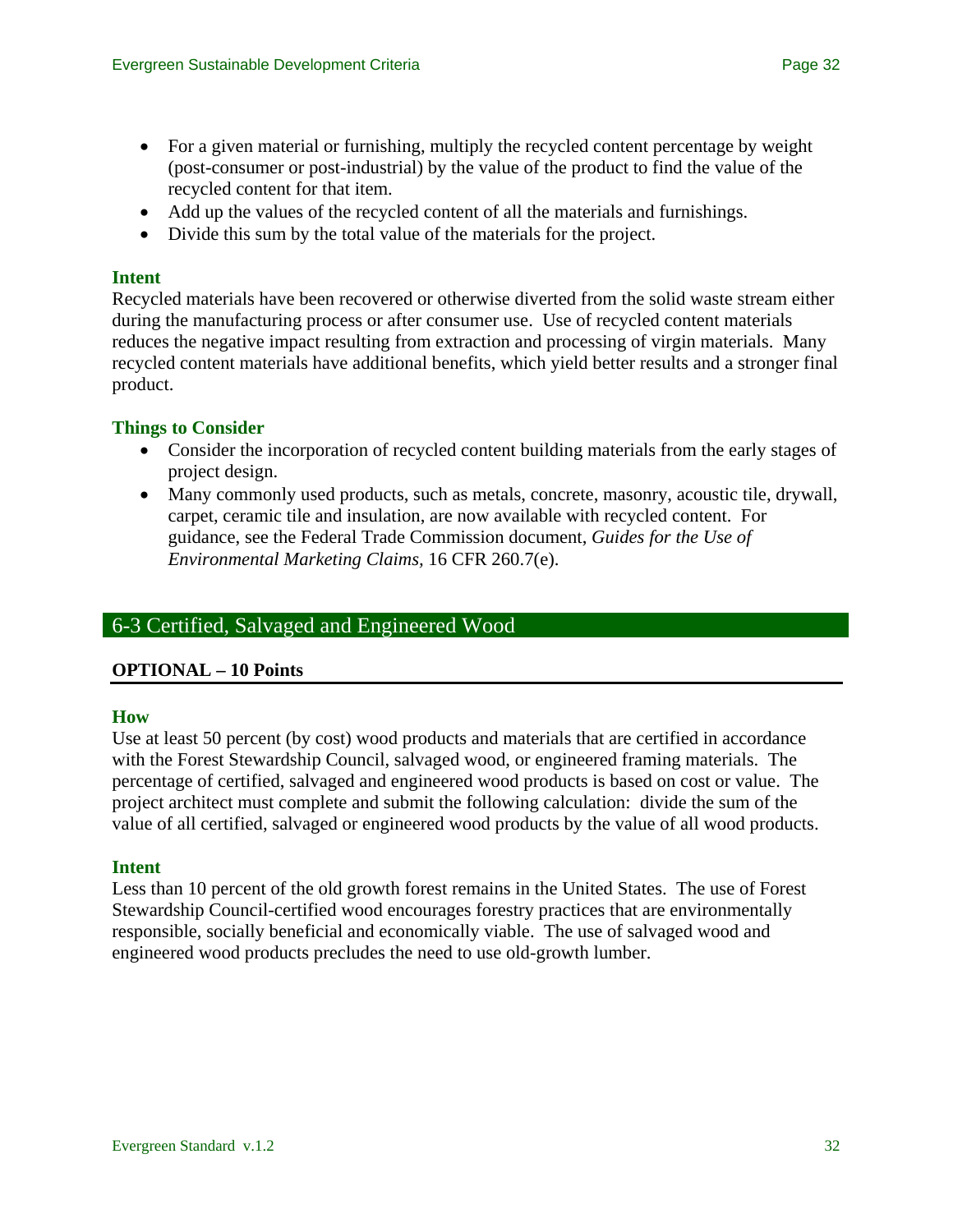# 6-4 Water-Permeable Walkways

#### **OPTIONAL – 5 Points**

#### **How**

Use water-permeable materials in 50 percent or more of walkways.

• Include a site map showing all walkways to be constructed and identifying the area that will be water-permeable.

#### **Intent**

Water-permeable materials reduce storm-water runoff by allowing water to soak into the ground. Storm-water runoff pollutes receiving waterways by carrying sediment and other pollutants and by raising water temperature. Storm-water runoff also causes downstream flooding and erosion, and hampers aquifer recharge and transmission of moisture for vegetation.

#### **Things to Consider**

Use water-permeable materials such as pervious interlocking concrete paving blocks, concrete grid pavers, perforated brick pavers, or compacted gravel.

## 6-5 Water-Permeable Parking Areas

#### **OPTIONAL – 10 Points**

#### **How**

Use water-permeable materials in 50 percent or more of the parking areas.

• Include site map showing the parking areas and the areas of those that will be waterpermeable.

#### **Intent**

Water-permeable materials reduce storm-water runoff by allowing water to soak into the ground. Storm-water runoff pollutes receiving waterways by carrying sediment and other pollutants and by raising water temperature. Storm-water runoff also causes downstream flooding and erosion and hampers aquifer recharge and transmission of moisture for vegetation.

#### **Things to Consider**

Water-permeable materials include pervious interlocking concrete paving blocks, concrete grid pavers, perforated brick pavers, or compacted gravel.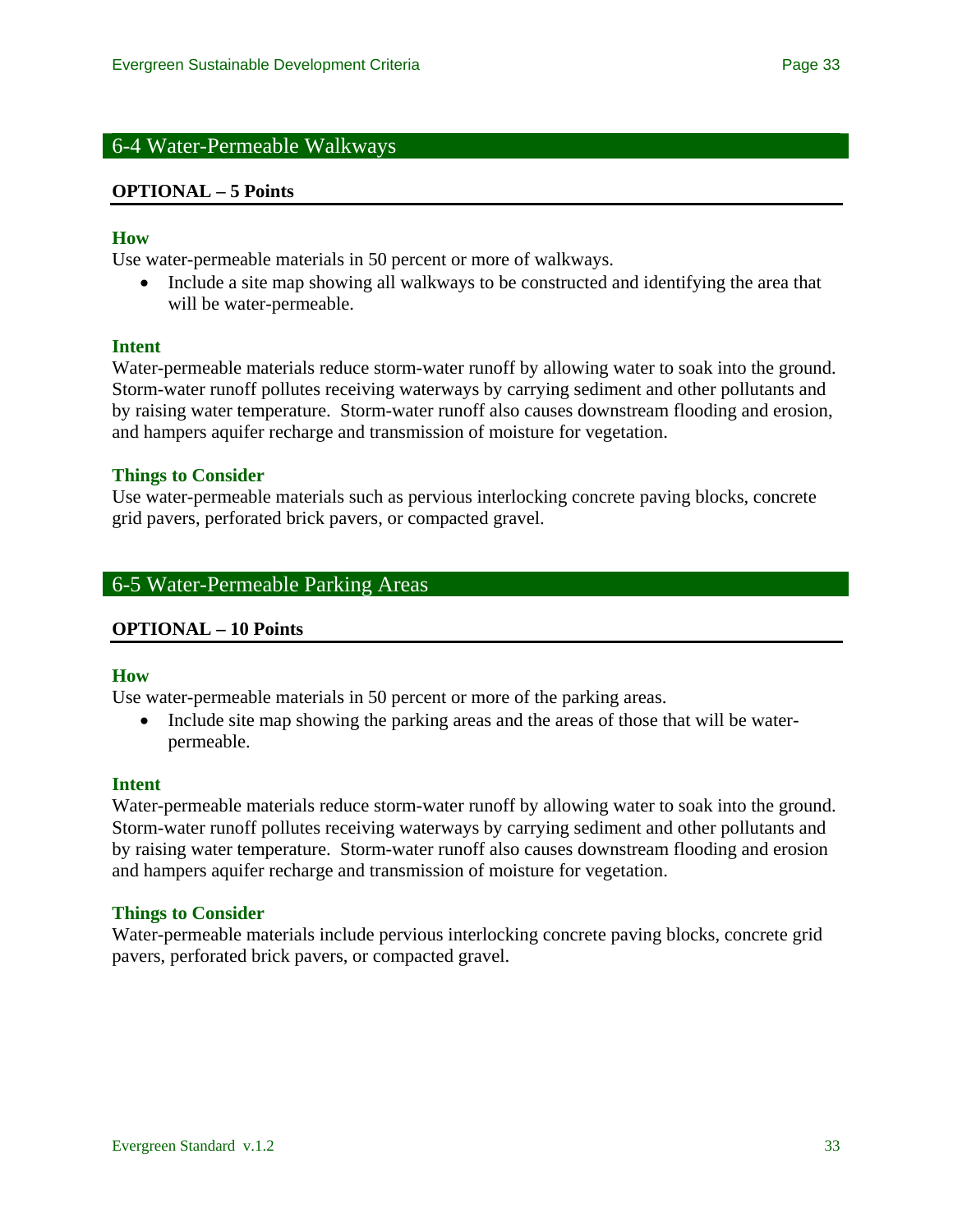# 6-6 Roofing

#### **OPTIONAL – 5 Points**

#### **How**

Choose and specify either Energy Star Reflective Roofing or a Green Vegetated Roof as described below.

Energy Star Reflective Roofing may or may not provide desired benefits in Washington. A reflective roof will reduce cooling cost, but may increase heating cost. To demonstrate that the application of an Energy Star roof provides energy savings and financial benefit, use the Energy Star Roofing Calculator listed below.

Energy Star Roofing Calculator: <http://roofcalc.cadmusdev.com/>

Energy Star Roof Products: [http://www.energystar.gov/index.cfm?c=roof\\_prods.pr\\_roof\\_products](http://www.energystar.gov/index.cfm?c=roof_prods.pr_roof_products)

If choosing a Green Vegetated Roof, provide at least 50% coverage. Design green vegetated roofing in accordance with the following ASTM standards:

*E2396-05 [Standard Test Method for Saturated Water Permeability of Granular Drainage](http://www.astm.org/cgi-bin/SoftCart.exe/DATABASE.CART/REDLINE_PAGES/E2396.htm?L+mystore+zetb6095+1146282948)  [Media \[Falling-Head Method\] for Green Roof Systems](http://www.astm.org/cgi-bin/SoftCart.exe/DATABASE.CART/REDLINE_PAGES/E2396.htm?L+mystore+zetb6095+1146282948) E2397-05 [Standard Practice for Determination of Dead Loads and Live Loads associated](http://www.astm.org/cgi-bin/SoftCart.exe/DATABASE.CART/REDLINE_PAGES/E2397.htm?L+mystore+zetb6095+1146282948)  [with Green Roof Systems](http://www.astm.org/cgi-bin/SoftCart.exe/DATABASE.CART/REDLINE_PAGES/E2397.htm?L+mystore+zetb6095+1146282948) E2398-05 [Standard Test Method for Water Capture and Media Retention of Geocomposite](http://www.astm.org/cgi-bin/SoftCart.exe/DATABASE.CART/REDLINE_PAGES/E2398.htm?L+mystore+zetb6095+1146282948)  [Drain Layers for Green Roof Systems](http://www.astm.org/cgi-bin/SoftCart.exe/DATABASE.CART/REDLINE_PAGES/E2398.htm?L+mystore+zetb6095+1146282948) E2399-05 [Standard Test Method for Maximum Media Density for Dead Load Analysis of](http://www.astm.org/cgi-bin/SoftCart.exe/DATABASE.CART/REDLINE_PAGES/E2399.htm?L+mystore+zetb6095+1146282948)  [Green Roof Systems](http://www.astm.org/cgi-bin/SoftCart.exe/DATABASE.CART/REDLINE_PAGES/E2399.htm?L+mystore+zetb6095+1146282948) E2400-06 [Standard Guide for Selection, Installation, and Maintenance of Plants for Green](http://www.astm.org/cgi-bin/SoftCart.exe/DATABASE.CART/REDLINE_PAGES/E2400.htm?L+mystore+zetb6095+1146282948)  [Roof Systems](http://www.astm.org/cgi-bin/SoftCart.exe/DATABASE.CART/REDLINE_PAGES/E2400.htm?L+mystore+zetb6095+1146282948)* 

Include map of roof(s) showing the area and the type of roofing that will be used.

#### **Intent**

Energy Star Reflective Roofing may reduce energy use in the warmer regions of Washington State. Green Vegetated Roofing may also reduce energy use and provide desirable storm water retention. Resources and information on green roofs can be found at:

1. [www.earthpledge.org/GreenRoof.html;](http://www.earthpledge.org/GreenRoof.html) 2. [Greenroofs 101;](http://www.greenroofs.com/Greenroofs101) 3. [Scandinavian Green Roof](http://www.greenroof.se/green.htm)  [Institute](http://www.greenroof.se/green.htm)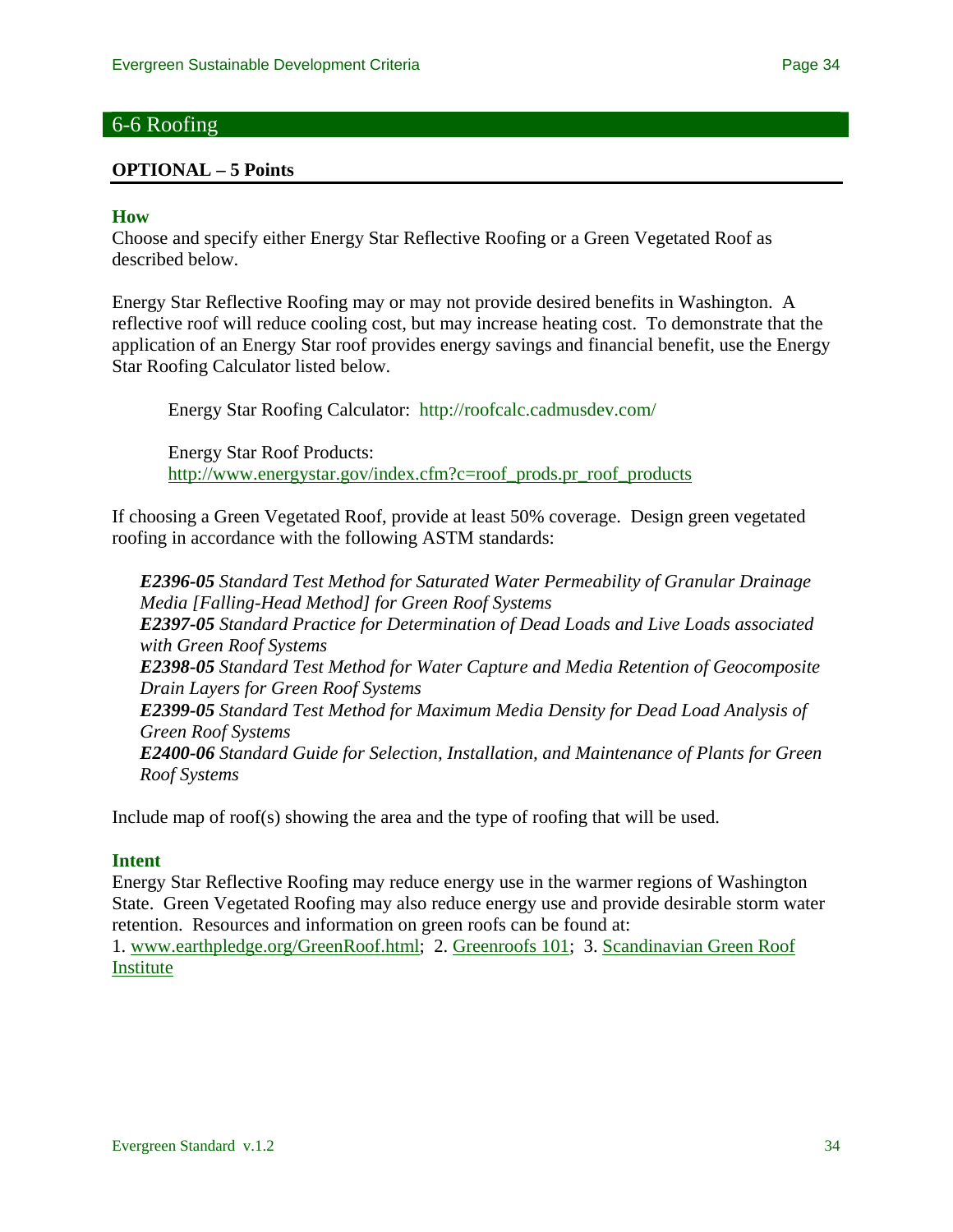# 6-7 Reducing Heat-Island Effect – Paving

#### **OPTIONAL – 5 Points**

#### **How**

Use light-colored/high-albedo materials and/or an open-grid pavement, with a minimum Solar Reflective Index of 0.6, over at least 30 percent of the site's hardscaped area.

• Include a map of all paved areas showing the portion that will reduce the heat-island effect and the type of material.

#### **Intent**

Urban heat islands have increased local air temperatures due to the absorption of solar energy by the built environment. They increase energy consumption by increasing loads on cooling systems. Heat islands create thermal gradient differences between developed and undeveloped areas. Use paving surfaces that do not retain heat and that reduce the heat island effect.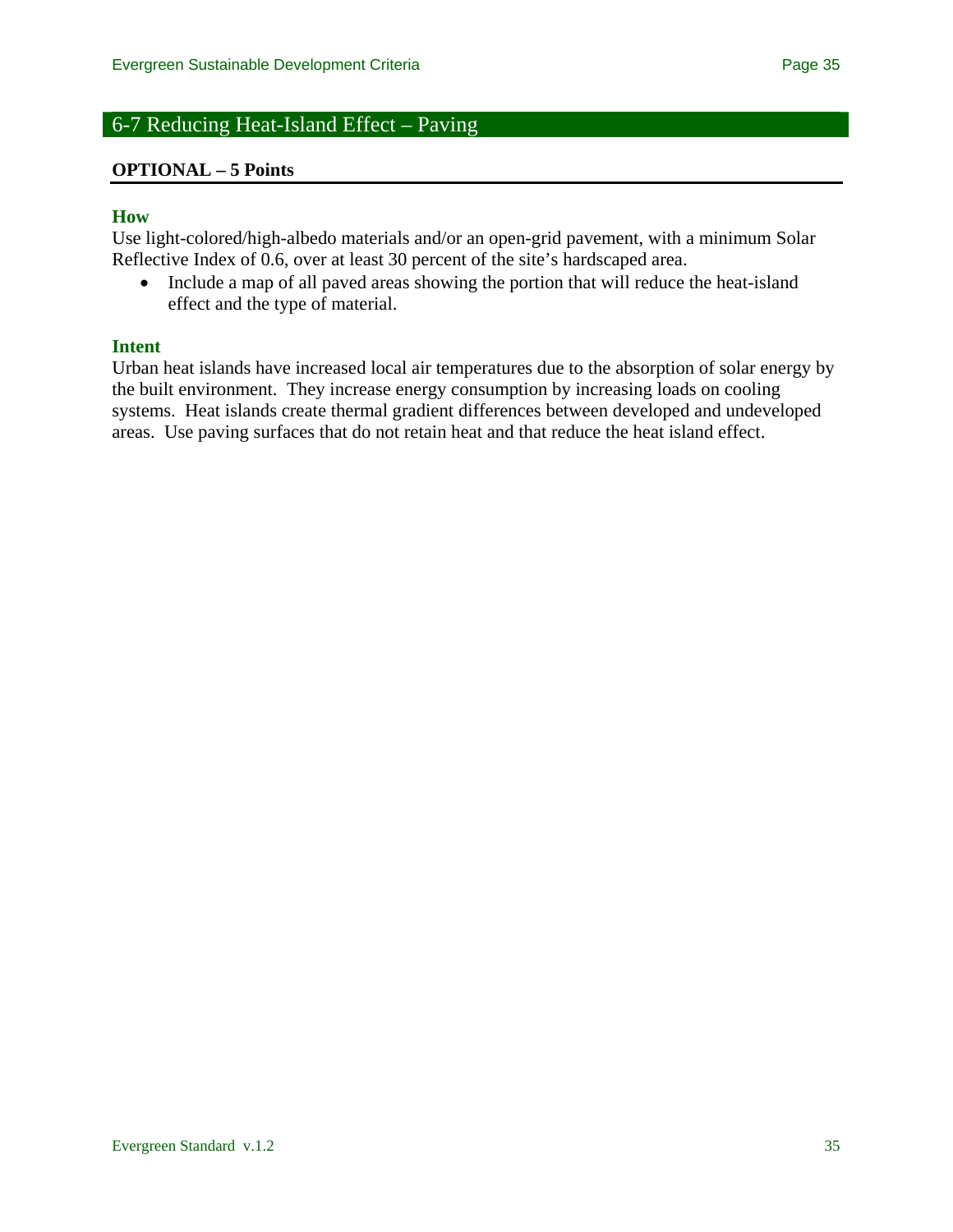# <span id="page-35-0"></span>**[SECTION 7](#page-0-0): HEALTHY LIVING ENVIRONMENT**

# 7-1 Low / No VOC Paints and Primers

## **MANDATORY**

#### **How**

Specify that all interior paints and primers must comply with current Green Seal standards for low VOC (volatile organic compound) limits.

### **Intent**

VOCs are chemicals containing carbon molecules that are volatile enough to evaporate from material surfaces into indoor air at normal temperatures. Interior paints and primers that release VOCs may pose health hazards to residents and workers. Outdoors, VOCs react with sunlight and nitrogen in the atmosphere to form ground level ozone, a chemical that has a detrimental effect on human health and ecosystems. Ozone damages lung tissue, reduces lung function and sensitizes the lungs to other irritants. Use of low-VOC paints and primers will reduce the concentration of such airborne chemicals.

### **Things to Consider**

• The website [http://greenseal.org](http://greenseal.org/)/ lists VOC limits for paints.

# 7-2 Low / No VOC Adhesives and Sealants

### **MANDATORY**

#### **How**

Specify that all adhesives must comply with the most recent version of Rule 1168 of the South Coast Air Quality Management District. All caulks and sealants must comply with Regulation 8 Rule 51 of the Bay Area Air Quality Management District.

### **Intent**

Interior caulks, sealants and adhesives that release VOCs may pose health hazards to residents and workers. (See 7-1.) Use of low-VOC adhesives and sealants will reduce the concentration of such airborne chemicals.

### **Things to Consider**

- Pontolilo, Brian. "Making Sense of Caulks and Sealants." *Fine Homebuilding Magazine* 62 (April/May 2004): 97-101.
- NREL. *Weatherize Your Home Caulk and Weatherstrip*. U.S. Department of Energy, National Renewable Energy Laboratory, p. 4.
- Here is a link to Rule 1168 of the South Coast Air Quality Management District: <http://www.aqmd.gov/rules/reg/reg11/r1168.pdf>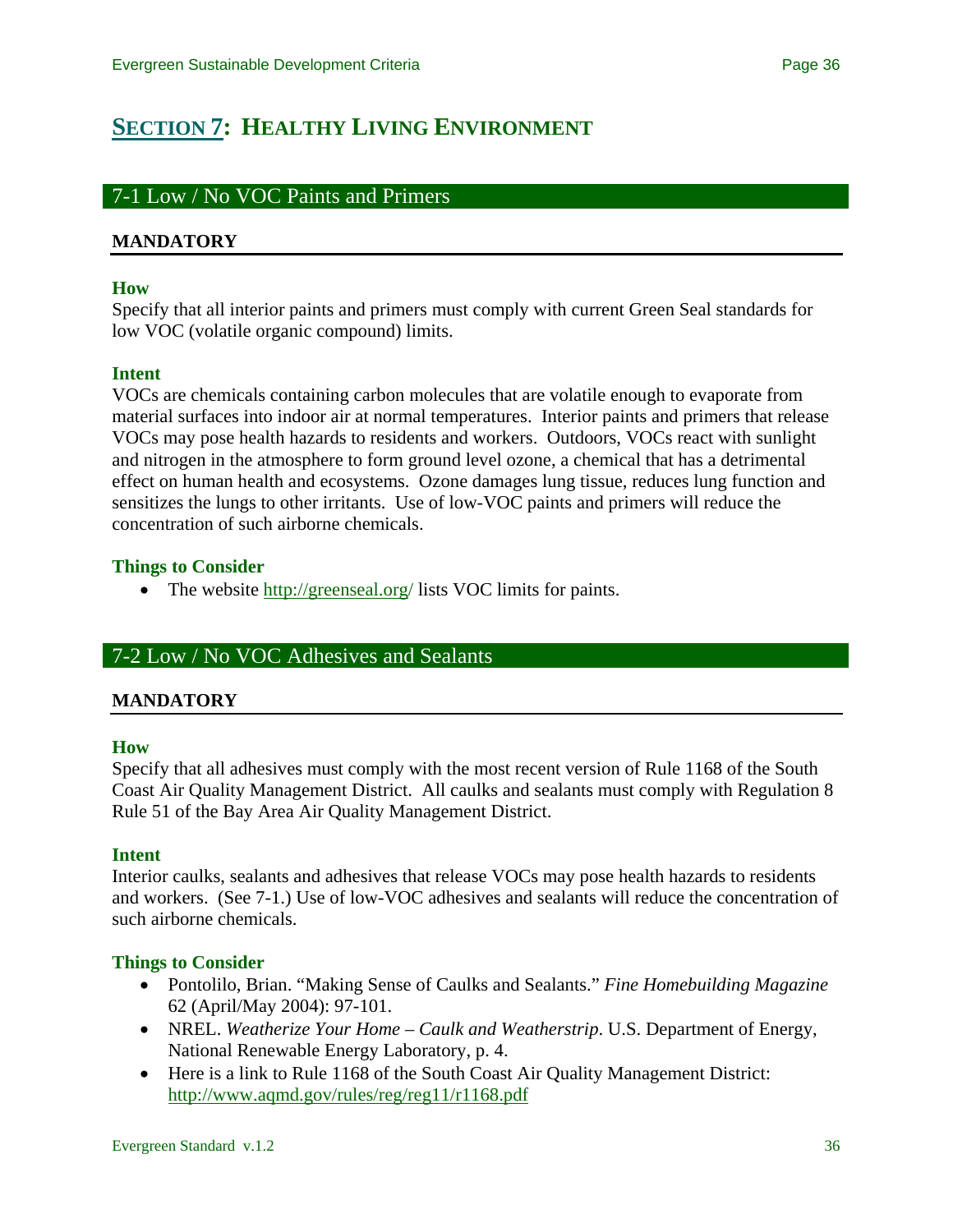• Here is a link to Regulation 8 Rule 51 of the Bay Area Air Quality Management District: <http://www.baaqmd.gov/dst/regulations/rg0851.pdf>

# 7-3 Formaldehyde-Free Composite Wood

### **OPTIONAL – 5 Points**

### **How**

Only use composite wood products exposed to the interior with no added urea formaldehyde unless the exposed areas including edges are sealed to prevent offgasing.

### **Intent**

Particleboard, interior grade plywood, MDF, and other composite wood products typically contain formaldehyde based glues. Formaldehyde is a volatile organic compound. Symptoms of exposure vary widely and can include watery eyes, nausea, coughing, chest tightness, wheezing, skin rashes, allergic reactions and burning sensations in the eyes, nose and throat. In a recent report, the World Health Organization (WHO) International Agency for Research on Cancer upgraded its evaluation of formaldehyde from a probable carcinogen to a known human carcinogen based on new evidence that formaldehyde causes nasopharyngeal cancer in humans. Avoiding products with added urea formaldehyde will reduce the quantity of harmful indoor air contaminants.

### **Things to Consider**

- Specify wood products with no added urea formaldehyde for interior applications inside of the weatherproofing system. This includes particleboard, plywood, medium density fiberboard, and any other applicable wood products.
- ANSI standards A208.1 and A208.2 apply to formaldehyde emission limits of particleboard and medium density fiberboard. They do not regulate the content of urea formaldehyde resins, and therefore cannot be used as an indicator for this criterion.
- Structural panel products bearing the trademark of the APA use phenol formaldehyde resins. These glues are highly durable, waterproof, and do not release significant amounts of formaldehyde. These products meet the specs of this criterion.

# 7-4 Green Label Certified Floor Coverings

### **MANDATORY If Providing Floor Coverings**

#### **How**

- Do not install carpets in basements, entryways, laundry rooms, bathrooms, kitchens, or other wet areas.
- If using carpet, use the Carpet and Rug Institute's Green Label Plus certified carpet (and adhesive, if needed) and Green Label certified carpet pad.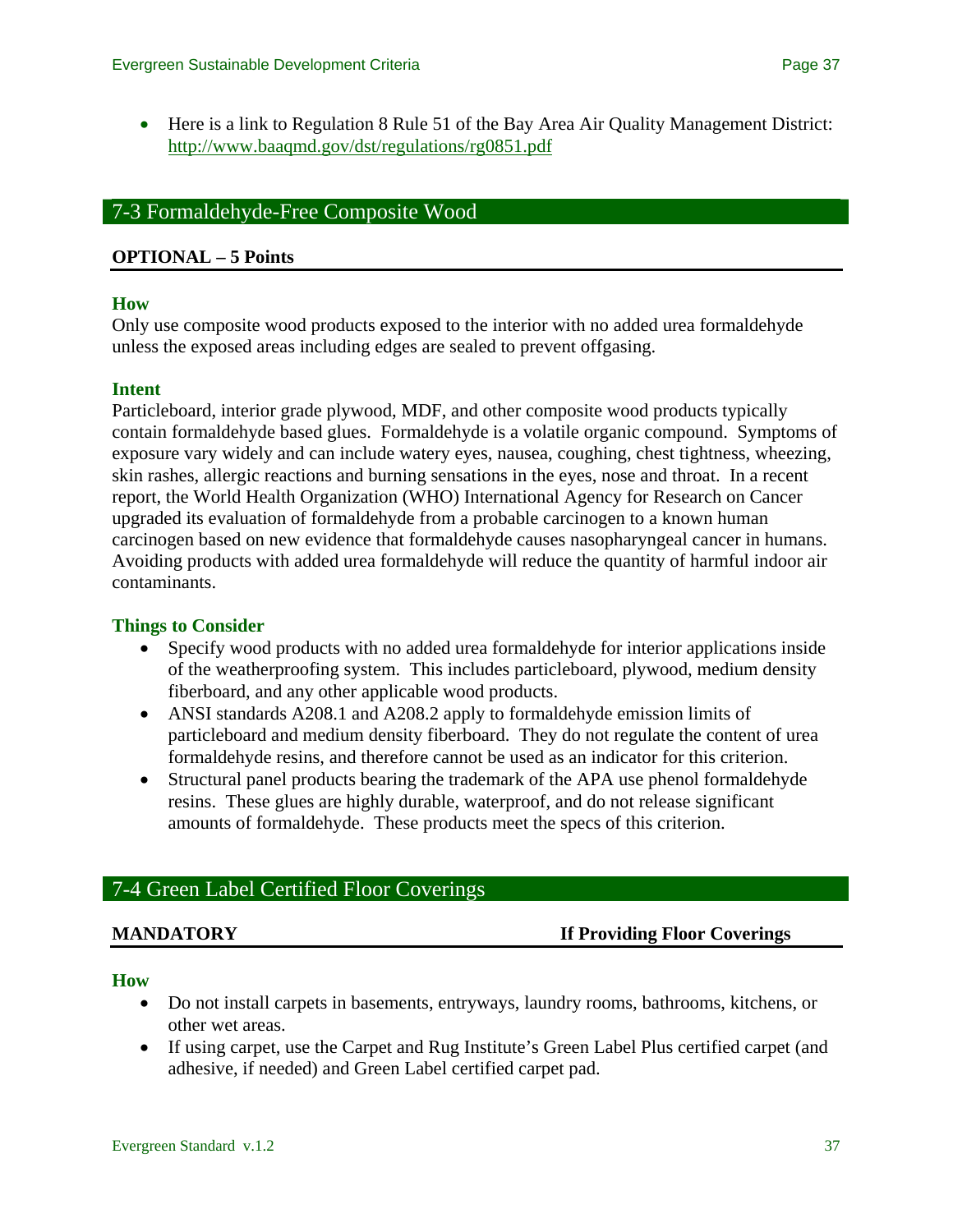#### **Intent**

New carpets, padding, and adhesives release VOCs that may pose health hazards to residents and workers. Carpets also attract allergens such as dirt, pollen, mold spores, dust mites and other microbes that may pose health hazards to individuals allergic to these substances. The Carpet and Rug Institute's program certifies that labeled carpets are low VOC.

# **Things to Consider**

- More information on the Carpet and Rug Institute's Green Label program can be found on their website at [www.carpet-rug.org.](http://www.carpet-rug.org/)
- The EPA Energy Star with Indoor Air Package Specifications require Green Label Plus carpet. The plus label is more stringent. The California Rug Institute maintains a list of manufacturers and products meeting the Green Label Plus standard. To view the list go to: [www.carpet-rug.org/drill\\_down\\_2.cfm?page=8&sub=17&requesttimeout=350.](http://www.carpet-rug.org/drill_down_2.cfm?page=8&sub=17&requesttimeout=350)
- Make Green Label Plus part of the specifications for sub-contractor submittals when using carpet.
- In wet areas, use smooth and resilient flooring that can tolerate moisture (e.g., ceramic tile, linoleum, etc.).

# 7-5 Exhaust Fans – Bathroom: New Construction

# **MANDATORY**

#### **How**

Install Energy Star-labeled bathroom fans that exhaust to the outdoors and are equipped with a timer, humidistat sensor, or that operate continuously.

### **Intent**

Properly sized and controlled exhaust fans in bathrooms reduce moisture condensation, lowering the potential for indoor mold growth that may yield odors and pose health hazards to residents. Energy Star-qualified fans use 65 percent less energy on average than standard models and move more air per unit of energy used with less noise. Timers and humidistat sensors help ensure that fans regularly remove moisture and provide increased ventilation.

### **Things to Consider**

- Washington State Ventilation and Indoor Air Quality Code, Chapter 3, requires a bath fan that provides 50 CFM intermittently or 20 CFM if operating continuously. This standard upgrades the fan requirement to an Energy Star labeled fan.
- For more information on bathroom fans, go to the Products section of the Energy Star homepage: [www.energystar.gov.](http://www.energystar.gov/)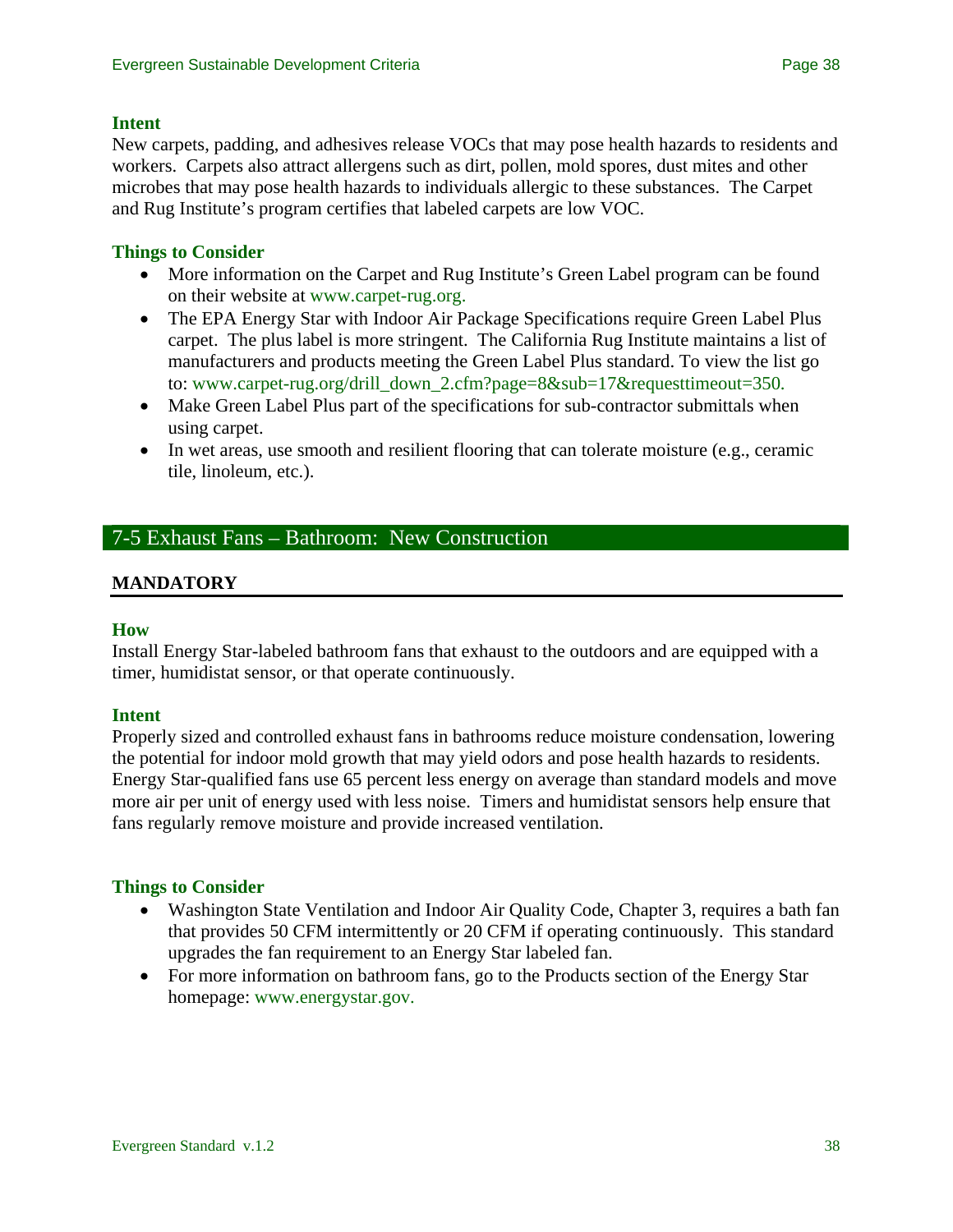# 7-6 Exhaust Fans – Kitchen: New Construction

#### **OPTIONAL – 3 Points**

#### **How**

Install Energy Star labeled power vented fans or range hoods that exhaust to the exterior.

#### **Intent**

Besides helping to reduce moisture, kitchen fans also help remove carbon dioxide and carbon monoxide over fuel-burning appliances and other air contaminants that may be byproducts of cooking. Energy Star-qualified fans use 65 percent less energy on average than standard models and move more air per unit of energy used with less noise.

#### **Things to Consider**

- Washington State Ventilation and Indoor Air Quality Code, Chapter 3, requires kitchen exhaust that provides 100 CFM on an intermittent basis, or 50 CFM if operated continuously. This standard upgrades the fan requirement to an Energy Star labeled product.
- For more in formation on kitchen fans or range hoods, go to the Products section of the Energy Star homepage, [www.energystar.gov](http://www.energystar.gov/).

# 7-7 Ventilation

### **MANDATORY**

#### **How**

Install a ventilation system for the dwelling unit that provides a minimum of 15 cfm (cubic feet per minute) of fresh air per occupant. This is a requirement of the Washington State Ventilation and Indoor Air Quality Code (WAC 51-13). As an alternative, use 2004 ASHRAE standard 62.2.

#### **Intent**

Optimal ventilation improves indoor air quality by providing fresh air to the living space on a regular basis. Since air sealing is part of the energy efficiency measures, adequate ventilation becomes essential to the health of the occupants.

#### **Things to Consider**

Specify a mechanical whole-house ventilation system per Washington State Ventilation and Indoor Air Quality Code or the 2004 ASHRAE 62.2. In smaller units, a bathroom exhaust fan can double as the whole house fan if the fan is set to properly cycle on and off.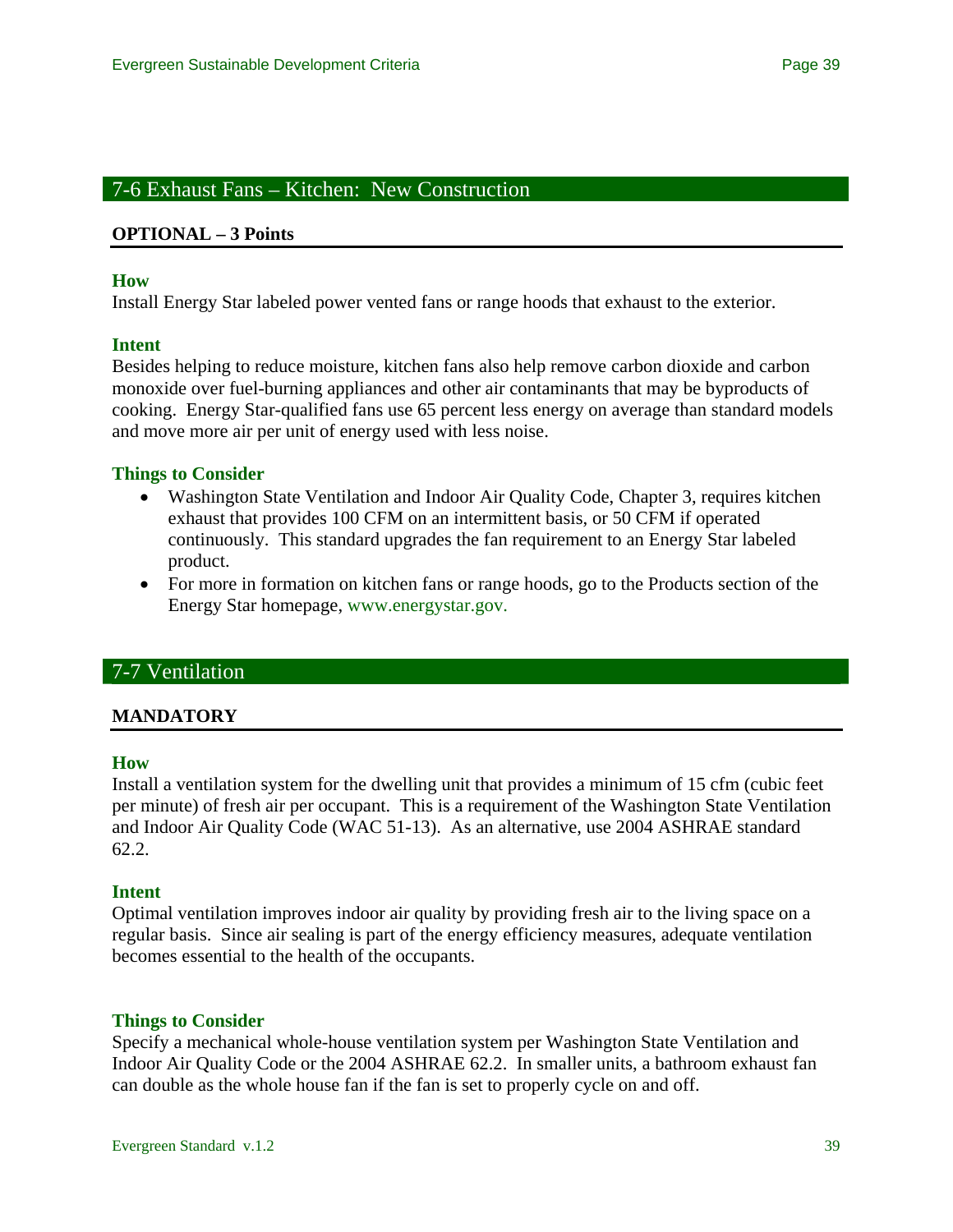# 7-8 HVAC Equipment and Duct Sizing

#### **MANDATORY**

#### **How**

Size heating and cooling equipment in accordance with the Air Conditioning Contractors of America Manual, Parts J and S, to prevent short-cycling of heating or air conditioning and to ensure adequate dehumidification. Use Air Conditioning Contractors of America Manual D to determine the correct duct size when new ductwork is being installed.

#### **Intent**

Appropriately sized equipment and ducts will improve the heating, cooling, and dehumidification performance.

#### **Things to Consider**

- The HVAC contractor generates a Manual J load calculation to ensure proper sizing of the cooling system. This calculation accounts for factors such as the home's orientation with respect to the sun, window design and insulation rating. The contractor can utilize one of the HVAC-industry adopted software programs, based upon Manual J, which assists with these designs.
- Manual D provides duct sizing instruction that assures that the system does not restrict air flow across the equipment heat exchanger. Manual D design also assures all rooms are provided with the design air flow needed to heat or cool the space.
- Consult [www.acca.org](http://www.acca.org/) for a list of software programs to perform Manual J and D calculations.

#### Sizing:

*2006 International Residential Code: M1401.3 Sizing. Heating and cooling equipment shall be sized based on building loads calculated in accordance with ACCA Manual J or other approved heating and cooling calculation methodologies.* 

*2006 Washington State Energy Code: 503.2.2 Space Heating and Space Cooling System Sizing Limits: Building mechanical systems for all buildings which provide space heating and/or space cooling shall be sized no greater than 150% of the heating and cooling design loads as calculated above.* 

*2006 International Residential Code: M1601.1 Duct design. Duct systems serving heating, cooling and ventilation equipment shall be fabricated in accordance with the provisions of this section and ACCA Manual D or other approved methods.*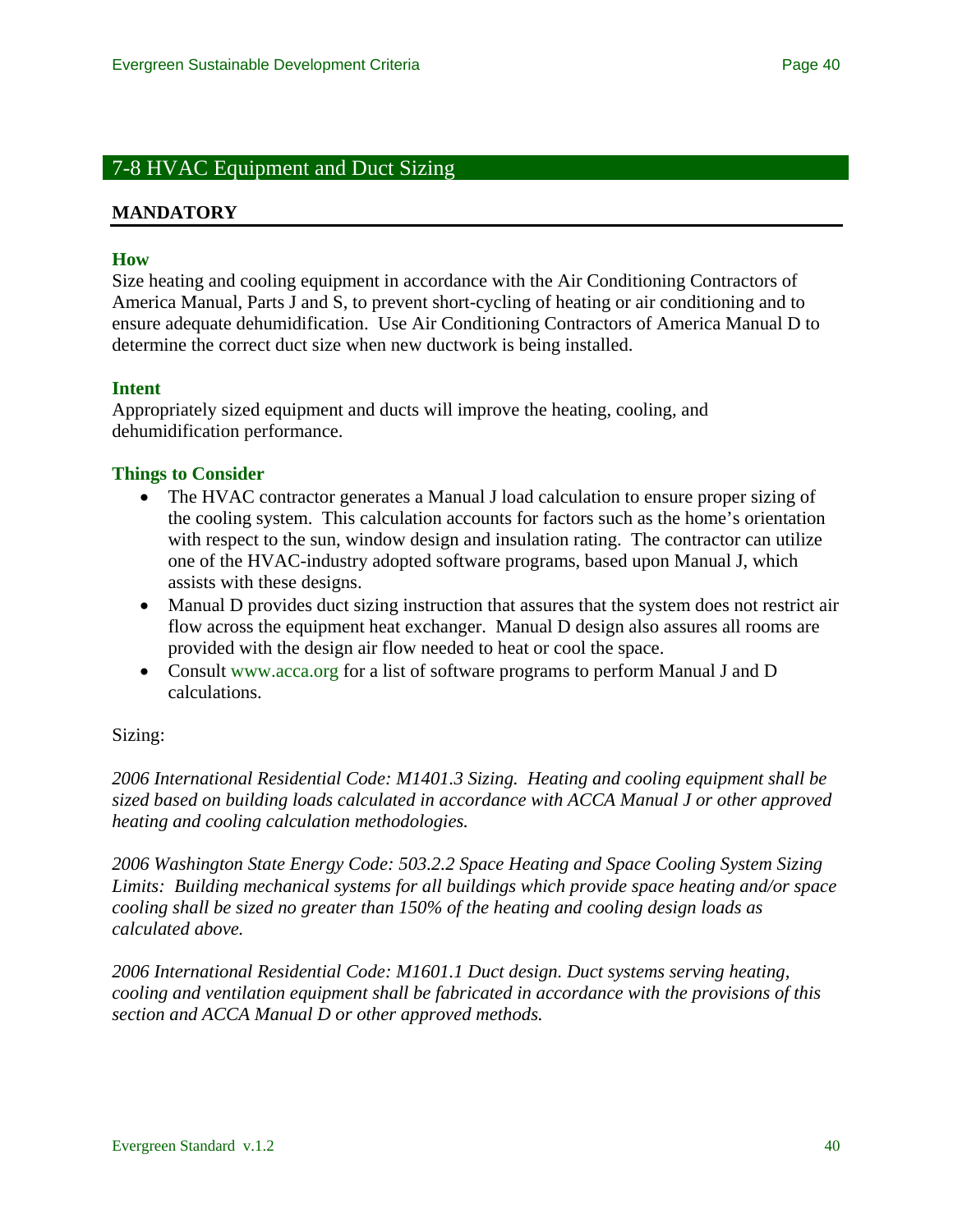# 7-9 Water Heaters, Condensing Boilers, Furnaces, and Air Conditioning – Mold Prevention

#### **MANDATORY for New Construction**

#### **How**

If storage water heaters are installed in interior spaces provide an auxiliary drain or catch pan that drains to the exterior of the building. For HVAC equipment, provide auxiliary drain pans when required by code. Insure that any catch pans or drip pans minimize standing water.

#### **Intent**

The use of heaters with drains and catch pans prevents moisture problems caused by leakage or overflow. Capturing water overflow from hot water heaters and allowing for proper drainage will prevent water from sitting idle, creating excess moisture and allowing mold to propagate. Cooling coils, as part of the HVAC equipment for air conditioning, can generate significant amounts of water through condensation on the surface of the coils. If this water is not constantly drained from the "drip pan" under the coil, mold and other organisms can grow in the standing water. HVAC-system air blowing across this area can distribute this mold and other material throughout the home.

#### **Things to Consider**

- ASHRAE. User's Manual of Standard 62.1-2004, American Society of Heating, Refrigerating and Air-Conditioning Engineers, Inc., 2004. (Fig 4.9a and 4.9b). See [www.ashrae.org.](http://www.ashrae.org/)
- International Residential Code IRC SECTION M1411 notes when requirements for auxiliary condensate drain pans are required for air conditioners and condensing equipment. See International Code Council website for background: [www.iccsafe.org](http://www.iccsafe.org/).

# 7-10 Water Heaters – Minimizing Carbon Monoxide (CO) in the Living Space

### **MANDATORY**

#### **How**

If using fossil fuel fired water heaters, specify direct power vented or combustion sealed appliances when the heater is located in a conditioned space.

#### **Intent**

Direct vent systems draw all the air needed directly from the outside so there is no risk of spilling combustion contaminants into the residence. Power vented equipment uses a fan or blower to create the pressure difference that causes air to flow from inside the house, through the combustion device out an approved chimney or vent system to the outdoors.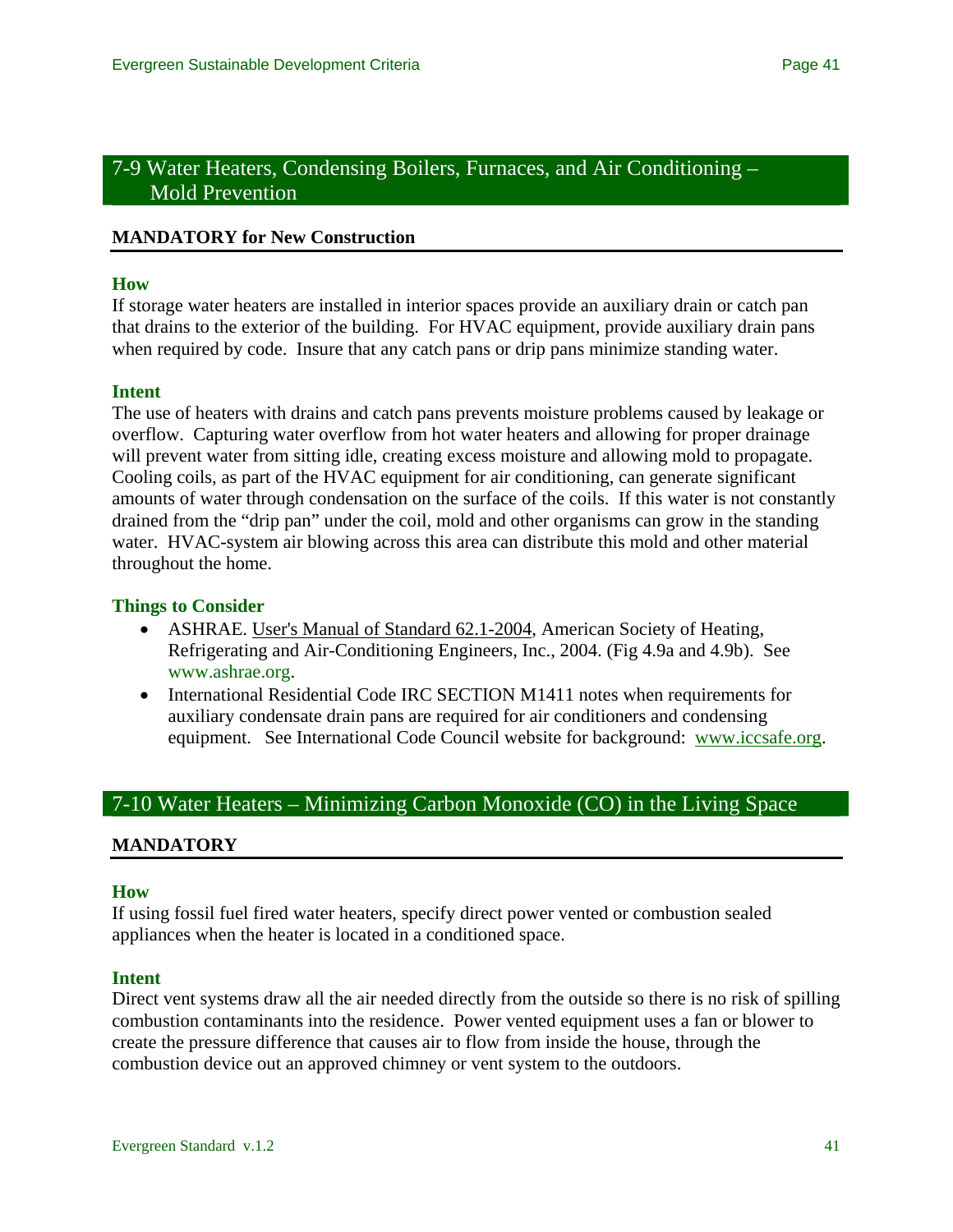For all new construction in Washington since 1990, homes have been constructed to the air sealing level defined by the International Residential Code as unusually tight construction. In addition, projects complying with the energy efficiency requirements of this standard will achieve unusually tight construction.

## *International Residential Code:*

#### *UNUSUALLY TIGHT CONSTRUCTION: Construction in which:*

- *1. Walls and ceilings comprising the building thermal envelope have a continuous water* 
	- *vapor retarder with a rating of 1 perm (5.7*·*10-11 kg/Pa* · *s* · *m2) or less with openings therein gasketed or sealed.*
- *2. Storm windows or weatherstripping is applied around the threshold and jambs of opaque doors and openable windows.*
- *3. Caulking or sealants are applied to areas such as joints around window and door frames between sole plates and floors, between wall-ceiling joints, between wall panels, at penetrations for plumbing, electrical and gas lines, and at other openings.*

### *Chapter 17 Combustion Air:*

*M1701.1.1 Buildings of unusually tight construction. In buildings of unusually tight construction, combustion air shall be obtained from outside the sealed thermal envelope. In buildings of ordinary tightness, insofar as infiltration is concerned, all or a portion of the combustion air for fuel-burning appliances may be obtained from infiltration when the room or space has a volume of 50 cubic feet per 1,000 Btu/h (4.83 L/W) input.* 

# 7-11 Cold Water and Hot Water Pipe Insulation

### **MANDATORY**

### **How**

Insulate all hot water pipes from the hot water heater. Insulate exposed cold water pipes in climates and building conditions susceptible to moisture condensation. Insulate all cold water pipes in locations where freezing is a possibility including exterior walls and unheated attics or crawl spaces.

At a minimum, the following building codes apply:

Insulate Cold Water Pipes in accordance with the Uniform Plumbing Code, as amended by Washington State, *(Chapters 51-56 and 51-77 WAC), Section 313.6.*

• All hot and cold water pipes installed outside the conditioned space shall be insulated to a minimum R-3.

Insulate Hot Water Pipes in accordance with the *Washington State Energy Code (2006) Section 503.11 and Table 5-12* based on pipe size and operating temperature.

- 1 inch (R-3.6) for non circulating domestic water pipe less than 2 inches in diameter.
- Refer to WSEC Table 5-12 for all other applications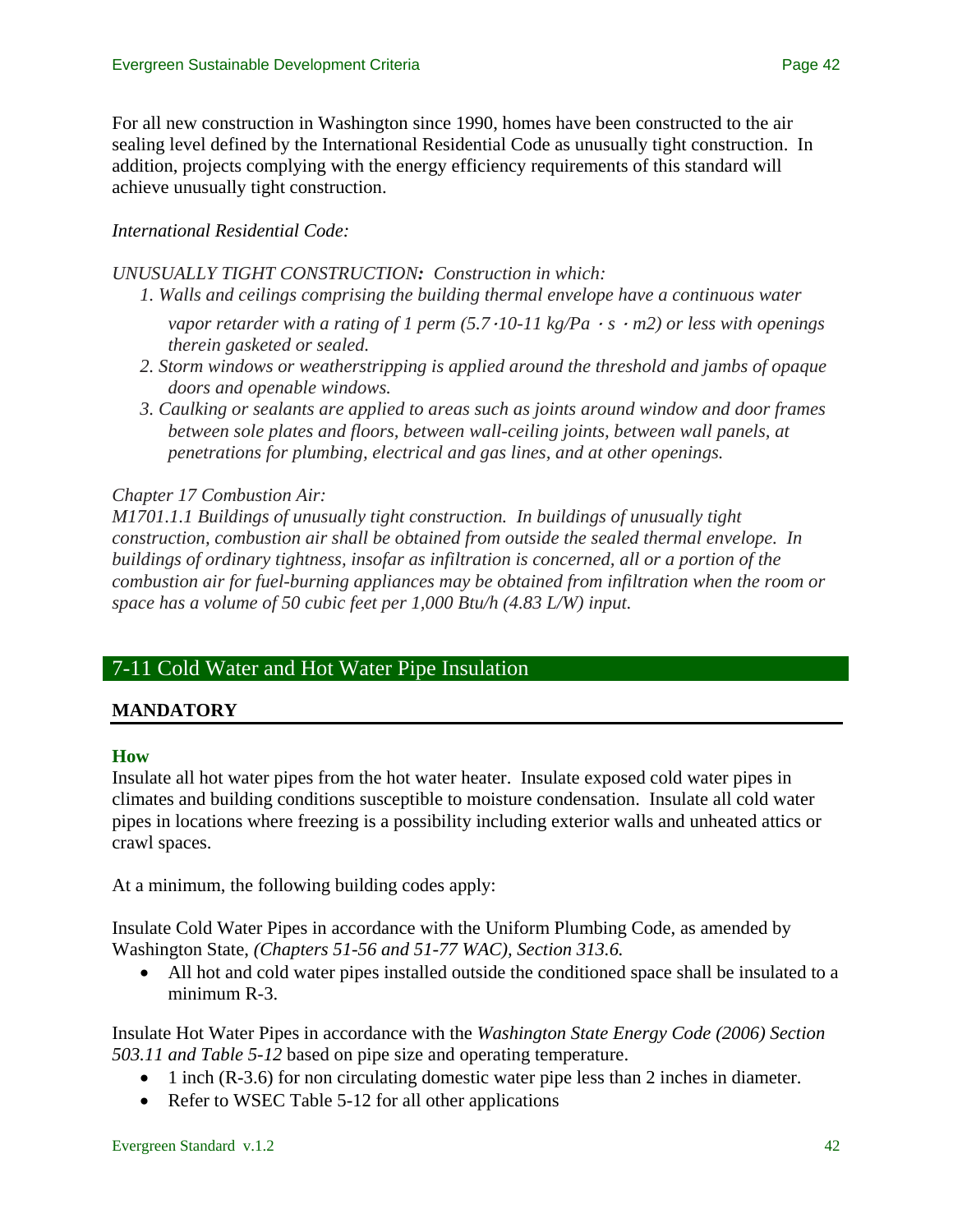### **Intent**

- Insulation of hot water pipes minimizes heat loss and may allow the lowering of water heater temperature.
- Insulation of cold water pipes prevents condensation that can lead to mold growth. Wherever there is a high differential between indoor air temperatures and the temperature of water supplies – especially in locations with moderate to high humidity – condensation on uninsulated cold water pipes is likely to occur.
- Plumbing in exterior walls and in unconditioned attics or crawl spaces may be exposed to substantial variations in temperature making it more vulnerable to damage and leakage.

# 7-12 Materials in Wet Areas – Surfaces

# **MANDATORY**

### **How**

In wet areas, use materials that have smooth, durable, cleanable surfaces. Do not use moldpropagating materials such as vinyl wallpaper and unsealed grout.

### **Intent**

The use of moisture-resistant materials in wet areas such as bathrooms reduces moisture buildup, diminishing the potential for indoor mold growth that may yield odors and pose health hazards to residents.

# 7-13 Materials in Wet Areas – Tub and Shower Enclosures

### **MANDATORY**

#### **How**

Use one-piece fiberglass or similar enclosure or, if using any form of grouted material, use backing materials such as cement board, fiber cement board, fiberglass-reinforced board or cement plaster.

#### **Intent**

The use of moisture-resistant materials in wet areas such as bathrooms reduces moisture buildup, diminishing the potential for indoor mold growth that may yield odors and pose health hazards to residents.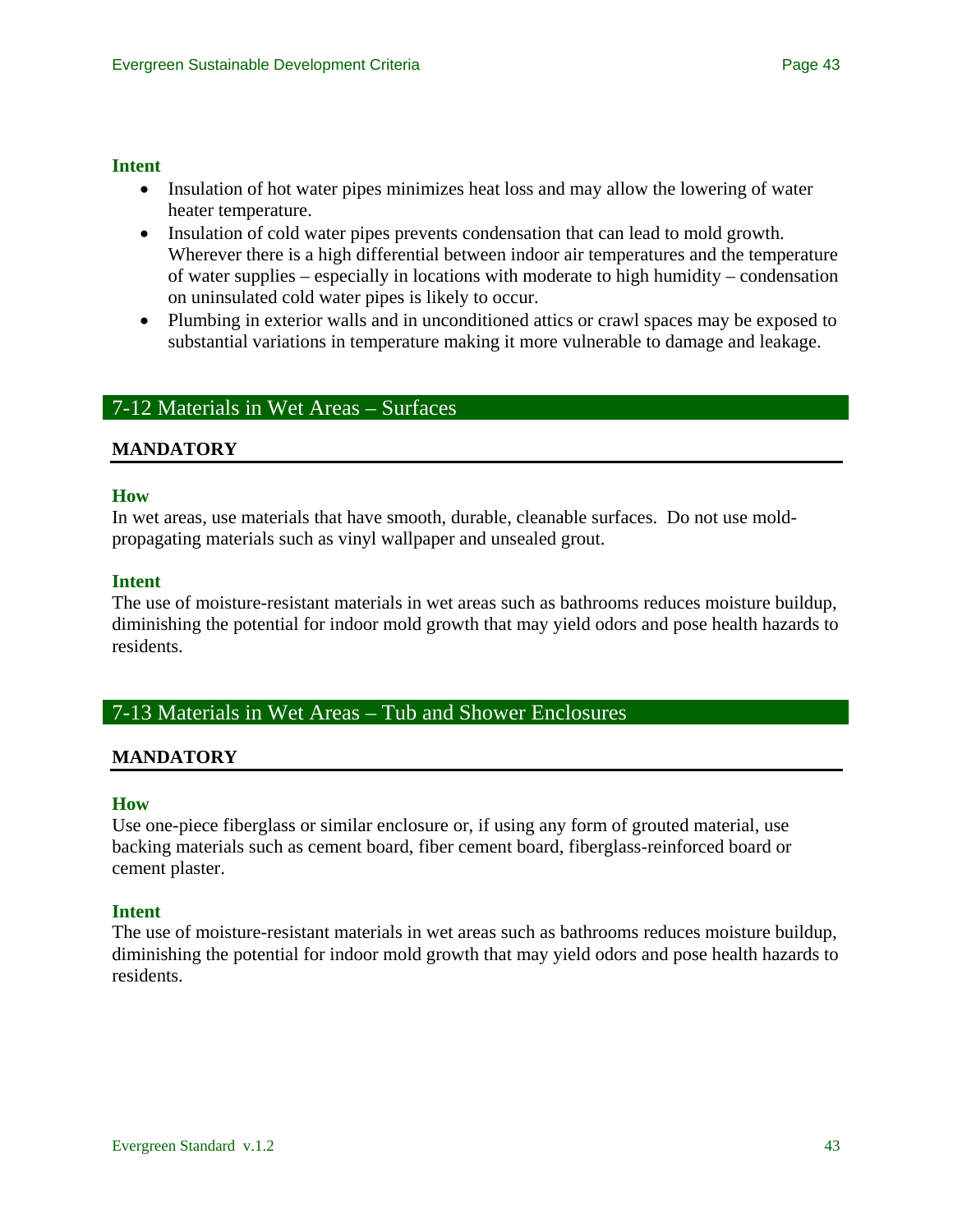# 7-14 Basements and Concrete Slabs – Vapor Barrier

#### **MANDATORY**

#### **How**

Provide vapor barriers under interior slabs. For concrete floors either in basements or the ongrade slab, install a capillary break of 4 inches of clean or washed gravel (0.5 inch or greater) placed over soil. Cover all gravel with a 6 millimeter polyethylene sheeting moisture barrier, with joints lapped 1 foot or more to prevent moisture from migrating from the soil through the slab to a living or storage area. On interior below grade walls, avoid using separate vapor barrier (such as polyethylene sheeting, vinyl wallpaper), or a below grade vertical insulation (foil-faced) that can trap moisture inside wall systems.

#### **Intent**

Water can migrate through concrete and most other masonry materials. Proper foundation drainage prevents water from saturated soils from being pushed by hydrostatic pressure through small cracks. Vapor barriers and waterproofing materials can greatly reduce the migration of moisture that can occur even in non-saturated soils.

#### **Things to Consider**

Ensure that the vapor barrier is protected and that trades people working after the vapor barrier is laid do not puncture it.

#### 7-15 Radon: New Construction

#### **MANDATORY**

#### **How**

In high risk radon counties, provide radon mitigation as required by code. Radon Mitigation Systems are required for new construction in EPA Zone 1 counties. High risk EPA Zone 1 counties in Washington State are: Clark, Ferry, Okanogan, Pend Oreille, Skamania, Spokane, and Stevens Counties.

- Washington State has adopted the International Residential Code *APPENDIX F RADON CONTROL METHODS* for single family and duplex construction.
- For other residential construction, refer to the *Washington State Ventilation and Indoor Air Quality Code Chapter 5* for radon requirements in new construction.

#### **Intent**

Installation of radon-resistant features will reduce concentrations of radon, a cancer-causing soil gas that can leak into homes from the crawl space, cracks in the slab, or basement walls. EPA estimates that 21,000 individuals die of cancer every year due to excessive exposure to radon.

#### **Things to Consider**

• Consult<http://www.epa.gov/radon/index.html> for information on the health effects, testing and mitigation strategies.

Evergreen Standard v.1.2 44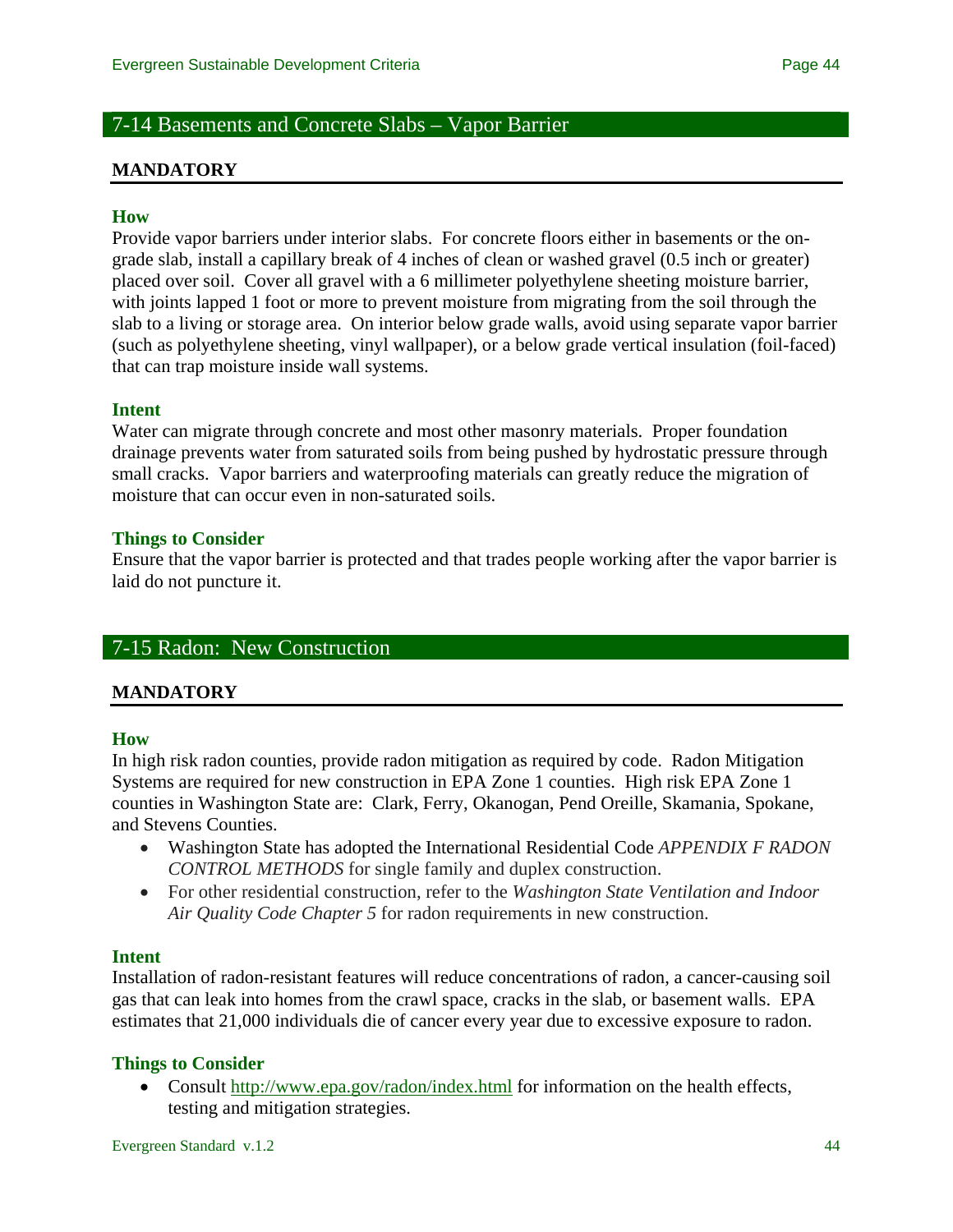# 7-16 Radon Testing: Existing Buildings

#### **MANDATORY**

#### **How**

In EPA Radon Zone 1 counties (See **7-16** above for the list), conduct radon testing using the protocols described in the EPA publication: "*Protocols for Radon and Radon Decay Product Measurements in Homes.*" See [http://www.epa.gov/radon/pdfs/homes\\_protocols.pdf.](http://www.epa.gov/radon/pdfs/homes_protocols.pdf)

#### **Intent**

Determine if radon mitigation measures are necessary to lower the risk of cancer.

#### **Things to Consider**

- The most commonly used test methods are: Activated Charcoal Adsorption for shortterm monitoring (2-5 days) and Alpha Track Detection for long-term monitoring (3-12 months). Long term monitoring provides the most reliable results.
- Tests are best conducted during the winter months under closed house conditions. This is when the building is most likely to have higher radon levels.

# 7-17 Radon Mitigation: Rehabilitation of Existing Buildings

#### **MANDATORY Rehabilitation**

#### **How**

When testing concludes that indoor radon levels in the home are 4 picocuries per liter ( $pCi/L$ ) or higher, provide radon mitigation measures.

#### **Intent**

As part of a building rehabilitation project, reduce the health risks of radon exposure. Install one of the radon mitigation systems recommended by U.S. EPA.

#### **Things to Consider**

Radon mitigation strategies are provided in the EPA publication Radon Reduction Techniques for Existing Detached Houses: Technical Guidance (Third Edition) for Active Soil Depressurization Systems.

## 7-18 Water Drainage

#### **MANDATORY**

#### **How**

Provide drainage of water away from windows, walls, and the entire perimeter of foundations. Foundation walls should be carefully waterproofed on the exterior to avoid moisture migration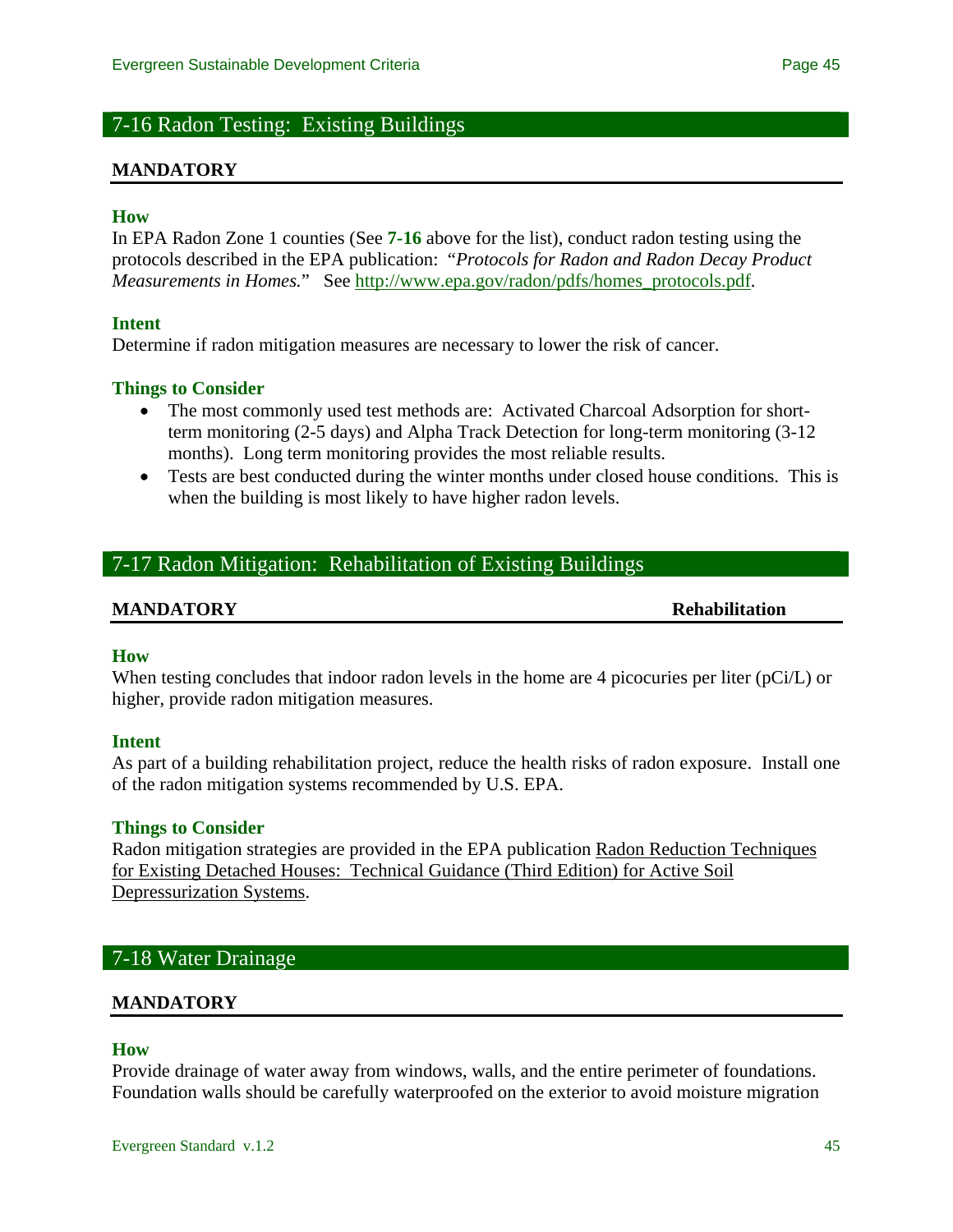and should not leach chemicals into the soil. If poured concrete walls are used, release agents used to free forms from concrete walls should not be comprised of used motor oil or some other toxic material. Install a coating on footers to keep moisture from wicking up through them.

Divert water drainage away from the building by directing gutters and downspouts to flow onto splash blocks or a proper drainage system. If possible, water should be diverted at least 12 feet from any building foundation and then allowed to infiltrate on site. Slope new and rebuilt walkways, stairs, patios and thresholds away from the buildings. Properly flash all roof penetrations. Where feasible, extend eaves 18 inches to 2 feet to keep water off walls and windows. Install pan flashing on windows and exterior doors. Apply window pan flashing over building paper at sill and corner patches.

# **Intent**

Diverting water from the building prevents bulk water entry through foundations and into basements, which can contribute to moisture-related problems such as mold and the deterioration of wood and other building materials. Flashing helps direct water away from wall cavities to the drainage plane. Careful architectural detailing of the drainage system and diligent construction supervision ensure proper water drainage.

# **Things to Consider**

Best practices include a grade of 0.5 inch per foot, or approximately a 4 percent pitch. EPA recommends a 2 percent pitch (0.25 inch per foot) for hard surfaces such as patio slabs, walks and driveways.

### *Code References:*

### *Storm Drainage:*

*Provide storm drainage in compliance with the Uniform Plumbing Code Chapter 11, the International Residential Code Chapter 4, and local storm water regulations. This includes but is not limited to:* 

- *All roofs, paved areas, yards, courts and courtyards shall be drained to a separate storm system, or to other place of disposal satisfactory to the Authority Having Jurisdiction.*
- *Subsoil drains shall be provided around the perimeter of buildings having basements, cellars, crawl spaces or floors below grade.*
- Lots shall be graded to drain surface water away from foundation walls. The grade shall *fall a minimum of 6 inches (152 mm) within the first 10 feet (3048 mm).*

# *Foundations:*

*Provide foundation water proofing in compliance with IRC SECTION R406. Select environmentally friendly release agents and coating materials. This includes but is not limited to:* 

- *Foundation walls that retain earth and enclose interior spaces and floors below grade shall be damp proofed from the top of the footing to the finished grade.*
- *If poured concrete walls are used, release agents used to free forms from concrete walls should not be comprised of used motor oil or some other toxic material.*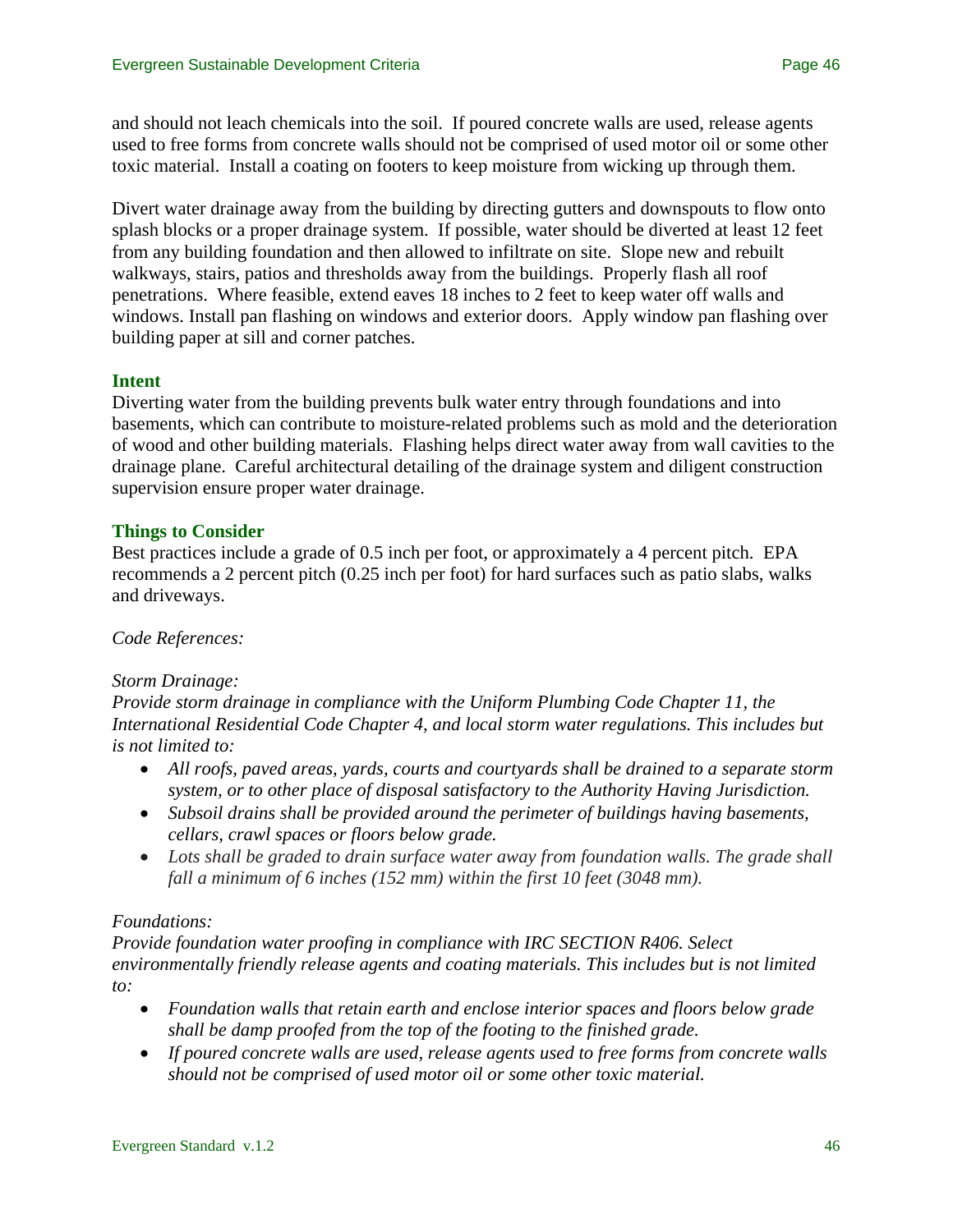#### *Water Resistive Barriers and Flashing:*

*Provide Water Resistive Barriers and Flashing in compliance with the International Residential Code, Chapter 7 for wall covering and Chapter 9 for roof covering.*

# 7-19 Garage Isolation

#### **MANDATORY**

#### **How**

Provide a continuous air barrier between the conditioned (living) space and any unconditioned garage space to prevent the migration of any contaminants into the living space. If the HVAC air handler is located in the garage, provide air sealing to prevent air leakage from the garage to the living space. In single-family houses with attached garages, install a CO (carbon monoxide) alarm inside the house. If a bedroom shares a common wall with an attached garage, put a CO alarm in that bedroom. Other bedrooms should also be protected by having a CO alarm in a common living area between the attached garage and the bedrooms.

If the HVAC system is tested for air leakage, and meets the requirements for Energy Star Northwest, a CO alarm is not required.

#### **Intent**

The air barrier will help prevent the migration of carbon monoxide from the garage to the living space. The CO alarm will help ensure that residents are alerted in the case of accidental accumulation of carbon monoxide.

#### **Things to Consider**

ASHRAE 62.2 requires that the building envelope between the garage and occupied spaces be sealed to prevent air leakage. In addition, if the air handler is located inside the garage, the duct system must be tested to demonstrate an air leakage rate < 6% of the fan flow when tested at .1 inch wc (25PA). Refer to ASHRAE 62.2 for more information and to specify garage contaminant isolation measures. Homes meeting the Energy Star Northwest certification will meet the duct leakage test standard.

## 7-20 Clothes-Dryer Exhaust

#### **MANDATORY**

#### **How**

Clothes dryers must be exhausted to the exterior.

#### **Intent**

Outdoor venting of clothes dryers substantially reduces air moisture that can lead to mold growth.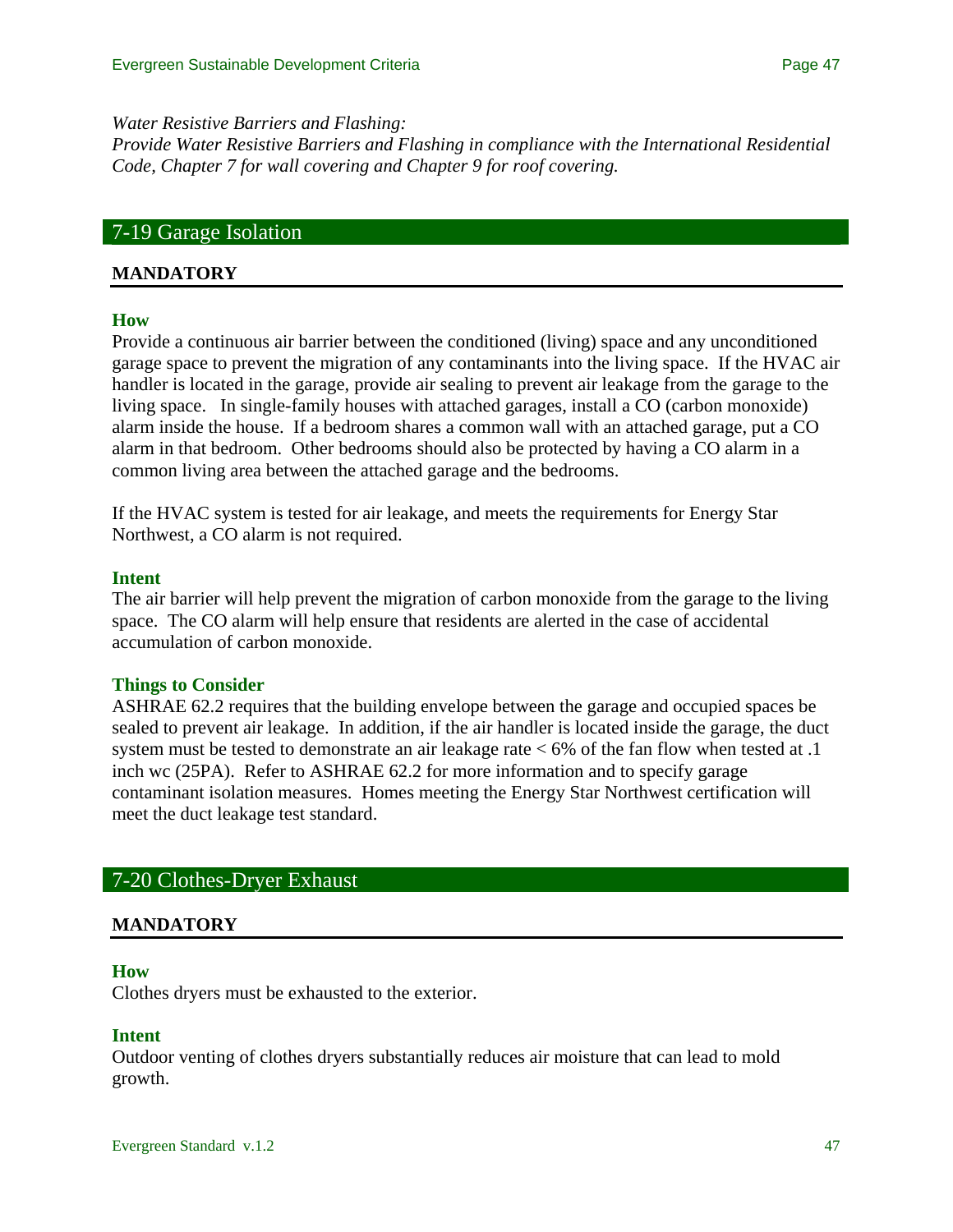#### **Things to Consider**

It is important to minimize the duct run to avoid build up of moisture and particles that can inhibit the flow of air through the duct. Rigid duct materials are preferred to help ensure clean ducts and to reduce the build up of particles and moisture.

*International Residential Code* 

*SECTION M1502 CLOTHES DRYER EXHAUST M1502.1 General. Dryer exhaust systems shall be independent of all other systems, and shall convey the moisture to the outdoors.* 

*Exception: This section shall not apply to listed and labeled condensing (ductless) clothes dryers.* 

*Refer to subsections for details on duct termination, duct type, duct diameter, duct length limits.* 

# 7-21 Integrated Pest Management

### **MANDATORY**

#### **How**

Seal all wall, floor and joint penetrations to prevent pest entry. Provide rodent and corrosion proof screens (e.g., copper or stainless steel mesh) for large openings.

#### **Intent**

Sealing of cracks and penetrations will minimize entry points for pests such as rodents and cockroaches.

# 7-22 Lead-Safe Work Practices: Rehabilitation

#### **MANDATORY Rehabilitation**

#### **How**

For properties built before 1978, use lead-safe work practices during renovation, remodeling, painting and demolition.

### **Intent**

Any activity that disturbs painted surfaces or building components in pre-1978 dwellings that contain lead-based paint may generate and spread lead dust and debris, increasing the risk of lead poisoning for exposed children and families. Controlling lead dust and debris helps minimize lead in the environment.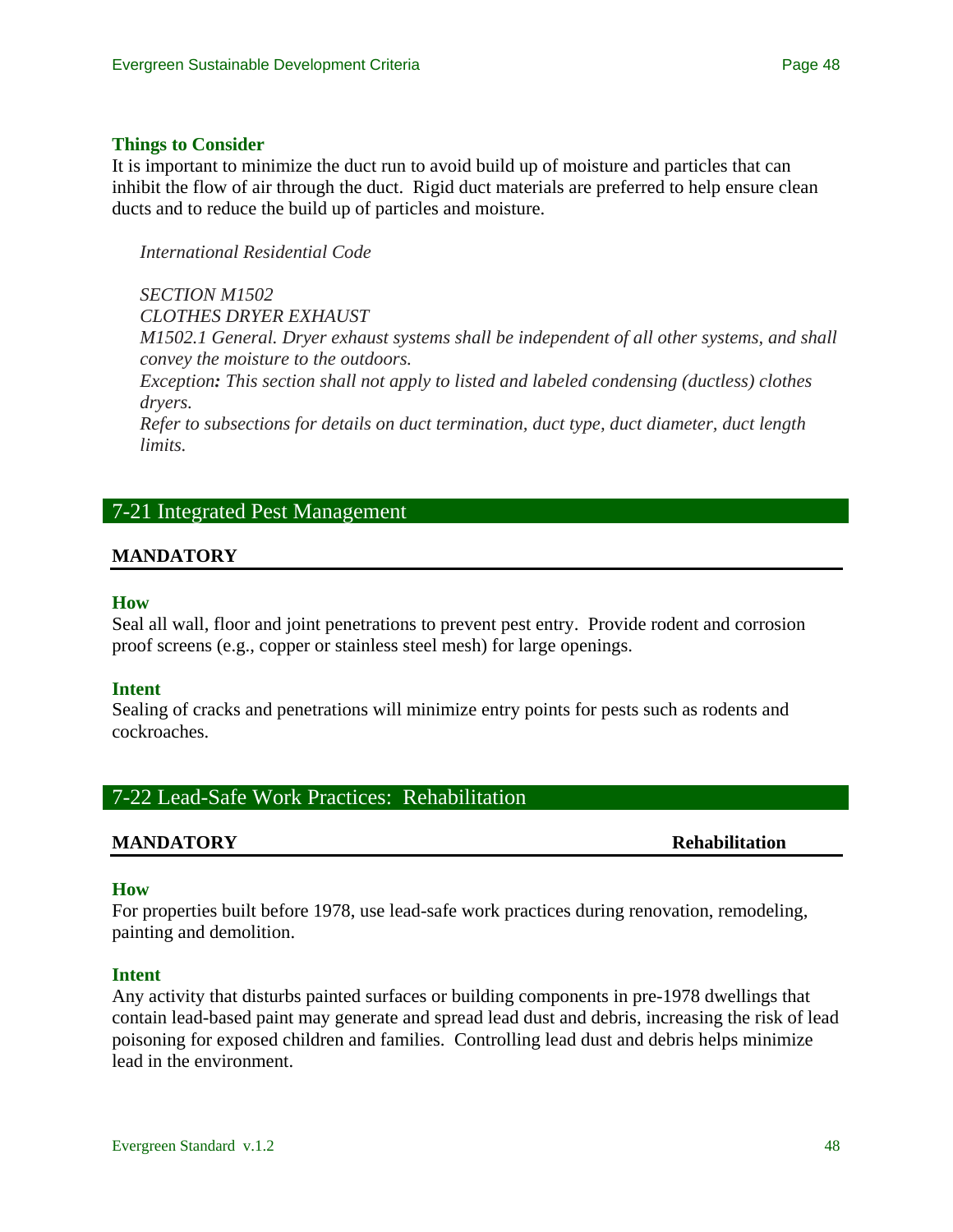#### **Things to Consider**

Get a lead-based paint inspection or risk assessment if it is likely that the surfaces to be disturbed contain lead-based paint. Information about lead-safe work practices can be found at [www.epa.gov/lead/pubs/traincert.htm](http://www.epa.gov/lead/pubs/traincert.htm) and [www.hud.gov/offices/lead/training/index.cfm.](http://www.hud.gov/offices/lead/training/index.cfm)

# 7-23 Healthy Flooring Materials – Alternative Sources

### **OPTIONAL – 5 Points**

#### **How**

Use non-vinyl, non-carpet floor coverings in all rooms.

#### **Intent**

While certain health hazards are linked with the production of vinyl products, some alternative flooring materials that are natural and renewable have demonstrated low-VOC emissions and an environmentally friendly production. Avoid the use of carpet, which can serve as a sink for dust, allergens and other substances that may pose health hazards to susceptible residents.

#### **Things to Consider**

- Use alternative flooring materials such as linoleum, laminate, ceramic tile, bamboo, cork, wood (especially salvaged wood) or rubber.
- For concrete floors and basements, leave the slab exposed and stained with low-VOC material rather than providing any floor treatments.

# 7-24 Whole House Vacuum – Reducing Dust

#### **OPTIONAL – 2 Points**

#### **How**

Install a whole-house vacuum system with high-efficiency particulate air filtration.

#### **Intent**

Frequent vacuuming reduces the amount of dust burden in the home. HEPA (High-Efficiency Particulate Air Filter) filtration prevents the airborne distribution of irritating or allergenic particulate matter during vacuuming.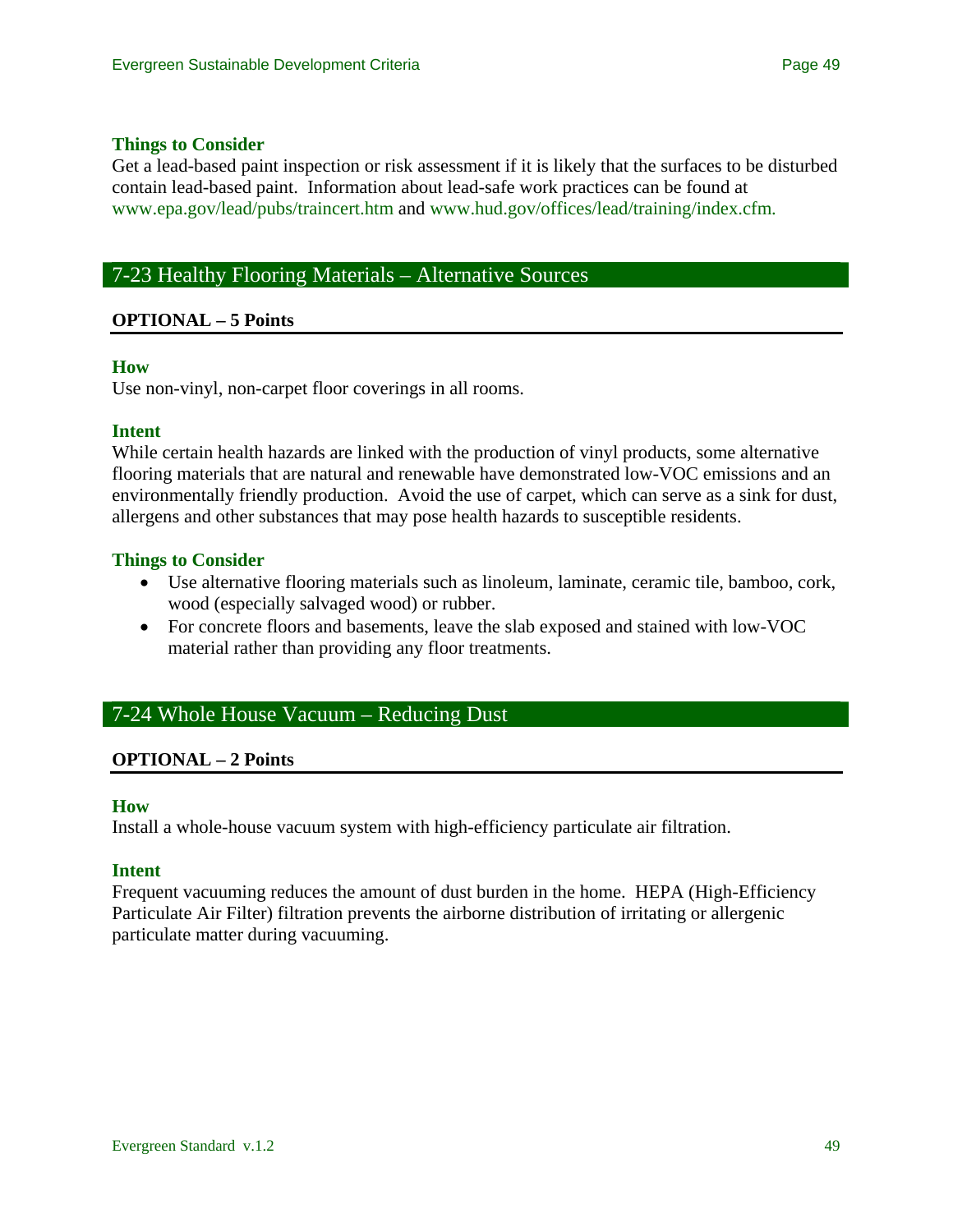# <span id="page-49-0"></span>**[SECTION 8](#page-0-0): OPERATIONS AND MAINTENANCE**

## 8-1 Owner's Manual

#### **MANDATORY**

#### **How**

Provide a manual that includes the following: a routine maintenance plan; instructions for all appliances, HVAC operation, water-system turnoffs, lighting equipment and other systems that are part of each occupancy unit; an occupancy turnover plan that describes in detail the process of educating the tenant about proper use and maintenance of all building systems; and information on how to maintain the green features of the site, including all ventilation fans, paving materials and landscaping.

#### **Intent**

A regularly maintained building and site will provide optimum health benefits and ensure environmental and economic performance.

### **Things to Consider**

NCHH. "Healthy Homes Maintenance Checklist." National Center for Healthy Housing, 2005. See [www.centerforhealthyhousing.org.](http://www.centerforhealthyhousing.org/)

Ventilation instruction manuals have been developed for the most common systems. They can be downloaded from the WSU Extension Energy Program Web Site. <http://www.energy.wsu.edu/code/>

*Washington State Ventilation and Indoor Air Quality Code, 2006 edition 101.4 Operating Instructions: Installers shall provide the manufacturer's installation, operating instructions, and a whole house ventilation system operation description.* 

# 8-2 Occupant's Manual

### **MANDATORY**

#### **How**

Provide a guide for homeowners and renters that explains the intent, benefits, use and maintenance of green building features, and encourages additional green activities such as recycling, gardening and use of healthy cleaning materials.

### **Intent**

Homeowners and renters may be unfamiliar with green systems or features installed in their houses or buildings. Assistance with understanding, operating and maintaining them will allow both homeowners and renters to fully realize the environmental, health and economic benefits that Evergreen offer.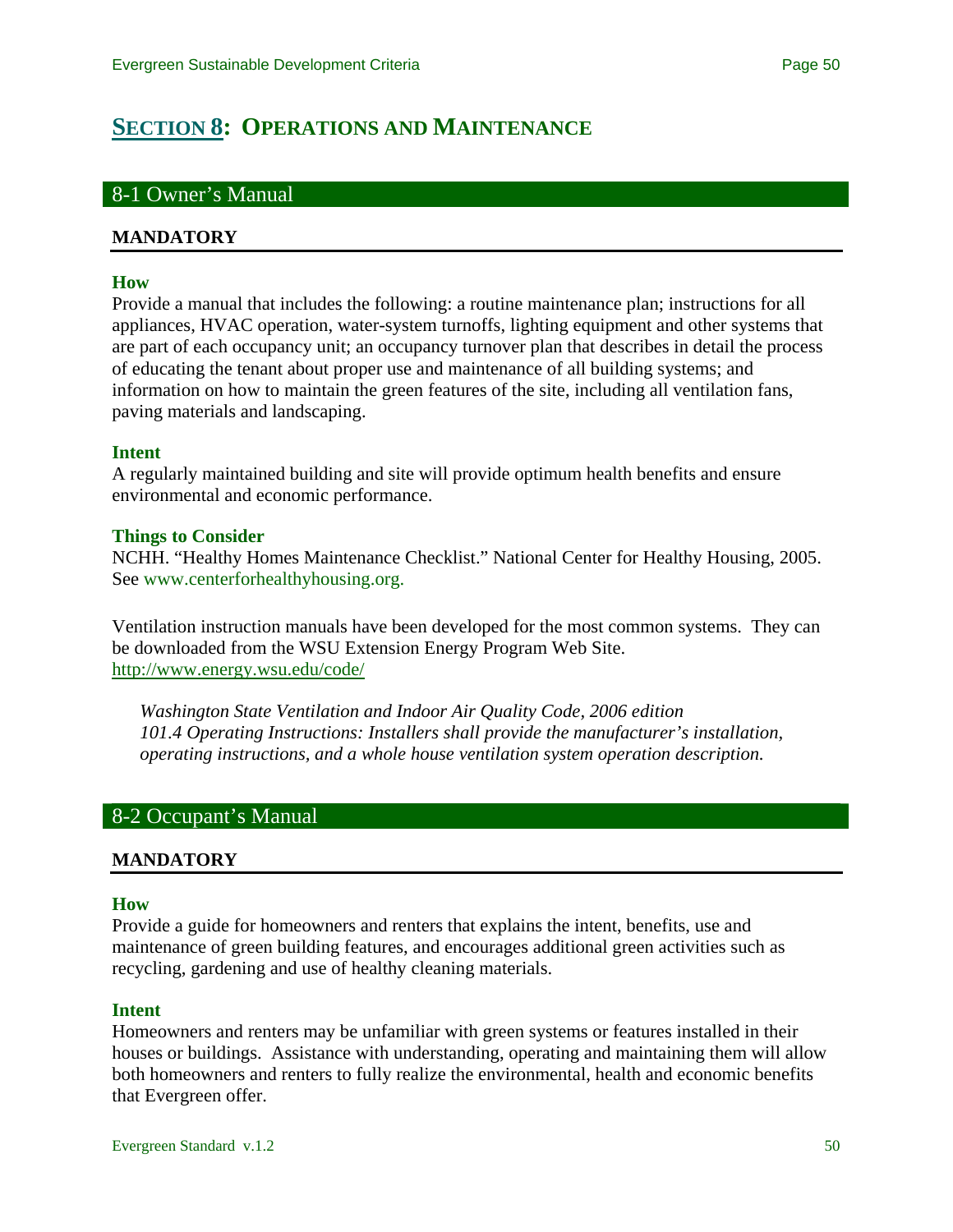# 8-3 Homeowner and New Resident Orientation

#### **MANDATORY**

## **How**

Provide a walk-through and orientation for each homeowner or new resident that reviews the building's green features, operations and maintenance.

#### **Intent**

A walk-through and orientation will help ensure that the Green Development Plan achieves its intended environmental and economic benefits.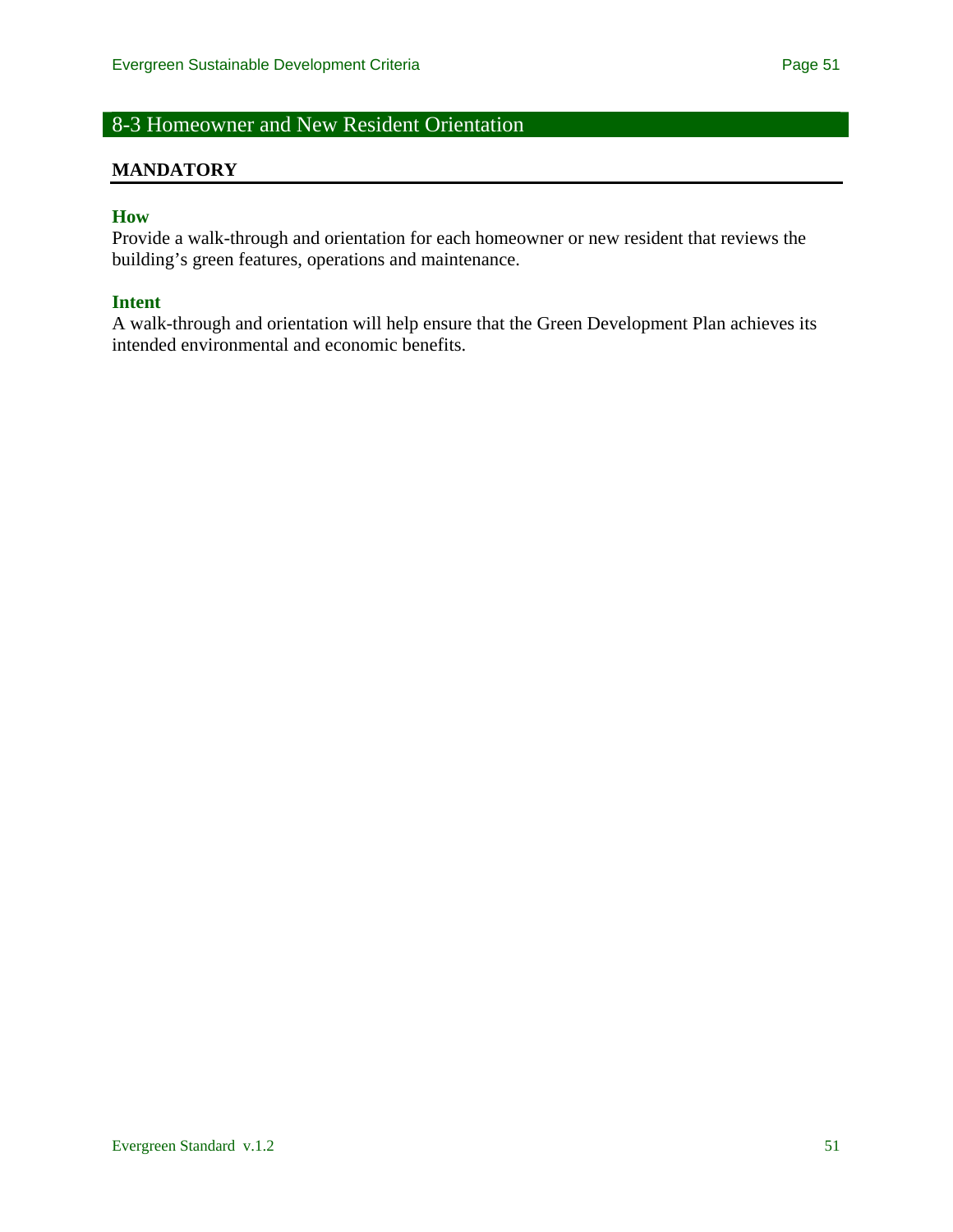# **[Appendix A](#page-0-0)**

#### **Washington State Housing Trust Fund**

## **Evergreen Sustainable Development Criteria**

#### **Energy Efficiency for New Multi-family Construction**

<span id="page-51-0"></span>The following methodology has been developed to demonstrate a 15 percent reduction in space heating energy compared to the 2006 Washington State Energy Code (WSEC). This approach allows the applicant to use the identical methodology used for energy code compliance. It simply changes the target values selected for the building envelope.

The energy code allows three methods of demonstrating code compliance: prescriptive, component performance, or systems analysis. The following outlines the modifications that need to be made to demonstrate a 15 percent reduction in energy use compared to the 2006 WSEC.

#### Prescriptive

When using the prescriptive method, substitute the prescriptive WSEC table with the prescriptive Evergreen Criteria table. For buildings located in climate zone 1, substitute WSEC Table 6-1 with Evergreen Criteria Table 6-1. For buildings located in climate zone 2, substitute WSEC Table 6-2 with Evergreen Criteria Table 6-2.

#### Component

When using the component performance method, substitute the prescriptive WSEC Table 5-1 with the prescriptive Evergreen Criteria Table 5-1. This method is also supported by the Component Performance Worksheets available through the WSU Extension Energy Program Code Support web site. The Component Performance Worksheets are Excel worksheets developed to assure the calculations needed to meet code are accurate. Download the 2006 WSEC Component Performance Worksheets and look for the tab labeled Evergreen Criteria: Zone 1 or Evergreen Criteria: Zone 2. This worksheet is available at the following web address:

<http://www.energy.wsu.edu/code/code2006.cfm>

#### Systems Analysis

The code criteria for the WSEC Systems Analysis Approach is also based on WSEC Table 5-1. To provide a 15 percent reduction in energy use, substitute this table with Evergreen Criteria: Table 5-1. Once again we are recommending that the first step in the process be completing the Component Performance Worksheet available from WSU. This will provide the corrected take off information needed for the target building. This information can then be entered into the simulation software. It is recommended that the software used to perform simulation be a version of DOE II. One version that is available at no cost over the internet is EQuest.

EQuest can be downloaded from the following web address: <http://doe2.com/equest/> For other DOE II software, go to: <http://gundog.lbl.gov/>

|                              | 2006 Energy Code | 15 % Savings        |
|------------------------------|------------------|---------------------|
| Prescriptive:                | <b>WSEC</b>      | Evergreen Criteria: |
| Climate Zone 1               | Table 6-1        | Table 6-1           |
| Prescriptive:                | <b>WSEC</b>      | Evergreen Criteria: |
| Climate Zone 2               | Table 6-2        | Table 6-2           |
| <b>Component Performance</b> | <b>WSEC</b>      | Evergreen Criteria: |
| Zone 1 & Zone 2              | Table 5-1        | Table 5-1           |
| <b>Systems Analysis</b>      | <b>WSEC</b>      | Evergreen Criteria: |
| Zone 1 & Zone 2              | Table 5-1        | Table 5-1           |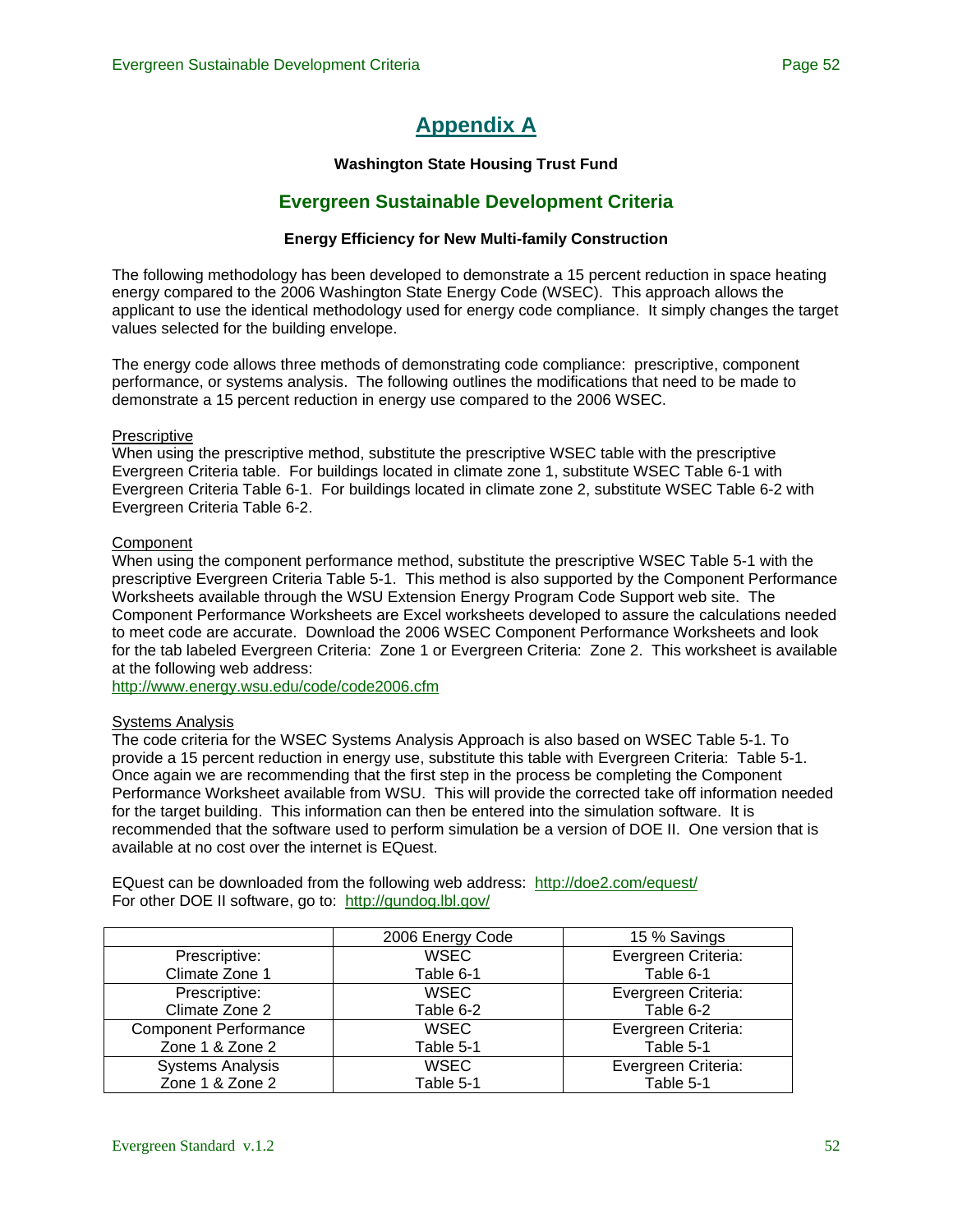|                                          | IANGET COMECNIERT VALULS FON GNOUF N'I & N'Z OCCUFANCT OMY<br><b>Climate Zone</b> |                              |  |  |  |
|------------------------------------------|-----------------------------------------------------------------------------------|------------------------------|--|--|--|
| Component                                | 1                                                                                 | $\overline{2}$               |  |  |  |
| Glazing % Floor Area                     | 15%                                                                               | 15%                          |  |  |  |
| Vertical Glazing U-Factor                |                                                                                   |                              |  |  |  |
| Group R-1 and R-2                        | $U = 0.300$                                                                       | $U = 0.300$                  |  |  |  |
| Overhead Glazing U-Factor                | $U = 0.58$                                                                        | $U = 0.58$                   |  |  |  |
| <b>Doors</b>                             | $U = 0.200$<br>$(R-5)$                                                            | $U = 0.200$<br>$(R-5)$       |  |  |  |
| Ceilings                                 |                                                                                   |                              |  |  |  |
| Attic                                    | $U = 0.031$<br>$(R-38)$                                                           | $U = 0.031$<br>$(R-38)$      |  |  |  |
| Single Rafter/Joist Vaulted <sup>3</sup> | $U = 0.034$<br>$(R-30)$                                                           | $U = 0.034$<br>$(R-30)$      |  |  |  |
| $\overline{\text{Walls}}^{1,2}$          | $U = 0.057$<br>$(R-21)$                                                           | $U = 0.044$<br>$(R-19A+R-5)$ |  |  |  |
| Floors                                   | $U = 0.029$<br>$(R-30)$                                                           | $U = 0.029$<br>$(R-30)$      |  |  |  |
| Slab on Grade                            | $F = 0.54$                                                                        | $F = 0.54$                   |  |  |  |
| Slab R-Value                             | $(R-10)$                                                                          | $(R-10)$                     |  |  |  |
| <b>Below Grade Interior</b>              |                                                                                   |                              |  |  |  |
| Wall R-Value                             | $R-19$                                                                            | $R-19$                       |  |  |  |
| 2' Depth: Walls                          | $U = 0.043$                                                                       | $U = 0.043$                  |  |  |  |
| Slab                                     | $F = 0.69$                                                                        | $F = 0.69$                   |  |  |  |
| 3.5' Depth: Walls                        | $U = 0.041$                                                                       | $U = 0.041$                  |  |  |  |
| Slab                                     | $F = 0.64$                                                                        | $F = 0.64$                   |  |  |  |
| 7' Depth: Walls                          | $U = 0.037$                                                                       | $U = 0.037$                  |  |  |  |
| Slab                                     | $F = 0.57$                                                                        | $F = 0.57$                   |  |  |  |
| <b>Below Grade Exterior</b>              |                                                                                   |                              |  |  |  |
| Wall R-Value                             | $R-10$                                                                            | $R-12$                       |  |  |  |
| 2' Depth: Walls                          | $U = 0.070$                                                                       | $U = 0.061$                  |  |  |  |
| Slab                                     | $F = 0.60$                                                                        | $F = 0.60$                   |  |  |  |
| 3.5' Depth: Walls                        | $U = 0.064$                                                                       | $U = 0.057$                  |  |  |  |
| Slab                                     | $F = 0.57$                                                                        | $F = 0.57$                   |  |  |  |
| 7' Depth: Walls                          | $U = 0.056$                                                                       | $U = 0.050$                  |  |  |  |
| Slab                                     | $F = 0.42$                                                                        | $F = 0.42$                   |  |  |  |

**Evergreen Criteria: Table 5-1 TARGET COMPONENT VALUES FOR GROUP R-1 & R-2 OCCUPANCY Only** 

1. Log and solid timber walls that have a minimum average thickness of 3.5" are exempt from wall target UA and proposed UA calculations.

2. "A" means advanced framing. For more information, see Section 1005.2.

3. Requirement applicable only to single rafter or joist vaulted ceilings where both (a) the distance between the top of the ceiling and the underside of the roof sheathing is less than 12 inches and (b) there is a minimum 1-inch vented airspace above the insulation. Other single rafter or joist vaulted ceilings shall comply with the "ceiling" requirements. This option is limited to 500 square feet of ceiling area for any one dwelling unit.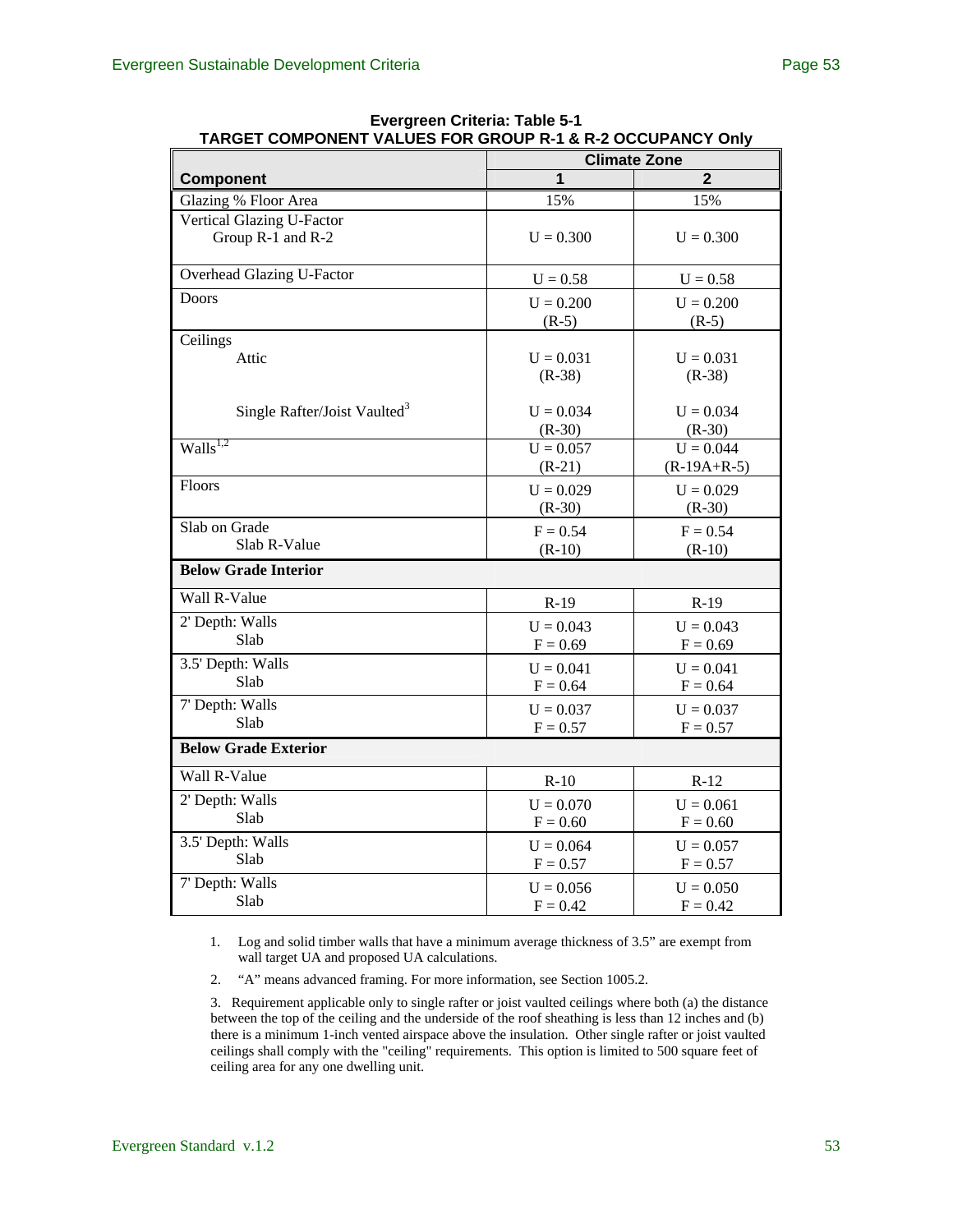| Option         | Glazing<br>Area <sup>10</sup> :<br>% of<br>Floor | Vertical | Glazing U-Factor<br>Overhead <sup>11</sup> | Door <sup>9</sup><br>U-<br>Factor | Ceiling $2$              | Vaulted<br>Ceiling $3$ | Wall <sup>12</sup><br>Above<br>Grade | Wall•<br>int <sup>4</sup><br><b>Below</b><br>Grade | Wall•<br>$ext^4$<br><b>Below</b><br>Grade | Floor <sup>5</sup> | Slab <sup>6</sup><br>on<br>Grade |
|----------------|--------------------------------------------------|----------|--------------------------------------------|-----------------------------------|--------------------------|------------------------|--------------------------------------|----------------------------------------------------|-------------------------------------------|--------------------|----------------------------------|
| $\mathbf{A}$ . | 15%                                              | 0.30     | 0.58                                       | 0.20                              | $R-38/$<br>$U = 0.031$   | $R-30/$<br>$U = 0.034$ | $R-21$<br>$U=0.057$                  | $R-21$                                             | $R-10$                                    | $R-30$             | $R-10$                           |
| <b>B.</b>      | 13%                                              | 0.33     | 0.58                                       | 0.20                              | $R-38/$<br>$U = 0.031$   | $R-30/$<br>$U = 0.034$ | $R-21$<br>$U=0.057$                  | $R-21$                                             | $R-12$                                    | $R-30$             | $R-10$                           |
| C.             | 12%                                              | 0.36     | 0.58                                       | 0.20                              | $R-38/$<br>$U=0.031$     | $R-30/$<br>$U=0.034$   | $R-21$<br>$U=0.057$                  | $R-21$                                             | $R-12$                                    | $R-30$             | $R-10$                           |
| D.             | 15%                                              | 0.33     | 0.58                                       | 0.20                              | R-38 adv<br>$/U=0.026$   | $R-30/$<br>$U = 0.034$ | $R-21$<br>adv<br>$U=0.051$           | $R-21$                                             | $R-10$                                    | $R-30$             | $R-10$                           |
| Е.             | 13%                                              | 0.37     | 0.58                                       | 0.20                              | $R-38$ adv<br>$/U=0.026$ | $R-30/$<br>$U=0.034$   | $R-21$<br>adv<br>$U = 0.051$         | $R-21$                                             | $R-12$                                    | $R-30$             | $R-10$                           |
| F.             | 12%                                              | 0.4      | 0.58                                       | 0.20                              | $R-38$ adv<br>$/U=0.026$ | $R-30/$<br>$U=0.034$   | $R-21$<br>adv<br>$U=0.051$           | $R-21$                                             | $R-12$                                    | $R-30$             | $R-10$                           |

#### **EVERGREEN CRITERIA TABLE 6-1**  PRESCRIPTIVE REQUIREMENTS<sup>0,1</sup> FOR GROUP R-1 & R-2 OCCUPANCY ONLY: CLIMATE ZONE 1

Reference Case

0. Nominal R-values are for wood frame assemblies only or assemblies built in accordance with Section 601.1.

 1. Minimum requirements for each option listed. For example, if a proposed design has a glazing ratio to the conditioned floor area of 13%, it shall comply with all of the requirements of the 15% glazing option (or higher). Proposed designs which cannot meet the specific requirements of a listed option above may calculate compliance by Chapters 4 or 5 of this Code.

 2. Requirement applies to all ceilings except single rafter or joist vaulted ceilings complying with note 3. 'Adv' denotes Advanced Framed Ceiling.

 3. Requirement applicable only to single rafter or joist vaulted ceilings where both (a) the distance between the top of the ceiling and the underside of the roof sheathing is less than 12 inches and (b) there is a minimum 1-inch vented airspace above the insulation. Other single rafter or joist vaulted ceilings shall comply with the "ceiling" requirements. This option is limited to 500 square feet of ceiling area for any one dwelling unit.

 4. Below grade walls shall be insulated either on the exterior to a minimum level of R-10, or on the interior to the same level as walls above grade. Exterior insulation installed on below grade walls shall be a water resistant material, manufactured for its intended use, and installed according to the manufacturer's specifications. See Section 602.2.

5. Floors over crawl spaces or exposed to ambient air conditions.

 6. Required slab perimeter insulation shall be a water resistant material, manufactured for its intended use, and installed according to manufacturer's specifications. See Section 602.4.

7. Int. denotes standard framing 16 inches on center with headers insulated with a minimum of R-10 insulation.

- 8. This wall insulation requirement denotes R-19 wall cavity insulation plus R-5 foam sheathing.
- 9. Doors, including all fire doors, shall be assigned default U-factors from Table 10-6C.

10. Where a maximum glazing area is listed, the total glazing area (combined vertical plus overhead) as a percent of gross conditioned floor area shall be less than or equal to that value. Overhead glazing with U-factor of U=0.40 or less is not included in glazing area limitations.

11. Overhead glazing shall have U-factors determined in accordance with NFRC 100 or as specified in Section 502.1.5.

12. Log and solid timber walls with a minimum average thickness of 3.5" are exempt from this insulation requirement.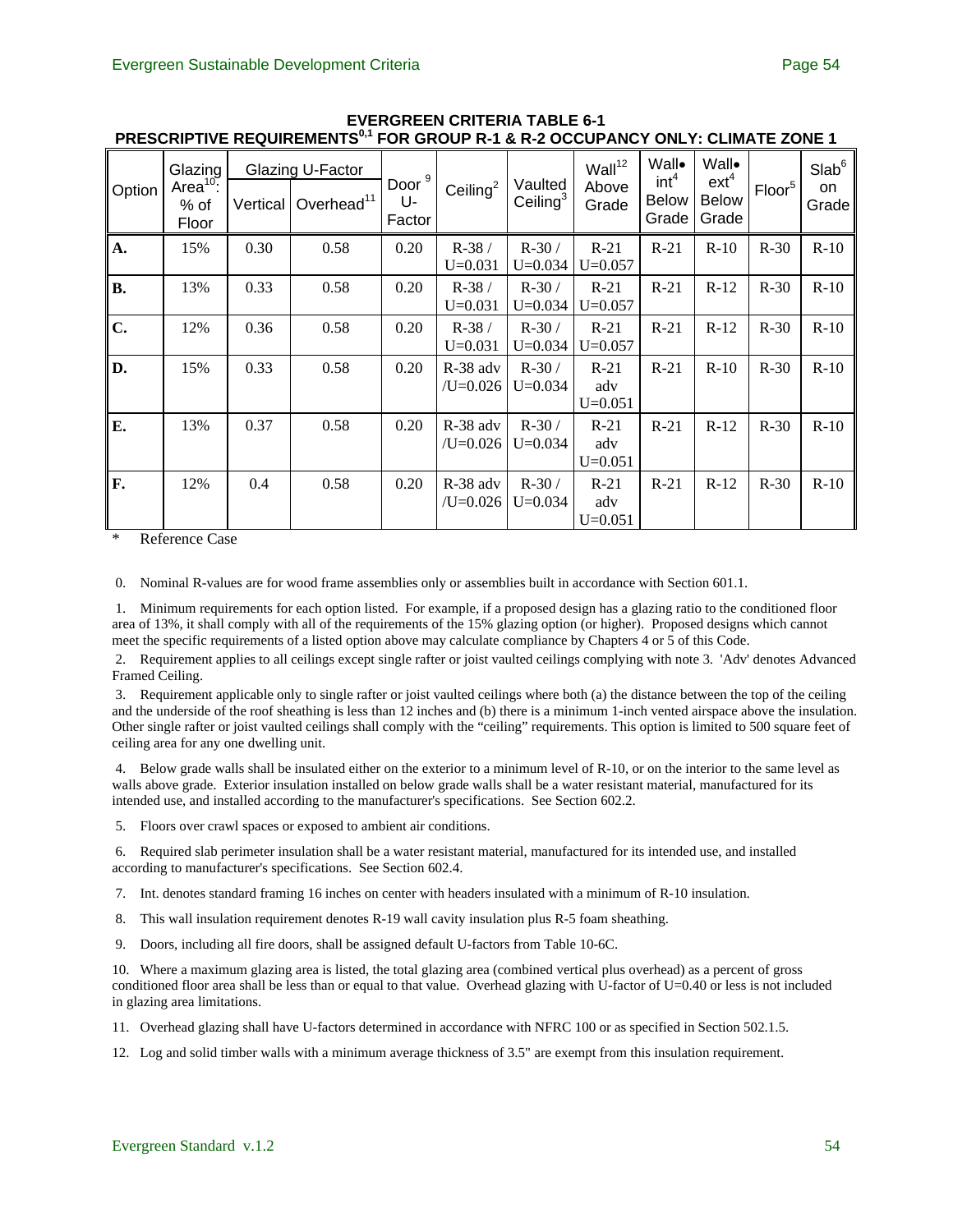# **EVERGREEN CRITERIA TABLE 6-2 PRESCRIPTIVE REQUIREMENT S<sup>0,1</sup> FOR GROUP R-1 & R-2 OCCUPANCY ONLY: CLIMATE ZONE 2**

|  |  |  |  | To provide a 15% reduction in space heating energy compared to the 2006 WSEC |  |
|--|--|--|--|------------------------------------------------------------------------------|--|
|--|--|--|--|------------------------------------------------------------------------------|--|

| Option    | Glazing<br>Area <sup>10</sup> :<br>% of<br>Floor | Vertical | Glazing U-Factor<br>Overhead <sup>11</sup> | Door $9$<br>U-<br>Factor | Ceiling $2$                                 | Vaulted<br>Ceiling $3$ | Wall <sup>12</sup><br>Above<br>Grade       | Wall•<br>int <sup>4</sup><br><b>Below</b><br>Grade | Wall•<br>$ext^4$<br><b>Below</b><br>Grade | Floor <sup>5</sup> | Slab <sup>6</sup><br>on<br>Grade |
|-----------|--------------------------------------------------|----------|--------------------------------------------|--------------------------|---------------------------------------------|------------------------|--------------------------------------------|----------------------------------------------------|-------------------------------------------|--------------------|----------------------------------|
| A.        | 15%                                              | 0.30     | 0.58                                       | 0.20                     | $R-38/$<br>$U=0.031$                        | $R-30/$<br>$U = 0.034$ | $R-19+$<br>$R-5^8$<br>$U = 0.044$          | $R-21$                                             | $R-12$                                    | $R-30$             | $R-10$                           |
| <b>B.</b> | 12%                                              | 0.30     | 0.58                                       | 0.20                     | $R-38/$<br>$U=0.031$                        | $R-30/$<br>$U=0.034$   | $R-21$<br>$int^7$ /<br>$U = 0.054$         | $R-21$                                             | $R-12$                                    | $R-30$             | $R-10$                           |
| C.        | 11%                                              | 0.33     | 0.58                                       | 0.20                     | $R-38/$<br>$U=0.031$                        | $R-30/$<br>$U = 0.034$ | $R-21$<br>$int^7$ /<br>$U=0.054$           | $R-21$                                             | $R-12$                                    | $R-30$             | $R-10$                           |
| D.        | 14%                                              | 0.30     | 0.58                                       | 0.20                     | $R-38$<br>$\text{adv}^{13}$<br>$/U = 0.026$ | $R-30/$<br>$U=0.034$   | $R-21$<br>$\text{adv}^{13}$<br>$U = 0.051$ | $R-21$                                             | $R-12$                                    | $R-30$             | $R-10$                           |
| E.        | 13%                                              | 0.32     | 0.58                                       | 0.20                     | $R-38$<br>$\text{adv}^{13}$<br>$/U = 0.026$ | $R-30/$<br>$U = 0.034$ | $R-21$<br>$\text{adv}^{13}$<br>$U = 0.051$ | $R-21$                                             | $R-12$                                    | $R-30$             | $R-10$                           |

\* Reference Case

0. Nominal R-values are for wood frame assemblies only or assemblies built in accordance with Section 601.1.

 1. Minimum requirements for each option listed. For example, if a proposed design has a glazing ratio to the conditioned floor area of 13%, it shall comply with all of the requirements of the 15% glazing option (or higher). Proposed designs which cannot meet the specific requirements of a listed option above may calculate compliance by Chapters 4 or 5 of this Code.

 2. Requirement applies to all ceilings except single rafter or joist vaulted ceilings complying with note 3. 'Adv' denotes Advanced Framed Ceiling.

 3. Requirement applicable only to single rafter or joist vaulted ceilings where both (a) the distance between the top of the ceiling and the underside of the roof sheathing is less than 12 inches and (b) there is a minimum 1-inch vented airspace above the insulation. Other single rafter or joist vaulted ceilings shall comply with the "ceiling" requirements. This option is limited to 500 square feet of ceiling area for any one dwelling unit.

 4. Below grade walls shall be insulated either on the exterior to a minimum level of R-12, or on the interior to the same level as walls above grade. Exterior insulation installed on below grade walls shall be a water resistant material, manufactured for its intended use, and installed according to the manufacturer's specifications. See Section 602.2.

5. Floors over crawl spaces or exposed to ambient air conditions.

 6. Required slab perimeter insulation shall be a water resistant material, manufactured for its intended use, and installed according to manufacturer's specifications. See Section 602.4.

- 7. Int. denotes standard framing 16 inches on center with headers insulated with a minimum of R-10 insulation.
- 8. This wall insulation requirement denotes R-19 wall cavity insulation plus R-5 foam sheathing.
- 9. Doors, including all fire doors, shall be assigned default U-factors from Table 10-6C.

10. Where a maximum glazing area is listed, the total glazing area (combined vertical plus overhead) as a percent of gross conditioned floor area shall be less than or equal to that value. Overhead glazing with U-factor of U=0.40 or less is not included in glazing area limitations.

- 11. Overhead glazing shall have U-factors determined in accordance with NFRC 100 or as specified in Section 502.1.5.
- 12. Log and solid timber walls with a minimum average thickness of 3.5" are exempt from this insulation requirement.
- 13. adv indicates advanced framing techniques. For a description of advanced framing see WSEC Section 1005.2 and 1007.2.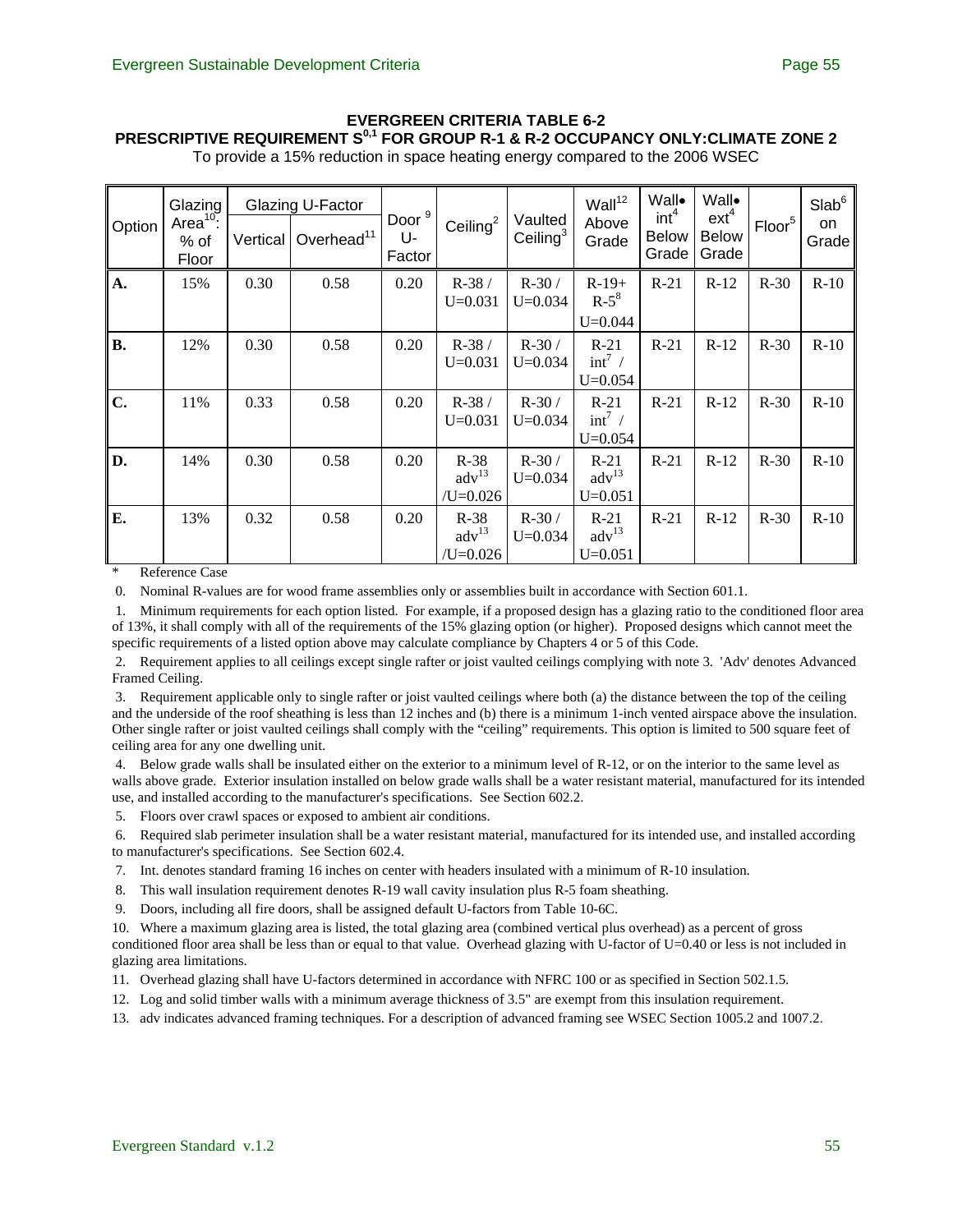# Notes on the Development of the Evergreen Criteria Tables:

The tables used in this document were developed by Chuck Murray, Washington State University Extension Energy Program. (360) 956-2157 [cmurray@energy.wsu.edu](mailto:cmurray@energy.wsu.edu).

A simple shoe box prototype of a 12 unit multi-family building was used to develop the criteria. This is the same prototype used for analysis by the Northwest Power Planning Council. This prototype has also been used for WSEC code development for many years. The glazing area was adjusted from the Power Plans value of 12 percent of floor area to 15 percent of floor area to be consistent with the WSEC. This is a wood frame building.

| <b>Prototype Characteristics</b> |              |       |
|----------------------------------|--------------|-------|
| <b>Stories</b>                   |              | 3     |
| Units                            |              | 12    |
| <b>Unit Size</b>                 |              | 836   |
| Cond Floor Area                  |              | 10032 |
| Volume @ 9'                      |              | 90288 |
| Floor Area                       |              | 3344  |
| Roof Area                        |              | 3344  |
| Gross Wall                       |              | 6480  |
| Window area                      | 15% of floor | 1504  |
| Door area                        |              | 288   |
| Net Wall Area                    |              | 4663  |
|                                  |              |       |

First, Evergreen Criteria: Table 5-1 was developed. Energy modeling software was used to determine what change in whole building heat loss would result in a 15 percent energy savings. The analysis was conducted using the criteria from the WSEC, Chapter 4: Systems Analysis.

The whole building heat loss was changed by adjusting only the glazing U-factor. It was determined that the change in building heat loss needed to provide an energy savings in excess of 15 percent could be achieved by glazing alone. When a simulation was conducted changing the windows from the code required U-0.40 to U-0.30 in climate zone 1, it resulted in a savings of 17.1 percent. For climate zone 2, changing from U-0.40 to U-0.30 resulted in a savings of 15.3 percent.

Because most modest income multi-family projects actually have much less glazing than the prototype building, the analysis was also conducted with 12 percent glazing to floor area ratio. When a simulation was conducted changing the windows from the code required U-0.40 to U-0.30 in climate zone 1, it resulted in a savings of 15.1 percent. For climate zone 2, changing from U-0.40 to U-0.30 resulted in a savings of 13.5 percent.

To simplify the results, and provide some balance between actual glazing areas and code target glazing areas, a decision was made to use U-.30 glazing as the new target for Table 5-1 in both climate zones.

|                          | Savings: Climate Zone 1 | Savings: Climate Zone 2 |
|--------------------------|-------------------------|-------------------------|
| U-0.40 to U-0.31 $@$ 15% | $15.5 \%$               | $13.5\%$                |
| U-0.40 to U-0.30 @ 15%   | $17.3\%$                | $15.3\%$                |
| U-0.40 to U-0.31 @ 12%   | $13.6\%$                | 12.0 $%$                |
| U-0.40 to U-0.30 @ 12%   | $15.1 \%$               | $13.5\%$                |

#### Simulation Results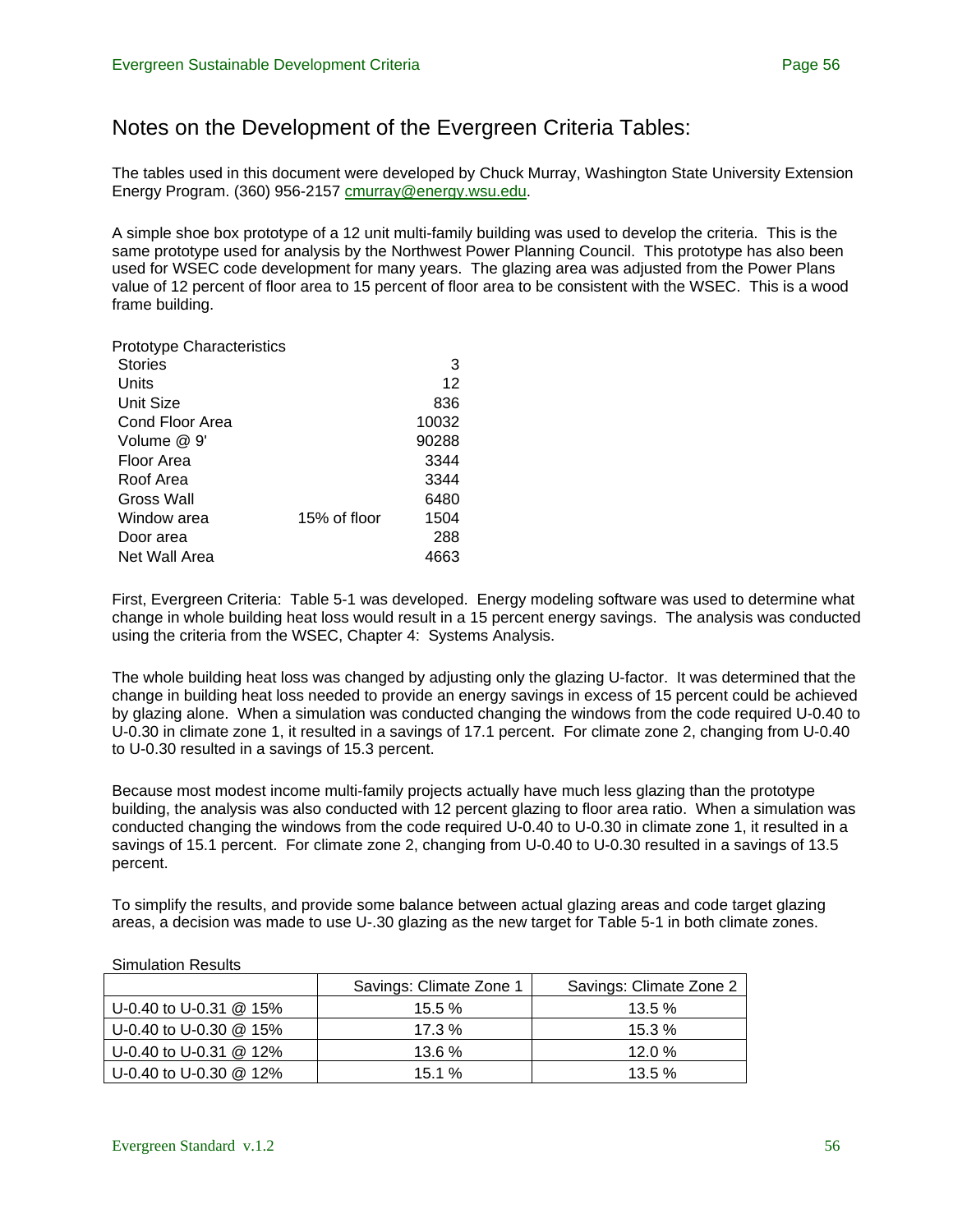The Evergreen Criteria: Table 5-1 was then used to develop the new prescriptive tables. Each option in the prescriptive tables represents equivalent heat loss to the target heat loss in Table 5-1.

Note: The prescriptive tables meet both the WSEC and the requirements of this standard.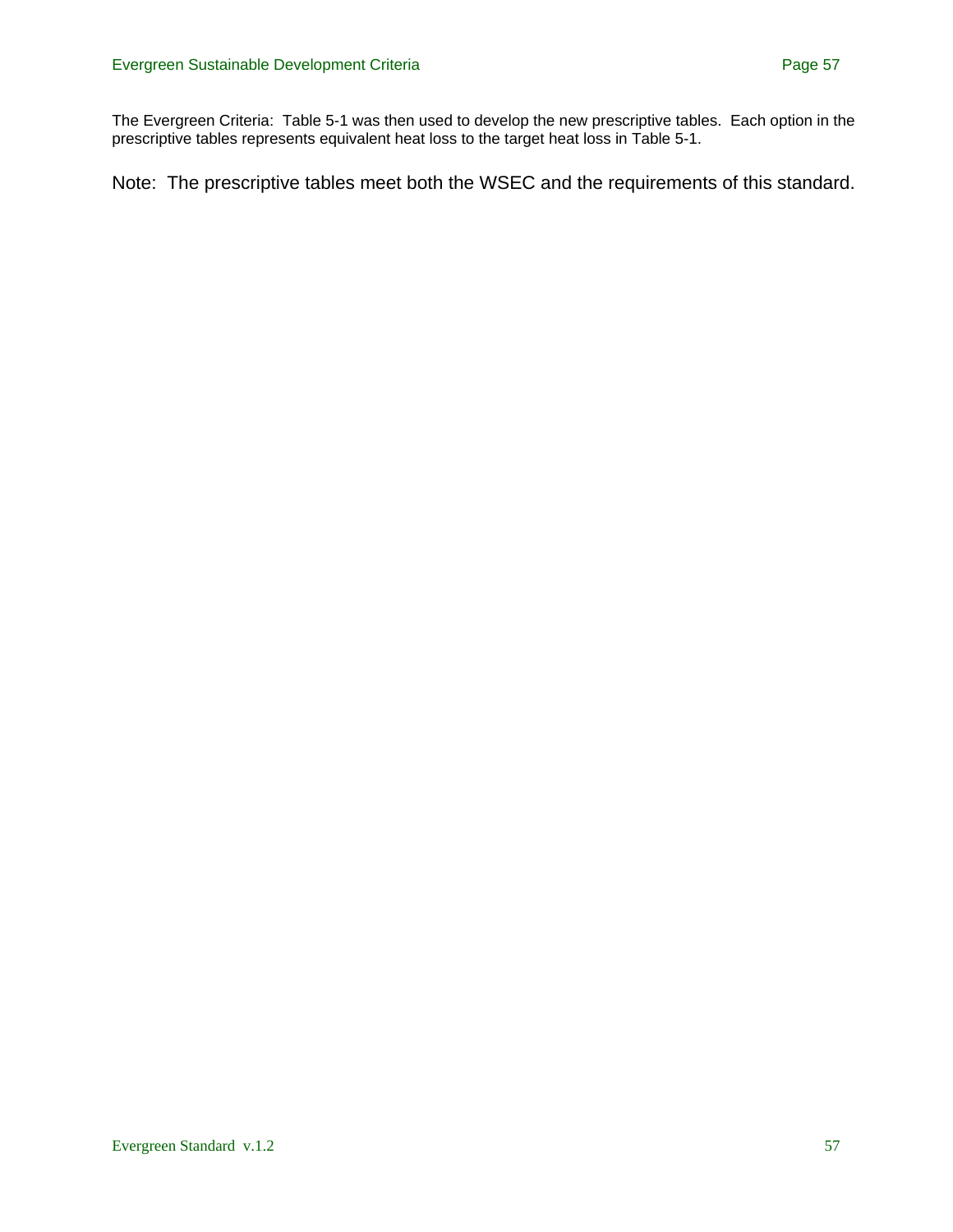# **[Appendix B](#page-0-0)**

#### **Washington State Housing Trust Fund**

### **Evergreen Sustainable Development Criteria**

#### **Energy Efficiency for Rehabilitation of Existing Housing**

<span id="page-57-0"></span>A list of prescriptive weatherization methods has been adopted as the primary method for meeting the Evergreen Sustainable Development Criteria for energy efficiency during building rehabilitation. Two analysis methods are also available as an alternative to the prescriptive method. This includes a simple 10 year payback calculation, or a savings to investment ratio.

The prescriptive options have been adopted principally from the Regional Technical Forum, Site Built Housing Weatherization Specifications, October 1, 2003. This is the list of measures developed by the Northwest Power Planning Council and Bonneville Power Administration. The list of measures has been developed over 20 years with input from weatherization agencies and sponsor utilities. The list of measures has remained fairly consistent over time. In most cases, when the opportunity presents itself, it is cost effective to provide air sealing and insulation measures to housing in the Pacific NW Region.

There are special conditions in some buildings that make it more difficult than usual to install the prescriptive options detailed here. For these cases, the applicant may wish to propose an alternative to the prescriptive requirements. To propose an alternative list of measures, the applicant may provide either a simple payback analysis or a savings to investment ratio, as detailed below.

In all cases minimum code requirements must be met. Specific to energy efficiency, the requirements of Washington State Energy Code Section 101.3 apply to existing buildings.

### **1. Prescriptive Option - Mandatory Measures**

For each project, complete the following mandatory weatherization measures.

#### **Existing Building Air Sealing and Ventilation:**

#### Mechanical Ventilation: (Mandatory)

Provide a whole house mechanical ventilation system in compliance with the Washington State Ventilation and Indoor Air Quality Code or ASHRAE Standard 62.2 - 2004.

#### Prescriptive Air Sealing: (Mandatory)

All accessible exterior joints around windows and door frames, openings between walls and foundation, between walls and roof and wall panels; openings at penetrations of utility services through walls, floors and roofs; and all other openings in the building envelope for all occupancies and all other openings in between units in R-1 and R-2 occupancies shall be sealed, caulked, gasketed or weatherstripped to prevent air leakage. All exterior doors or doors serving as access to an enclosed unheated area shall be weatherstripped to prevent leakage around their perimeter when in a closed position.

#### **Attic Spaces:** (Mandatory)

- All penetrations in the ceiling shall be sealed to prevent air leakage from the interior space to the attic space.
- Attic ceilings with less than R-20 existing insulation shall be insulated to a minimum of R-38 or the highest R-value approaching R-38 which is practical.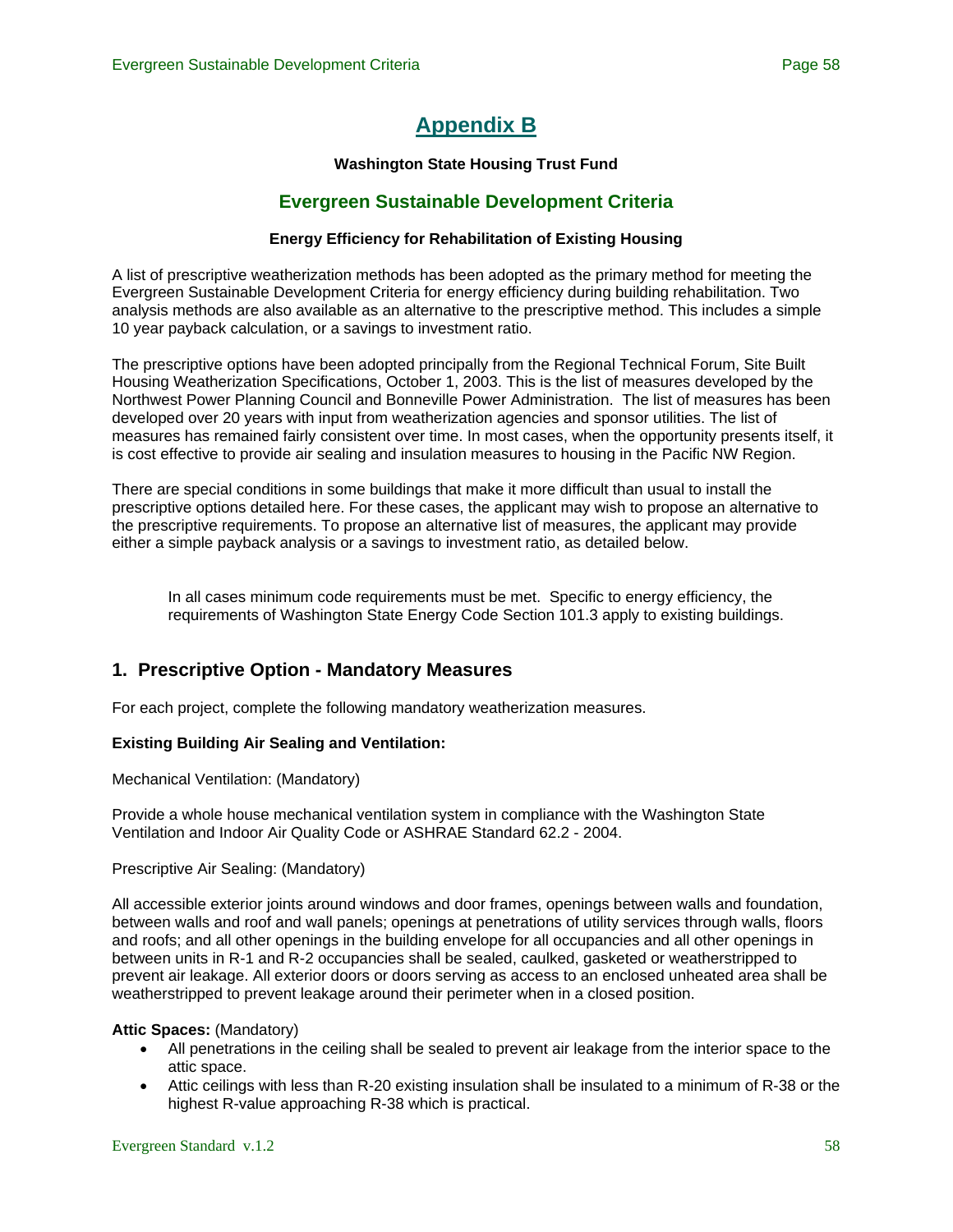- Uninsulated knee walls shall be insulated to R-21, or the highest R-value approaching
- R-21 which is practical.
- Attic access doors which are adjacent to Conditioned Spaces shall be insulated to at least R-30 for horizontal openings and to at least R-13 for vertical openings and weatherstripped.
- If water pipes are located in the attic space, water pipe insulation shall be included with ceiling insulation.

#### **Single Rafter Vaults:** (Mandatory)

• When vaulted roof cavities are exposed during renovation, the cavity shall be insulated to R-38 or highest R-value approaching R-38 which is practical. Code required roof cavity ventilation shall be taken into account when determining the maximum depth of insulation installed in the rafter space.

#### **Floors over vented crawl space, or other unconditioned spaces.** (Mandatory)

- All penetrations in the floor system shall be sealed to prevent air leakage from the crawl space to the interior space.
- Underfloors shall be insulated to a minimum of R-30, or to the maximum level needed
- to fill the joist cavities.
- Any crawlspace access door adjacent to a Conditioned Space shall be insulated to at least R-30 for horizontal openings and to at least R-13 for vertical openings and shall be weatherstripped with appropriate materials.
- Uninsulated walls separating the crawlspace from Conditioned Space shall be insulated to a minimum of R-21 or the highest R-value which fills the cavity.
- If water pipes are located in the crawlspace, water pipe insulation shall be included with underfloor insulation.

#### **Above and Below Grade Walls** (Mandatory)

- Insulation shall be installed in wall cavities that have less than 1" of existing insulation.
	- o Walls shall be insulated to minimum R-13 in 2x4 walls and R-21 in 2x6 walls or the highest R-value practical for the wall cavity space.
- When exterior wall cladding and windows are replaced, R-5 minimum exterior foam sheathing shall be installed.

#### **Window Replacement:** (Mandatory)

- When windows are replaced, all replacement windows must meet a minimum thermal heat transmission of U-0.30. An area weighted U-factor calculation may be used to demonstrate compliance.
- For homes with exhaust only ventilation systems, outdoor air inlets meeting the requirements of the Washington Ventilation and Indoor Air Quality Code shall be installed in new window frames.

#### **Skylight Replacement: (Mandatory)**

• When skylights are replaced, all skylights must meet a minimum thermal heat transmission of U-0.40.

#### **Ductwork located in unconditioned and semi-conditioned spaces, including crawl spaces, attics and garage.**

All existing ductwork shall be inspected. Damaged ducts are to be repaired or replaced with new ductwork. All joints are to be inspected to assure they are mechanically fastened as required by the mechanical code. All duct joints and seams shall be sealed with mastic. All existing ducts shall be insulated to R-8 (2  $\frac{1}{2}$  ") if the existing insulation is less than R-4 (1/1/2") insulation.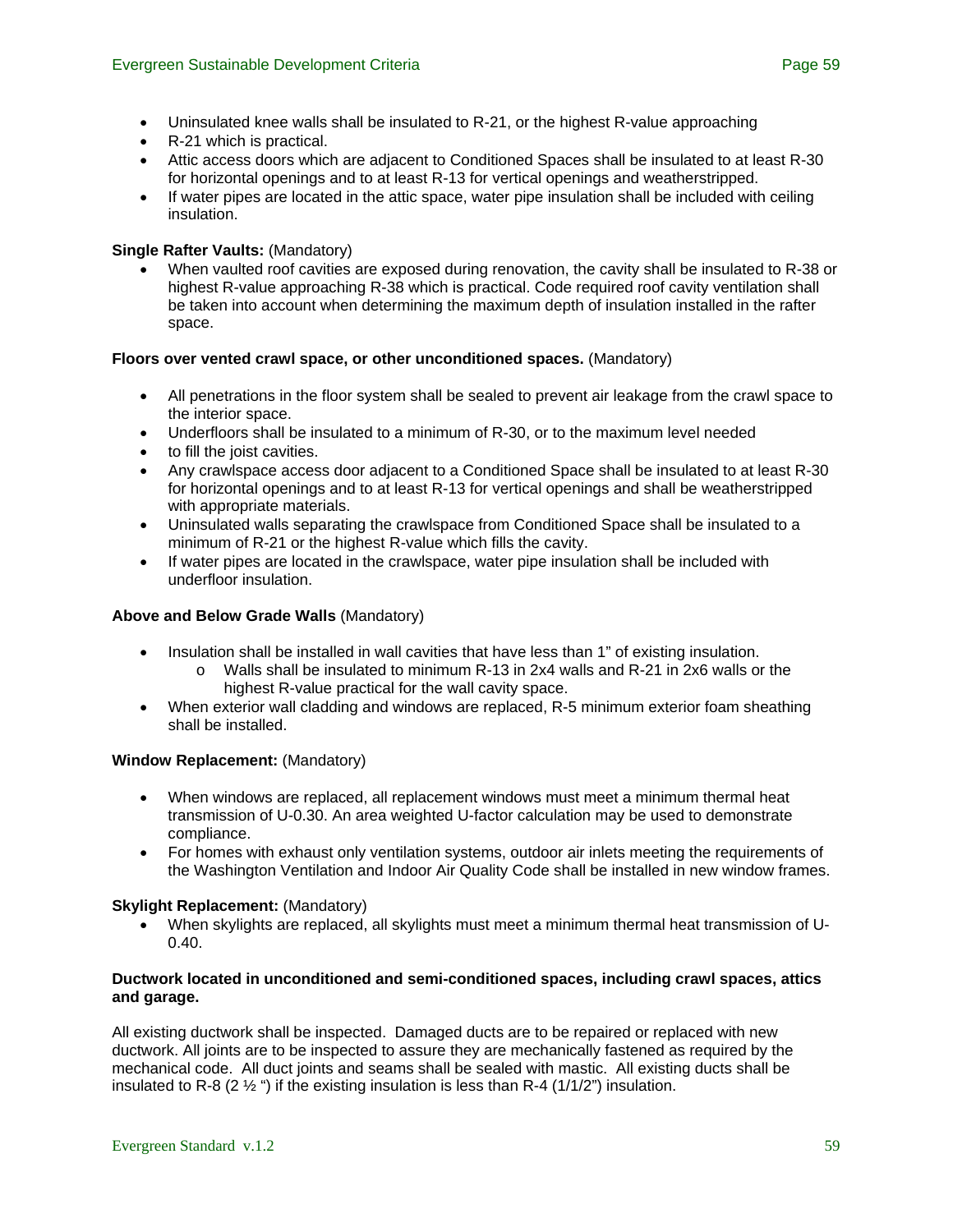# **2. Simple Payback Method Option –** (Mandatory)

 As an alternative to the prescriptive building envelope measures, implement all building envelope measures that are demonstrated to provide a 10 year simple payback or less.

- Identify an engineer or energy auditor to conduct an energy analysis of the existing building condition and identify cost-effective energy improvements by preparing an energy improvement report.
- The report analyzes the current and projected energy performance of the building using energy simulation software.
- Analyze all of the mandatory prescriptive measures listed above.
- First costs are determined using actual bids for the project, or information from a similar project. First costs include only the contractor bid price. First costs do not include financing, overhead or profit.
- Cost of energy is calculated using local utility rates. If the local utility uses a block rate structure, the lowest block rate should not be used to calculate space conditioning energy cost. Use the second and third block rates.
- Simple payback is calculated as: first cost of the measure / first year energy cost savings.

# **3. Savings to Investment Ratio Option – (Mandatory)**

Using TREAT Weatherization Evaluation Software, analyze all of the mandatory prescriptive measures listed above. Implement all measures that are demonstrated to provide a savings to investment ratio greater than 1.

• Follow the weatherization analysis procedures developed for the Washington State Department of Community, Trade & Economic Development (CTED) Weatherization Program.

[http://www.cted.wa.gov/portal/alias\\_\\_cted/lang\\_\\_en/tabID\\_\\_513/DesktopDefault.aspx](http://www.cted.wa.gov/portal/alias__cted/lang__en/tabID__513/DesktopDefault.aspx)

# **Simple Payback Method – Additional Points (10 points)**

Specify and install measures that provide greater energy efficiency than the prescriptive measures listed above as demonstrated by a 14-year simple payback calculation described above.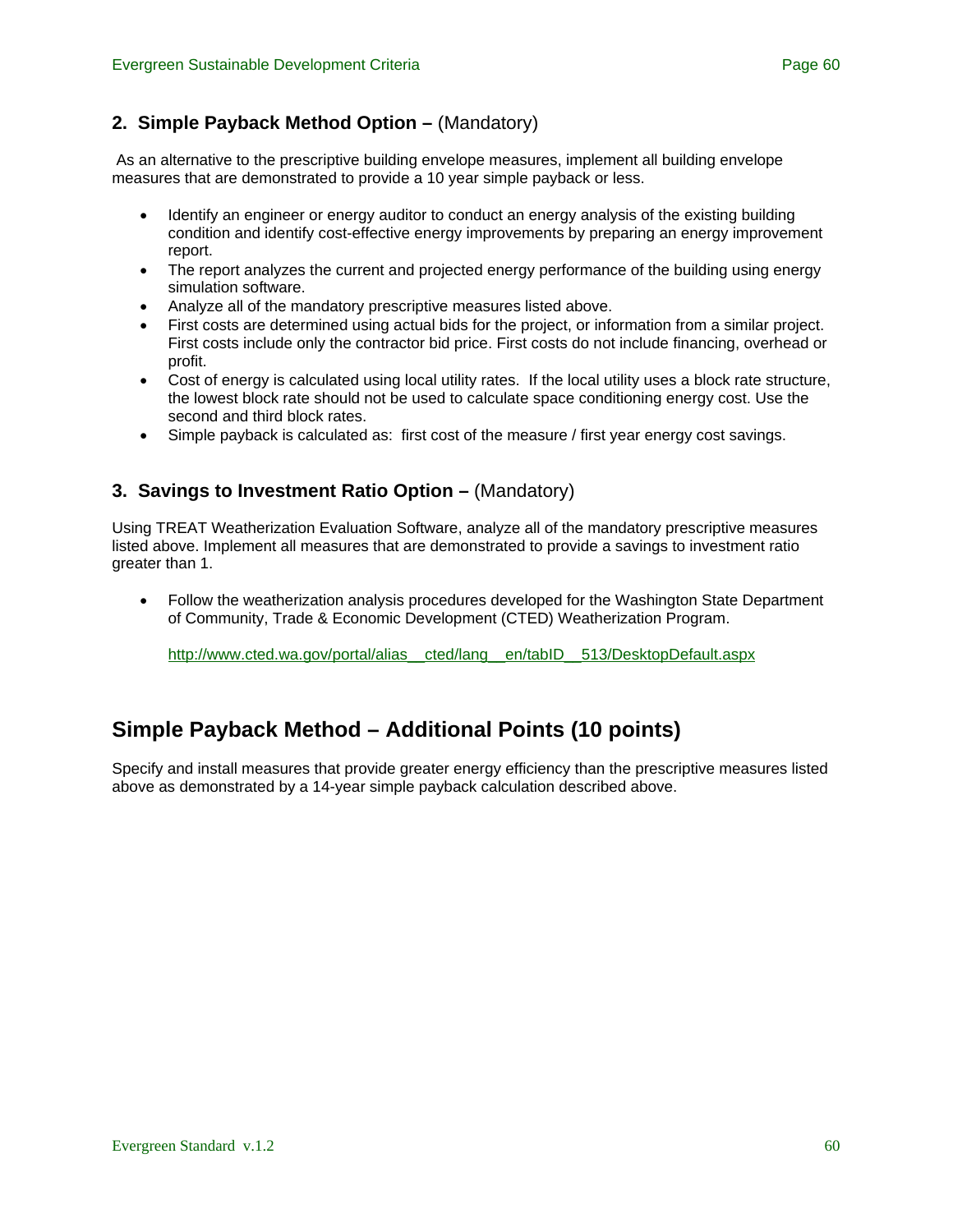# Notes:

This Appendix has been developed by Chuck Murray, Washington State University Extension Energy Program. (360) 956-2157 [cmurray@energy.wsu.edu.](mailto:cmurray@energy.wsu.edu)

The prescriptive standards included here were adopted from the 5<sup>th</sup> Northwest Power Plan, with some modification. Since the 1980's, the Northwest Power Planning Council has developed a set of weatherization measures for regional adoption. They are analyzed for three regional climate zones. Zones 1 and 2 are in Washington State. The standards were developed using a detailed cost effectiveness calculation. They evaluate the life cycle cost to the building occupant, as well as impacts of savings on the regional rate payers.

Prior to making this recommendation, several additional sources were checked to confirm that measures, measure savings and cost figures were reasonable.

To confirm that the list of measures was not out of the ordinary:

- The weatherization specifications developed by Oak Ridge National Laboratory was consulted. This document was in agreement with the list of the applications. The R-values varied to some degree. ORNL staff contacted noted they are currently updating the R-values to reflect recent changes in fuel cost.
- The weatherization specifications developed by the CTED weatherization program was consulted. Table 5.1 Draft Matrix of Weatherization Measures. This document also includes a similar set of measures, with somewhat different R-values. CTED staff noted this table has not been updated to reflect the recent changes in fuel price.

To confirm that the cost in the Power Plan were not out of the ordinary, 2006 RS Means was consulted. There is some variation in the cost. Some cost are higher, some lower. But there were no cases where the cost differences were substantial.

For insulation, the changes have been small. The level of insulation recommended for rehabilitation work has remained fairly constant since the early 1990's. The opportunities to make changes in existing structures have not changed over time. The physical limitations on access and space in attic crawl or wall systems have not changed. This document has included two variations from the Power Plan.

- All references to R-11 insulation have been changed to R-13.
- All references to R-19 for walls have been changed to R-21.
- In response to changes in fuel cost, he insulation measures are the same for all equipment and fuel types.

There are several mandatory measures that are only required as part of other work. This is because they are only cost effective when incorporated with the work noted. This includes:

- Window Replacement U-factor: Window replacement is very expensive. It is not cost effective to replace windows simply for energy savings. But when windows are replaced, it is cost effective to purchase the most energy efficiency products available. The state energy code would require a U-35 window. The mandatory requirement for window replacement for this document is U-.30.
- Window Replacement ventilation ports: The Washington State Ventilation and Indoor Air Quality Code requires outdoor air inlets as part of code compliance. For exhaust only ventilation systems, this is typically accomplished by providing small ports in the frame. This is a reasonable requirement for projects using this ventilation strategy when the windows are replaced.
- Foam Sheathing- Adding foam sheathing is cost effective when exterior cladding is being replaced. In addition, it is important to integrate the foam sheathing with the flashing details, especially with the windows. As a result, Foam sheathing is only required when both the windows and cladding are being replaced.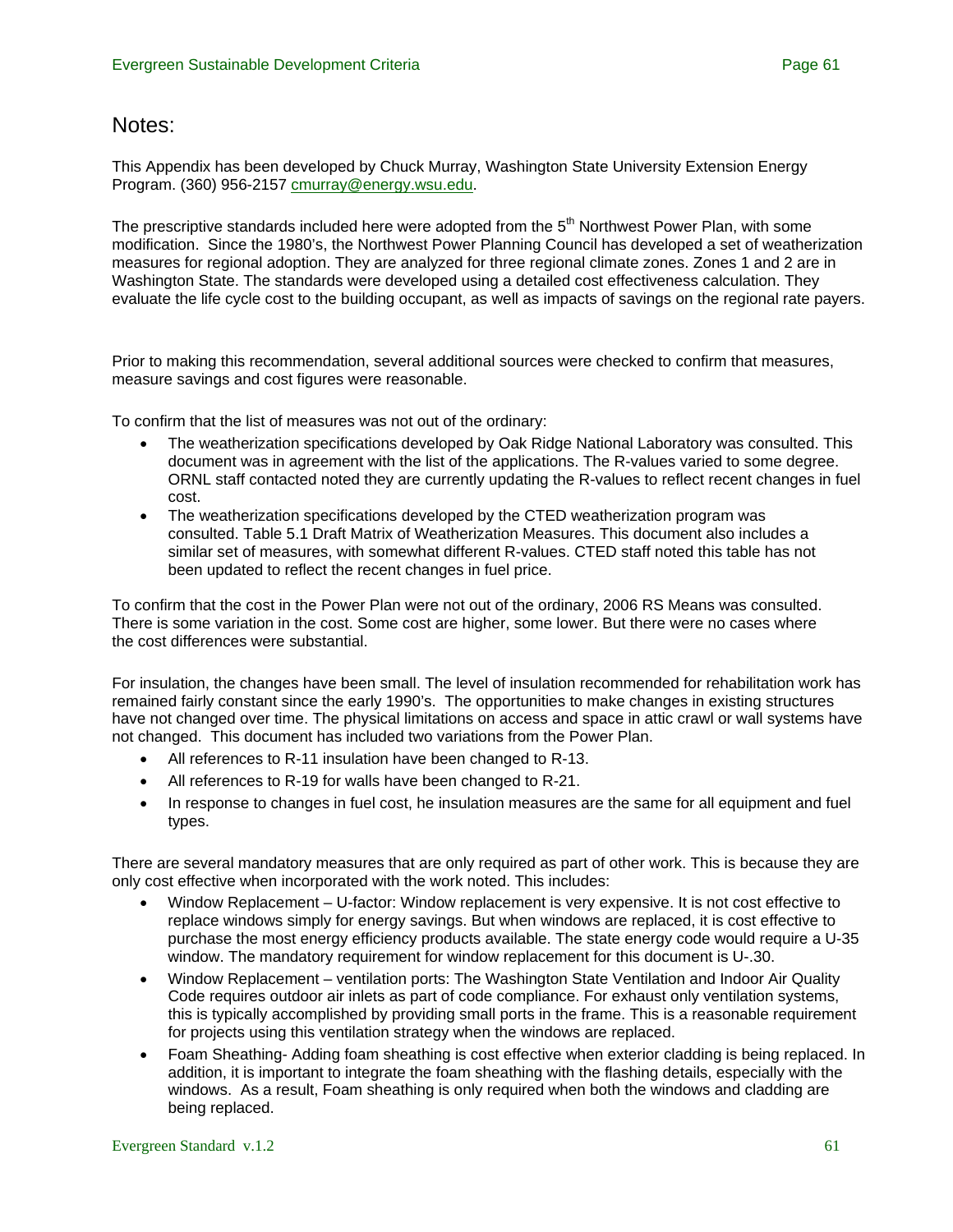Prescriptive air sealing measures have been included. This is simply a "find the hole, seal the hole" approach. For additional points, performance testing has been included.

 In all cases, when air sealing work is conducted, a minimum standard for whole house ventilation needs to be included. Because there are very few people that can accurately assess the need for mechanical ventilation, it is mandatory in all cases. Also, it is likely that it will cost less to simply implement a ventilation strategy, than to analyze it.

Duct sealing and improved duct insulation was introduced during the early 1990's. The Power Plan would require the performance testing as noted in the optional measures. The prescriptive section was written to simply bring the existing ducts up to current energy code requirements. Use the Performance Tested Comfort Systems methodology, or an equivalent to take additional credit for air sealing. This method is required on all new Energy Star homes with duct systems.

Additional credit is assigned to performance testing for heat pump systems. Heat pumps need to have adequate air flow across the heating/cooling coil to achieve the rated performance. Performance Tested Comfort Systems methodology has been developed to meet this challenge. It is required on all new Energy Star homes with heat pumps.

Equipment upgrades during time of replacement are only included in the optional criteria. For most rehabilitation projects providing the most efficient replacement equipment would be cost effective. It is highly recommended. There are conditions where the cost of replacing existing venting systems or ductwork to accommodate contemporary systems is to costly to provide reasonable recovery.

The Simple Payback method was tested against the Northwest Power Plan list of measures weatherization measures. All of the measures recommended meet the simple payback criteria of a 10 year or less payback, if the electric price was greater than \$ .055. As the cost of fuel is decreased, some measures fall off the list. The average price of all fuels (adjusted for system efficiency) typically exceed \$.055. But there are some locations in the state with very low public power rates. In these areas, the list will not provide cost effective savings to the consumer. But, the Northwest Power Plan still recommends implementation of these measures because of the benefits they provide to the regional power supply. Most of the PUD's with low rates agree. Many provide financial support for the list of measures.

The SIR method was included to provide synchronization with the CTED weatherization program.

|                                                             |          | Phys  | Capital  |        |
|-------------------------------------------------------------|----------|-------|----------|--------|
|                                                             | Savings  | Life  | Cost     |        |
| Measure Name                                                | (kwh/yr) | (yrs) | (\$2000) | Deemed |
| Single Family R0 to R19 Attic Insulation - Heating Zone 1   | 1.83     | 45.00 | 0.86     | X      |
| Single Family R0 to R19 Attic Insulation - Heating Zone 2 1 | 2.41     | 45.00 | 0.86     | X      |
| Single Family R19 to R38 Attic Insulation - Heating Zone 1  | 0.66     | 45.00 | 0.33     | X      |
| Single Family R19 to R38 Attic Insulation - Heating Zone 2  | 0.87     | 45.00 | 0.33     | X      |
| Single Family R0 to R19 Floor Insulation - Heating Zone 1   | 2.04     | 45.00 | 0.80     | X      |
| Single Family R0 to R19 Floor Insulation - Heating Zone 2   | 2.68     | 45.00 | 0.80     | X      |
| Single Family R19 to R30 Floor Insulation - Heating Zone 1  | 0.38     | 45.00 | 0.15     | X      |
| Single Family R19 to R30 Floor Insulation - Heating Zone 2  | 0.50     | 45.00 | 0.15     | X      |
| Single Family R0 to R11 Wall Insulation - Heating Zone 1    | 1.90     | 45.00 | 0.81     | X      |
| Single Family R0 to R11 Wall Insulation - Heating Zone 2    | 2.49     | 45.00 | 0.81     | X      |

#### **List of weatherization measures from the 5th Northwest Power Plan.**